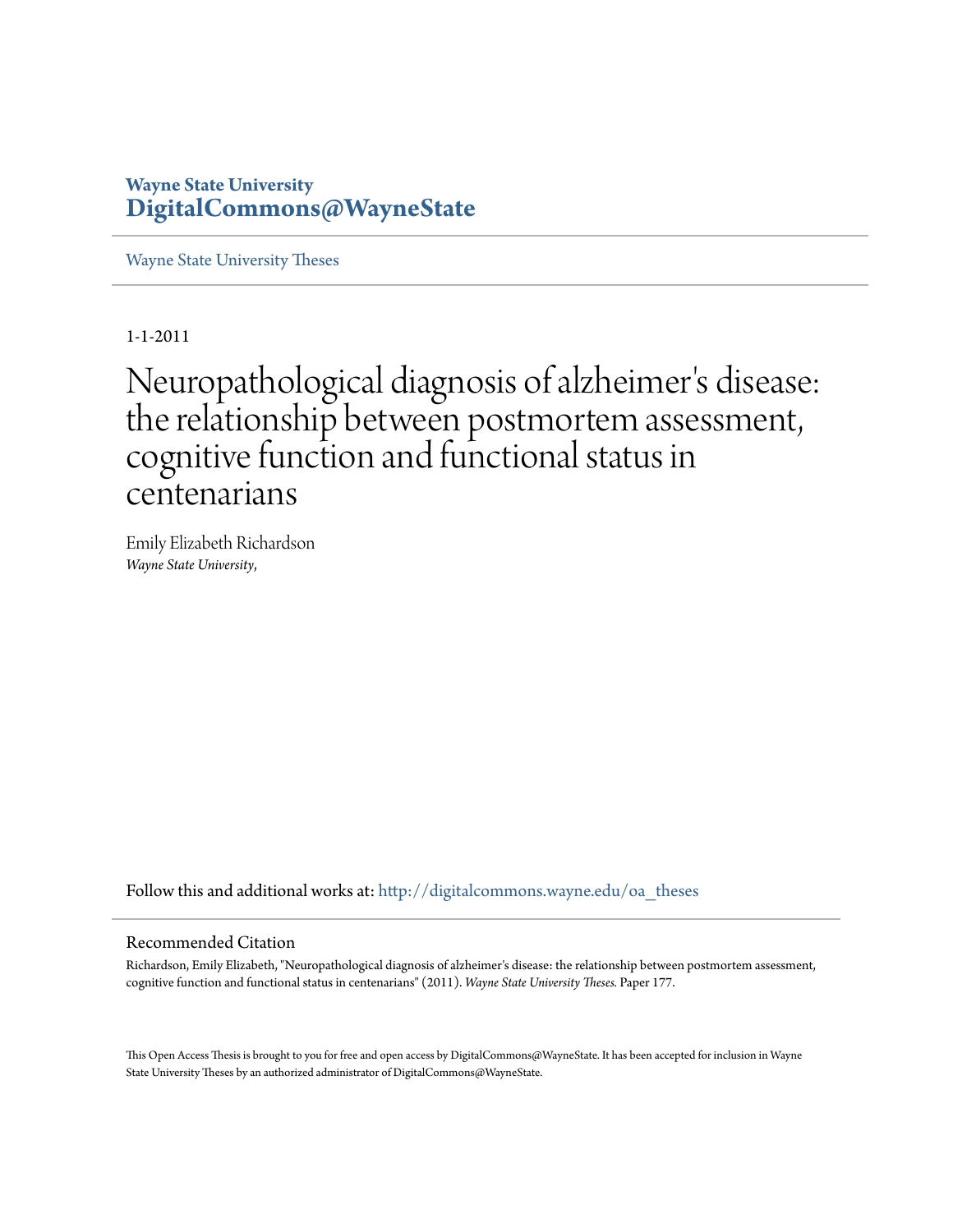### **NEUROPATHOLOGICAL DIAGNOSIS OF ALZHEIMER'S DISEASE: THE RELATIONSHIP BETWEEN POSTMORTEM ASSESSMENT, COGNITIVE FUNCTION AND FUNCTIONAL STATUS IN CENTENARIANS.**

by

### **EMILY RICHARDSON**

### **THESIS**

Submitted to the Graduate School

of Wayne State University,

Detroit, Michigan

in partial fulfillment of the requirements

for the degree of

### **MASTER OF ARTS**

2011

MAJOR: PSYCHOLOGY (Clinical)

 $\mathcal{L}_\text{max}$  and  $\mathcal{L}_\text{max}$  and  $\mathcal{L}_\text{max}$  and  $\mathcal{L}_\text{max}$ 

Approved by:

Advisor Date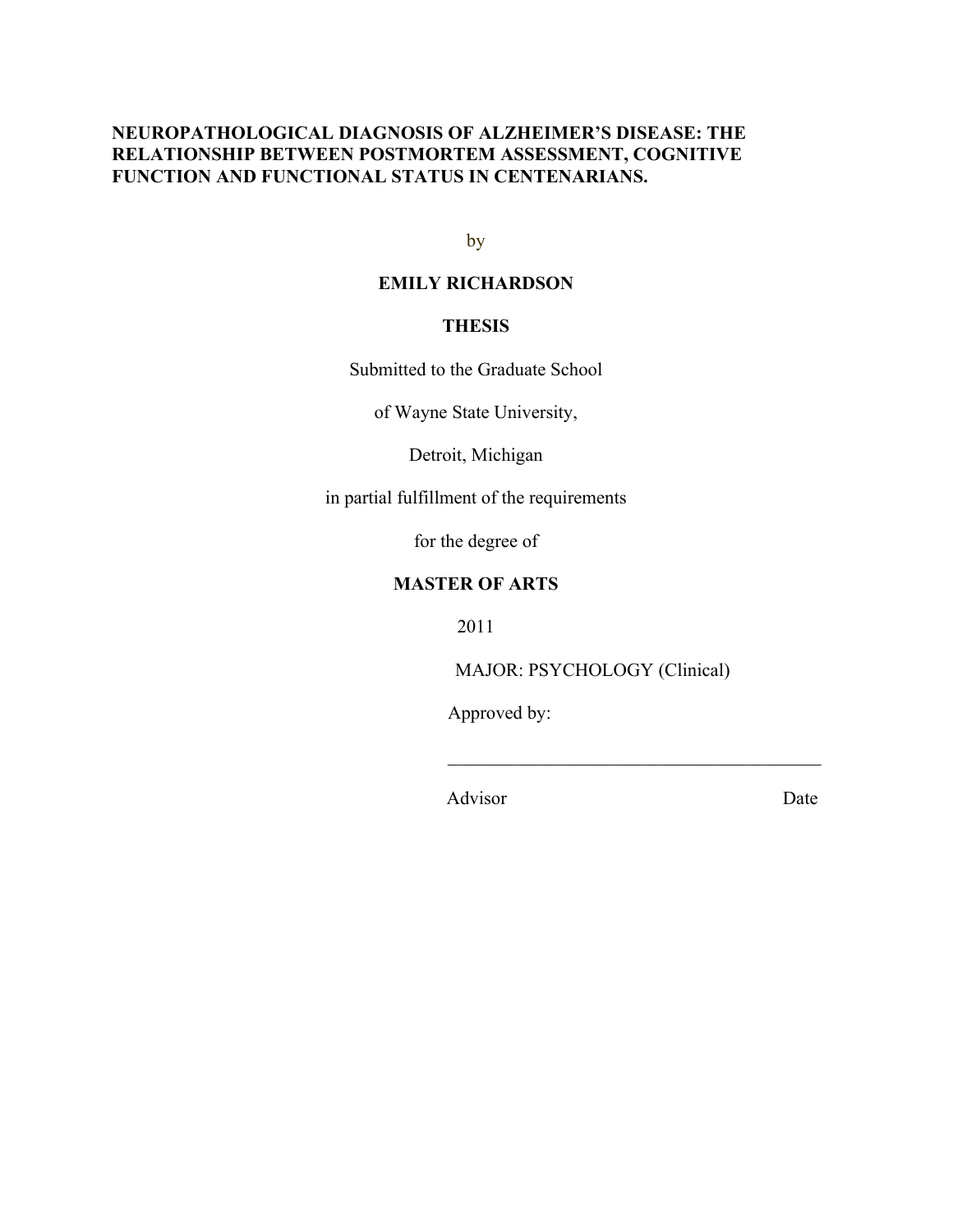### **ACKNOWLEDGEMENTS**

John L. Woodard, PhD

W.R. Markesbery, MD

Georgia Centenarian Study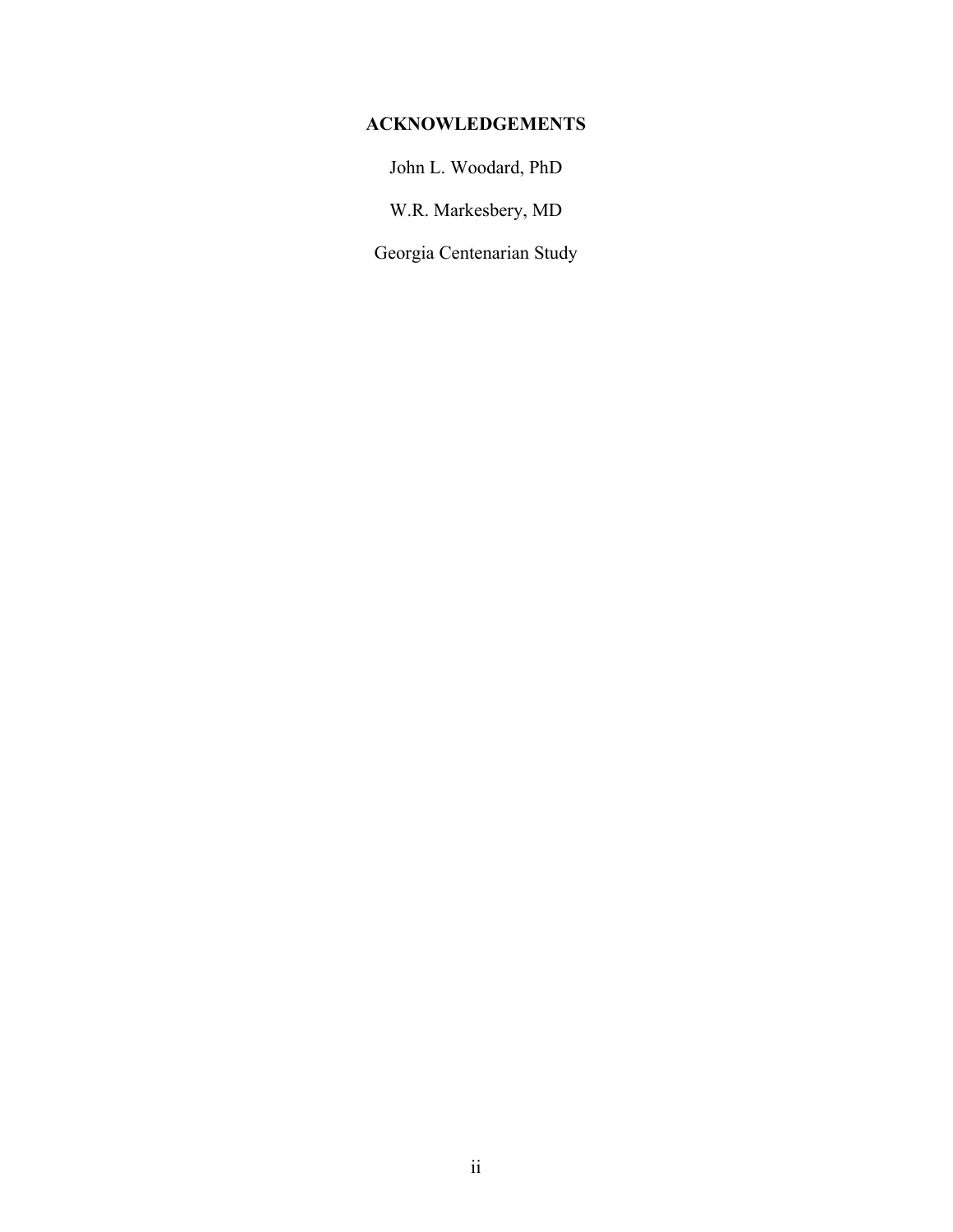| Background and Significance <u>S</u>                                                                                                                                                                                           |    |
|--------------------------------------------------------------------------------------------------------------------------------------------------------------------------------------------------------------------------------|----|
|                                                                                                                                                                                                                                |    |
|                                                                                                                                                                                                                                |    |
| Plaques 6                                                                                                                                                                                                                      |    |
|                                                                                                                                                                                                                                | 6  |
|                                                                                                                                                                                                                                |    |
| Khachaturian Criteria 27                                                                                                                                                                                                       |    |
| Braak and Braak Criteria 8                                                                                                                                                                                                     |    |
| CERAD Criteria                                                                                                                                                                                                                 | 9  |
| NIA-R Criteria 10                                                                                                                                                                                                              |    |
| Pathological Brain Changes Associated with Age___________________________________11                                                                                                                                            |    |
| Pathological Aging 12                                                                                                                                                                                                          |    |
| Neuropathology and Neuropsychological Performance______________________________13                                                                                                                                              |    |
|                                                                                                                                                                                                                                | 14 |
|                                                                                                                                                                                                                                | 16 |
|                                                                                                                                                                                                                                | 16 |
| Participants Latin Communication and the communication of the communication of the communication of the communication of the communication of the communication of the communication of the communication of the communication | 16 |
|                                                                                                                                                                                                                                | 18 |
| Instruments<br><u> 1989 - Johann Stoff, deutscher Stoffen und der Stoffen und der Stoffen und der Stoffen und der Stoffen und der</u>                                                                                          | 18 |

## **TABLE OF CONTENTS**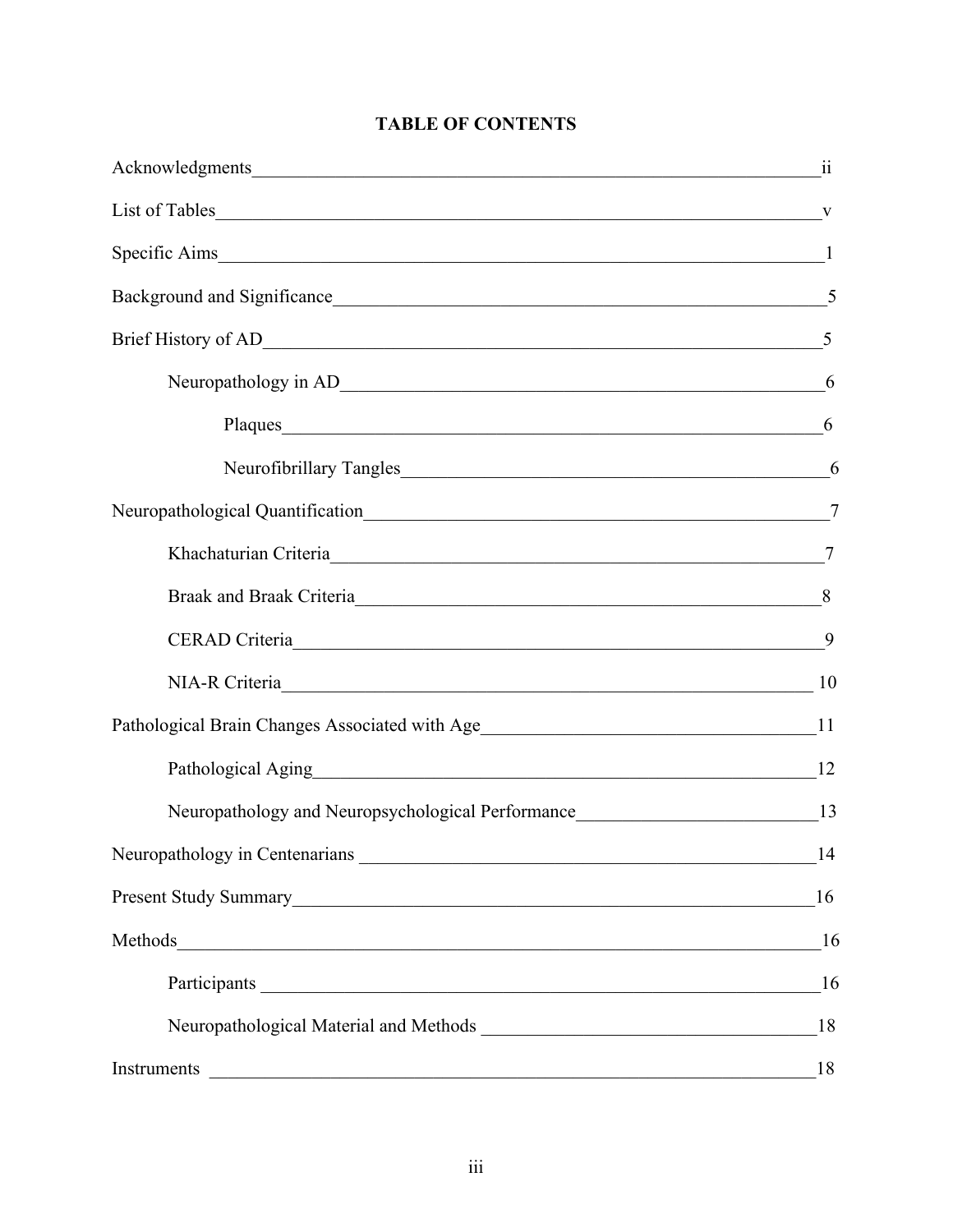|                                                                           | 18 |
|---------------------------------------------------------------------------|----|
|                                                                           | 19 |
|                                                                           | 19 |
|                                                                           | 20 |
|                                                                           | 21 |
|                                                                           | 23 |
|                                                                           | 25 |
| Preliminary Anaysis 25                                                    |    |
| Specific Aim 1                                                            | 26 |
|                                                                           |    |
| Specific aim 2.1                                                          | 27 |
|                                                                           |    |
| Discussion<br><u> 1989 - Johann Stoff, amerikansk politiker (d. 1989)</u> | 28 |
| Limitations and future directions 32                                      |    |
|                                                                           | 34 |
| References                                                                | 40 |
| Abstract 52                                                               |    |
| Autobiographical Statement 53                                             |    |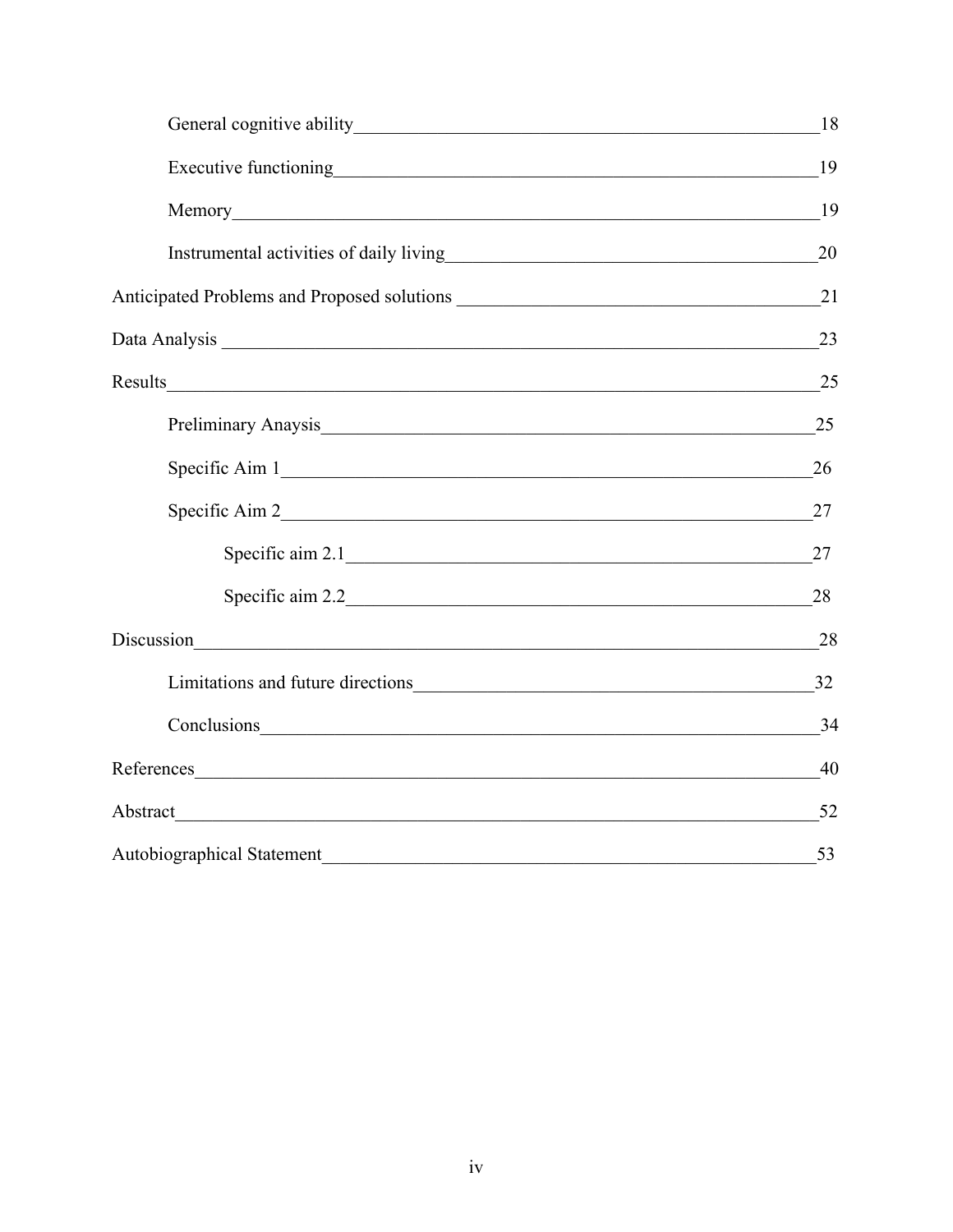## LIST OF TABLES

| Table 1: Independent Variables                             | 36 |
|------------------------------------------------------------|----|
| Table 2: Dependent Variables                               |    |
| Table 3: Neuropathological Criteria                        | 38 |
| Table 4: Normative Data from the Georgia Centenarian Study | 39 |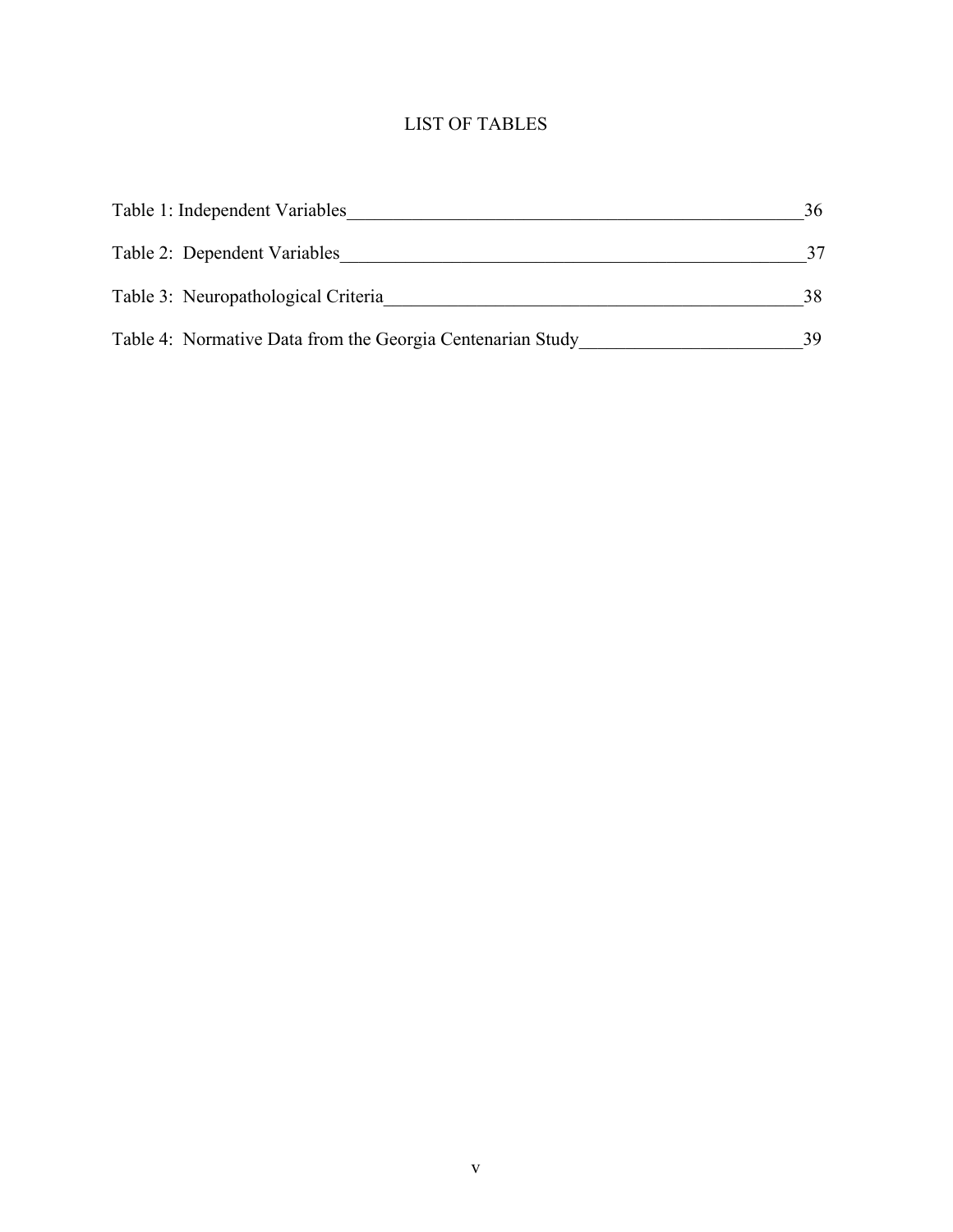# NEUROPATHOLOGICAL DIAGNOSIS OF ALZHEIMER'S DISEASE: THE RELATIONSHIP BETWEEN POSTMORTEM ASSESSMENT, COGNTIVE AND FUNCTIONAL STATUS IN CENTENARIANS

#### **Specific Aims**

Neuritic plaques (NP) and neurofibrillary tangles (NFT) are the two major hallmarks of Alzheimer's Disease (AD) found within the brain and detectable only at autopsy (Cutler & Sramek, 1996). The presence of these lesions, in conjunction with a clinical history of dementia, is required in order to arrive at a definitive diagnosis of AD (McKhann, et al., 1984). Several sets of neuropathological criteria have been proposed and used for AD diagnosis during postmortem neuropathological assessment, although there has been little consensus regarding which protocol is the best for purposes of research. In addition, few studies have applied these protocols to neuropathological assessment of AD in the oldest old. A better understanding of the relative merits of different neuropathological criteria among centenarians, the "oldest old," is essential to answering the question of whether or not AD is an inevitable consequence of aging.

For this study, we examined a sample of centenarians, all of whom received postmortem assessments using four different neuropathological criteria that are presented in Table 1. These criteria include: 1) Khatchaturian Criteria (Khatchaturian, 1985); 2) Consortium to Establish a Registry of Alzheimer's Disease (CERAD) criteria (Mirra, Heyman, McKeel et al., 1991); 3) Braak and Braak Criteria (Braak & Braak, 1991); and 4) National Institute on Aging- Reagan Criteria (NIA-R; Hyman & Trojanowski, 1998). We investigated the relationship between neuropathological severity level and performance on measures of neuropsychological and functional performance to gain a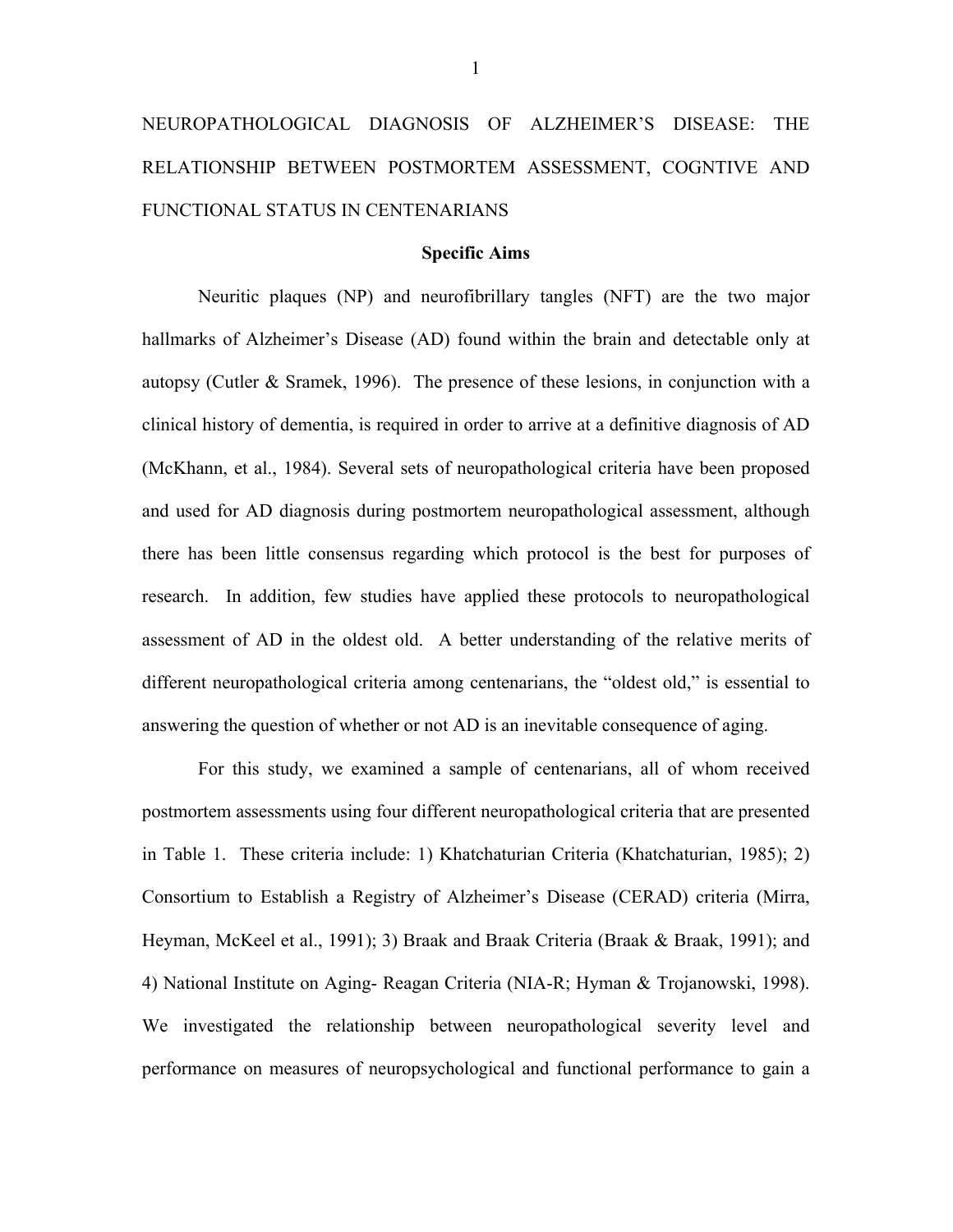more comprehensive understanding of relationships between each set of neuropathological criteria and several clinical outcome measures. Four neuropsychological measures were used, as detailed in Table 2. Mini-Mental State Examination (MMSE; (Cockrell & Folstein, 1988) scores were used to measure antemortem global cognitive functioning. To assess more specific cognitive domains frequently impaired in patients with AD, a measure of executive functioning, the Behavioral Dyscontol Scale (BDS), and a measure of memory, the Fuld Object Memory Evaluation (FOME) were used. Finally, to investigate the possibility that neuropathological burden translates into impairments of daily living skills, the Direct Assessment of Functional Status (DAFS) was used. The following specific aims will be accomplished in this study:

#### **Specific Aim 1**

*The goal of this aim was to determine whether the four different neuropathological assessment protocols would yield conflicting or consistent diagnostic information regarding AD severity.*

Protocols to guide the neuropathological diagnosis of AD were first proposed by Khachaturian in 1985. Since that time, new protocols have been developed, with the goal of improving the accuracy of postmortem AD diagnosis. Most recently, the NIA-R criteria were published in 1997. However, no protocol has been uniformly adopted by neuropathologists (Geddes et al., 1997). As a result, the existence of multiple protocols creates a situation where a diagnosis of AD may vary, contingent upon the protocol used for assessment.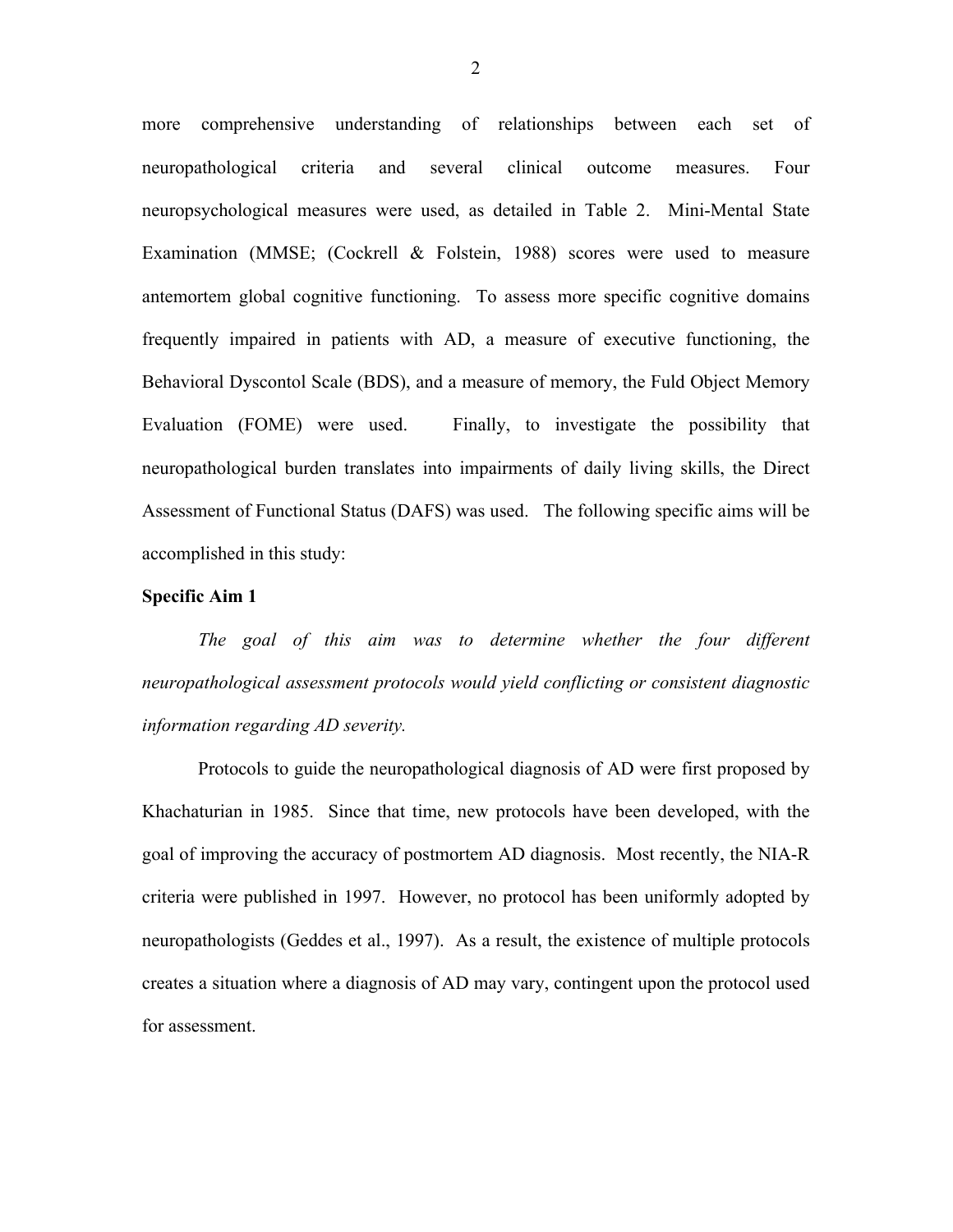As indicated in Table 3, each protocol uses different criteria for assessing the relevance of neuropathological markers and the extent and location of neuropathological burden. Therefore, we hypothesized that discrepancies among criteria would be apparent when classifying severity of AD-related neuropathology in centenarians. Specifically, since both Khachaturian criteria and CERAD criteria quantify only NPs, we expected these protocols to differ from Braak and Braak criteria, which quantifies only NFTs. Also, since Khachaturian, CERAD, and Braak and Braak criteria measure only one ADtype brain lesion for diagnosis, we expected that these three criteria would differ from NIA-R criteria, which measures two AD-type brain lesions for diagnosis.

#### **Specific Aim 2**

*The goal of this aim was to investigate the relationship between disease progression and the extent and type of cognitive and functional impairment in a sample of centenarians.* 

Neuropathological criteria for AD have been developed using the "younger old" (Savva, et al., 2009). Even those investigations claiming to include "older" brains in their analysis regularly used samples between the ages of 70-75 years (Prohovinik, et al., 2006). In general, the current literature is heavily skewed towards younger patients, and very little is known about the brain changes that accompany advanced or extreme age (Skoog, Nilsson, Palmertz, Andreasson, & Svanborg, 1993). However, several neuropathological indicators of AD in the oldest-old have been reported to be divergent from those found in younger brains, in both distribution and concentration of lesions (Jellinger, 2008). Arguably, the available protocols may have differential utilities for diagnosing AD in oldest old, and it is critical to examine how current post-mortem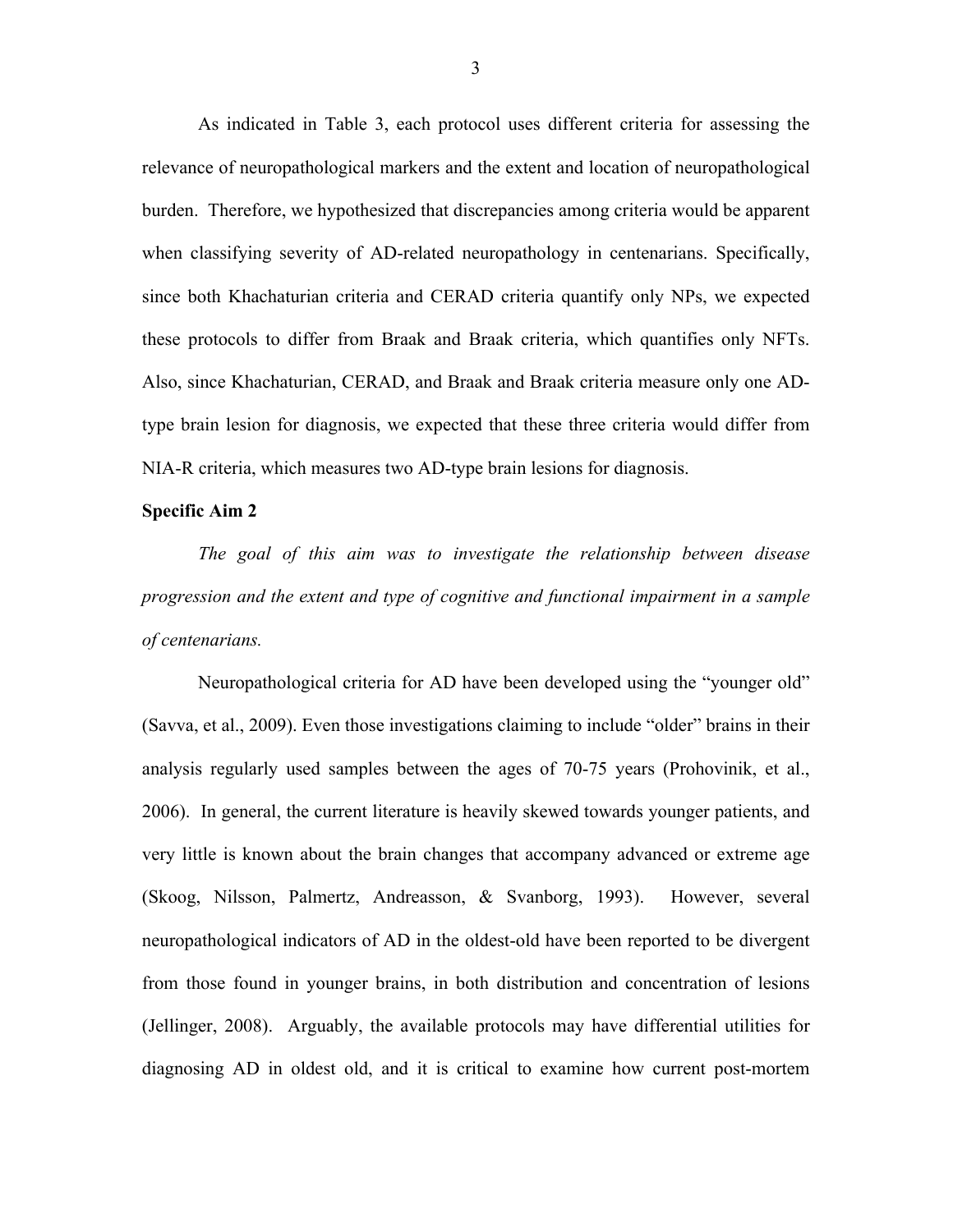assessments of AD relate to the ante-mortem clinical status of dementia. By using a sample of centenarians, our study will attempt to elucidate clinical correlates of the neuropathological severity criteria associated with the different classification systems. Our primary goal was to demonstrate how each neuropathological severity grading system relates to neuropsychological test performance in the oldest old. A better understanding of the relationship between each neuropathological severity grading systems and neuropsychological test performance in centenarians would identify how specific types of neuropathology impact discrete cognitive abilities in late life.

1. We hypothesized that severity grading criteria from diagnostic protocols that rely on NFTs as a neuropathological indicator of AD diagnosis would be significantly related to cognitive impairment, whereas severity gradings from protocols that emphasize SPs would not be related to cognitive impairment. Previous evidence indicates that cognitive impairment correlates more strongly with the quantity of NFTs than with SPs in individuals with AD. Therefore, the strongest relationships between neuropathological severity grade and neuropsychological test performance are expected for the NIA-R and Braak & Braak criteria, both of which quantify the presence of NFTs. In contrast, relationships between neuropathological severity grade and neuropsychological test performance would not be expected for CERAD and Khachaturian criteria, given that both sets of criteria emphasize the presence of SP.

2. It is also hypothesized that different stages of disease progression will yield distinct neuropsychological impairments. For example, it is well-known that patients in the earlier stages of AD show substantial deficits in memory, and as the disease progresses, patients begin to show additional deficits in executive function, judgment,

4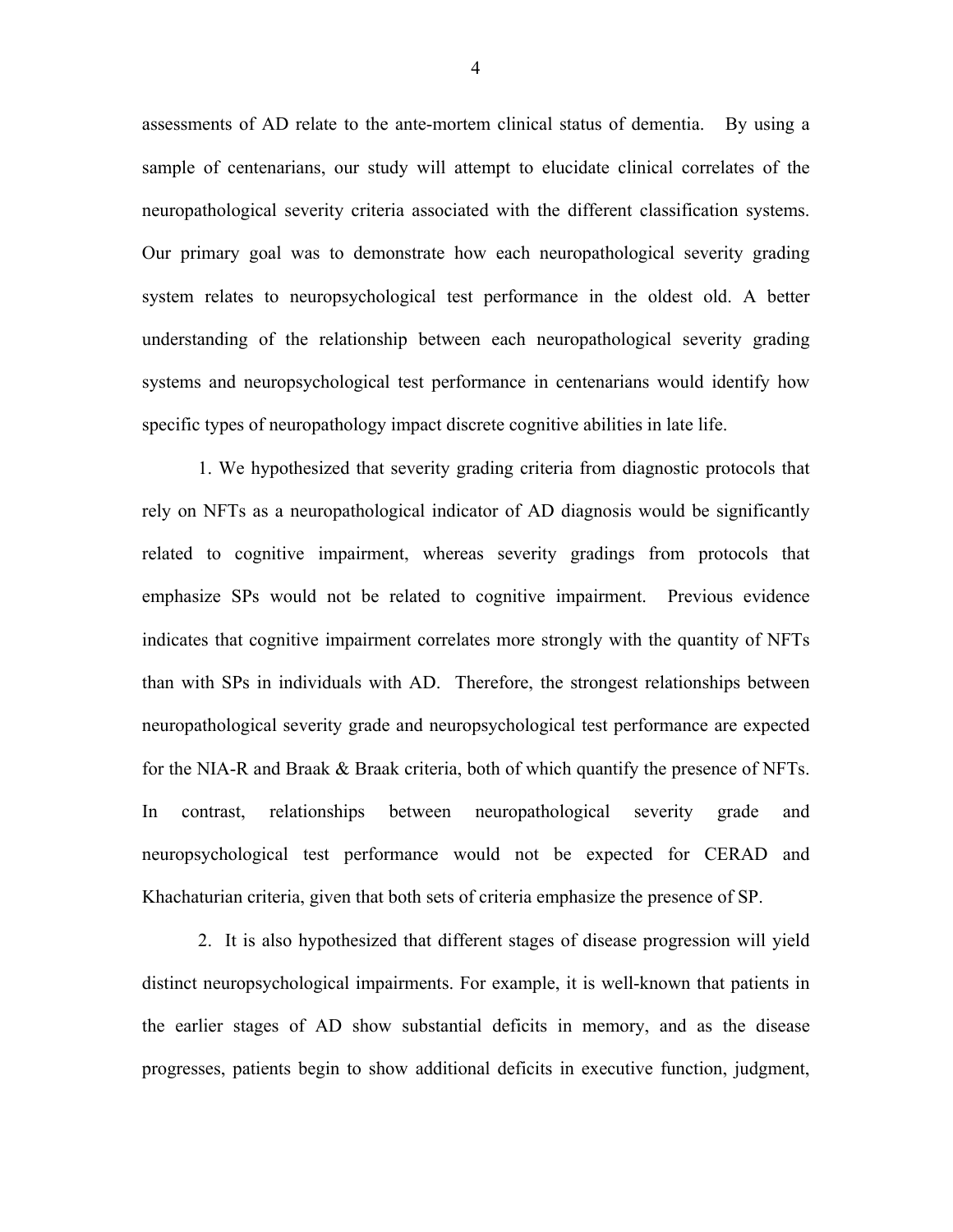visuospatial capacities and language (Braak, et al., 1999). For this aim, we will investigate the association between cognitive status at the time of study entry and neuropathological severity at death, according to NIA-R criteria. This aim may help to elucidate which cognitive domains are most vulnerable across the stages of disease progression. In addition, we will also explore the possibility that certain cognitive domains might be spared, even during the most advanced stages of AD.

#### **Background and Significance**

#### **A Brief History of AD**

During a 1906 lecture to German psychiatrists, Alois Alzheimer described the case of Auguste D., a patient he treated while working as a physician in the Frankfurt Asylum (Graeber, 1999). Prior to her death at the age of 55, Auguste D. experienced a wide range of incapacitating symptoms, including progressive memory decline, paranoia, delusions, cognitive impairments and a loss of language abilities (Selkoe, 2001). After a postmortem examination, Alzheimer discovered an unusual pattern of neuropathology in Auguste D.'s brain, including the presence of both senile plaques (SP) and neurofibrillary tangles (NFT). Although plaques had been described previously, Alzheimer was the first to identify tangle pathology and assert the connection between these abnormalities and memory deterioration (Zec, 1993). Later, in 1910, Emil Kraplin assigned Alzheimer's name to the newly discovered dementia that included both clinical symptoms and specific brain changes (Cutler & Sramek, 1996).

A century later, Alzheimer's blending of astute clinical observations and systematic neuropathological examination continues to be the model for Alzheimer's disease (AD) assessment (Khachaturian, 2000). Presently, a definite diagnosis of AD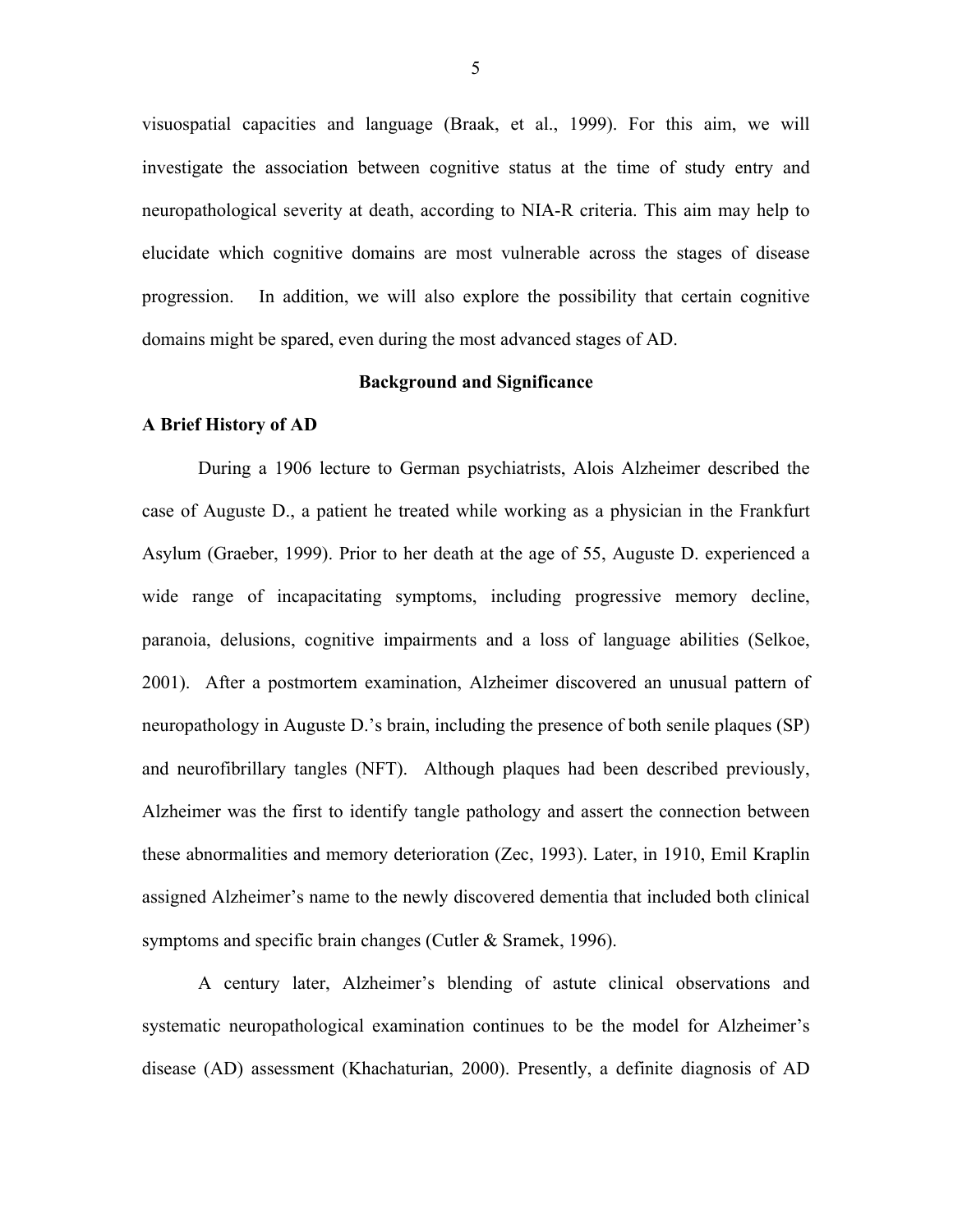necessitates that the patient have both a clinical history of dementia and evidence of sufficient numbers of NFTs and SPs at the time of autopsy (Geddes et al., 1997).

#### **Neuropathology in AD**

**Plaques.** Senile plaques (also known as neuritic or amyloid plaques) are the product of dendritic and axonal damage, resulting from to amyloid deposits in the extracellular space (Selkoe, 2001). Two broad types of plaques can be categorized: diffuse and focal. Diffuse plaques involve neurons with normal axons and have been found in large numbers of patients with no clinical signs of dementia. Thus, it has been concluded that these lesions may not be directly harmful (Dickson, Crystal, Mattiace, Masur, Blau, Davies, Yen & Arronson, 1992). Focal, or neuritic plaques consist of abnormal axons, surrounded by a core of amyloid (Cutler & Sramek, 1996).

The core of the senile plaque contains several proteins, but the most abundant is a small peptide known as β-amyloid or a-beta  $(Aβ)$  that aggregates into fibrils (Anderton, 2002). Aβ is a normal cellular component and is produced in low concentrations, most likely as a waste product. However, if there is an imbalance between the production and removal of Aβ, an accumulation occurs (Duyckaerts, Delatour & Potier, 2009). This accumulation is thought to contribute to neuronal death or dysfunction through a series of events that includes the production of free radicals, mitochondrial oxidative damage, and an overall inflammatory response (Schindowski, Belarbi, & BuÈe, 2008).

**Neurofibrillary Tangles.**Neurofibrillary tangles are present within neurons and are a consequence of an alteration of the tau protein (Kidd, 2008). Tau proteins are associated with the microtubules of the cell and are abundant in the central nervous system, where they are expressed most often within axons (Cleveland, Hwo, &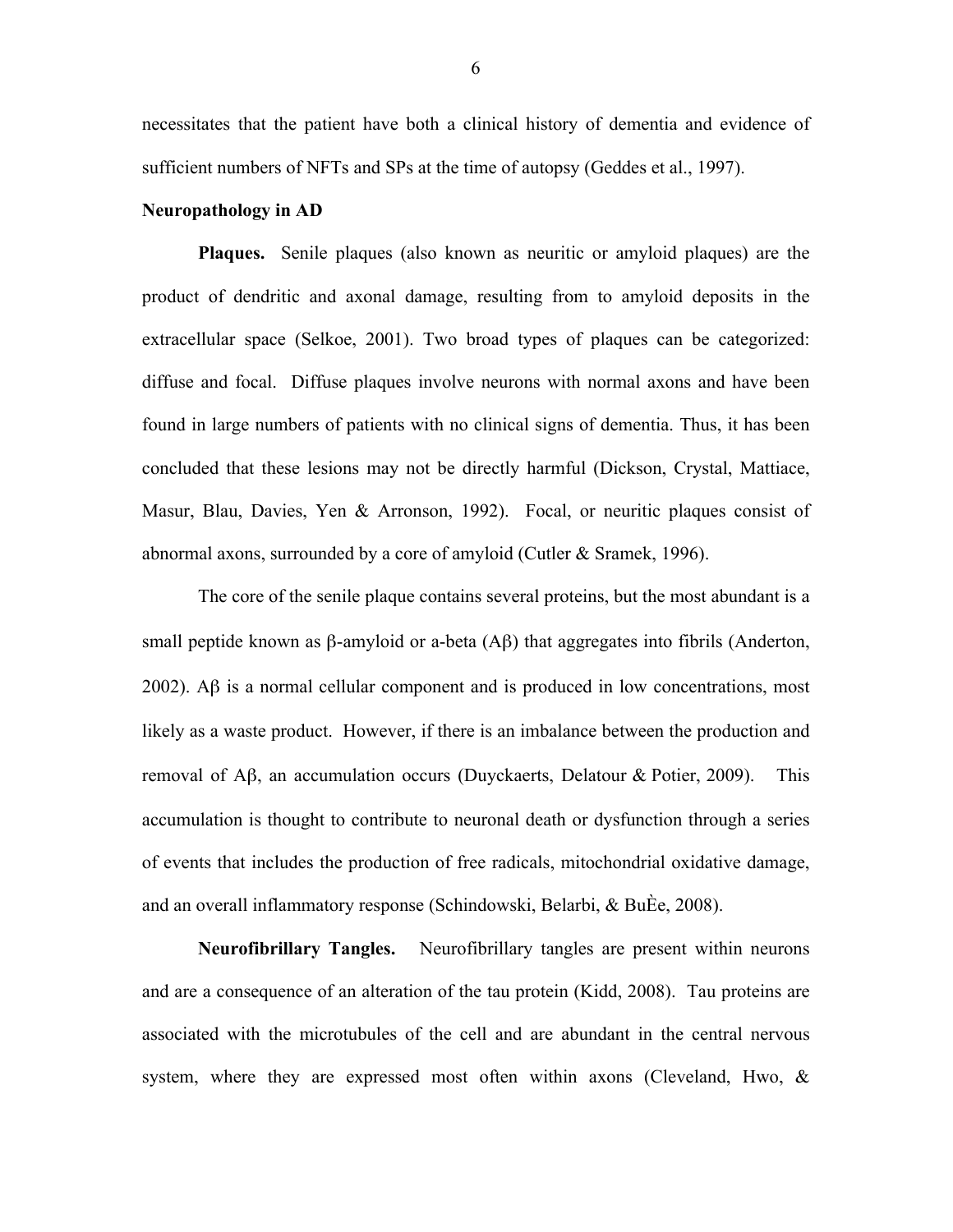Kirschner, 1977, (Weingarten, Lockwood, Hwo, & Kirschner, 1975). There are several well-understood functions of the tau protein, but most notably, tau binds to and stabilizes microtubules (MT) and allows for MT polymerization (Weingarten, et al., 1975). When using light microscopy, the neurofibrillary lesions of the AD brain can be stained with anti-tau antibodies, revealing paired helical filaments (PHFs) and straight filaments, composed mostly of abnormally hyperphosphorylated tau proteins (Lee, Goedert & Trojanowski, 2001). The cause of these filaments is unclear, but it is possible that the hyperphosphororylation of the tau separates it from the MT, thus increasing the amount of unbound tau in the cell. Hyperphosphororylation is thought to be an early event that transforms tau from its primary soluble form, to an insoluble form. In neurons affected by PHF, the cytoskeleton of the MT and neurofilaments disappear, leading to neuronal death (Anderton, 1997).

#### **Neuropathological Quantification**

In order to establish a definitive diagnosis of Alzheimer's Disease, neuropathologists must examine the neocortex, entorhinal cortex, hippocampus, and amygdala for evidence of SPs and/or NFTs. However, the process of making a diagnosis of AD is not without subjectivity and inconsistency on the part of the neuropathologist, leading to efforts to establish reliable diagnostic criteria (Markesbery, 1997).

**Khachaturian Criteria.**In 1985 the National Institute on Aging, the National Institute of Neurological and Communicative Disorders and Stroke, the National Institute of Mental Health and the American Association of Retired Persons sponsored a workshop. A major focus of this workshop was to formulate a research agenda aimed at delineating the critical issues related to the early and accurate diagnosis of AD, as well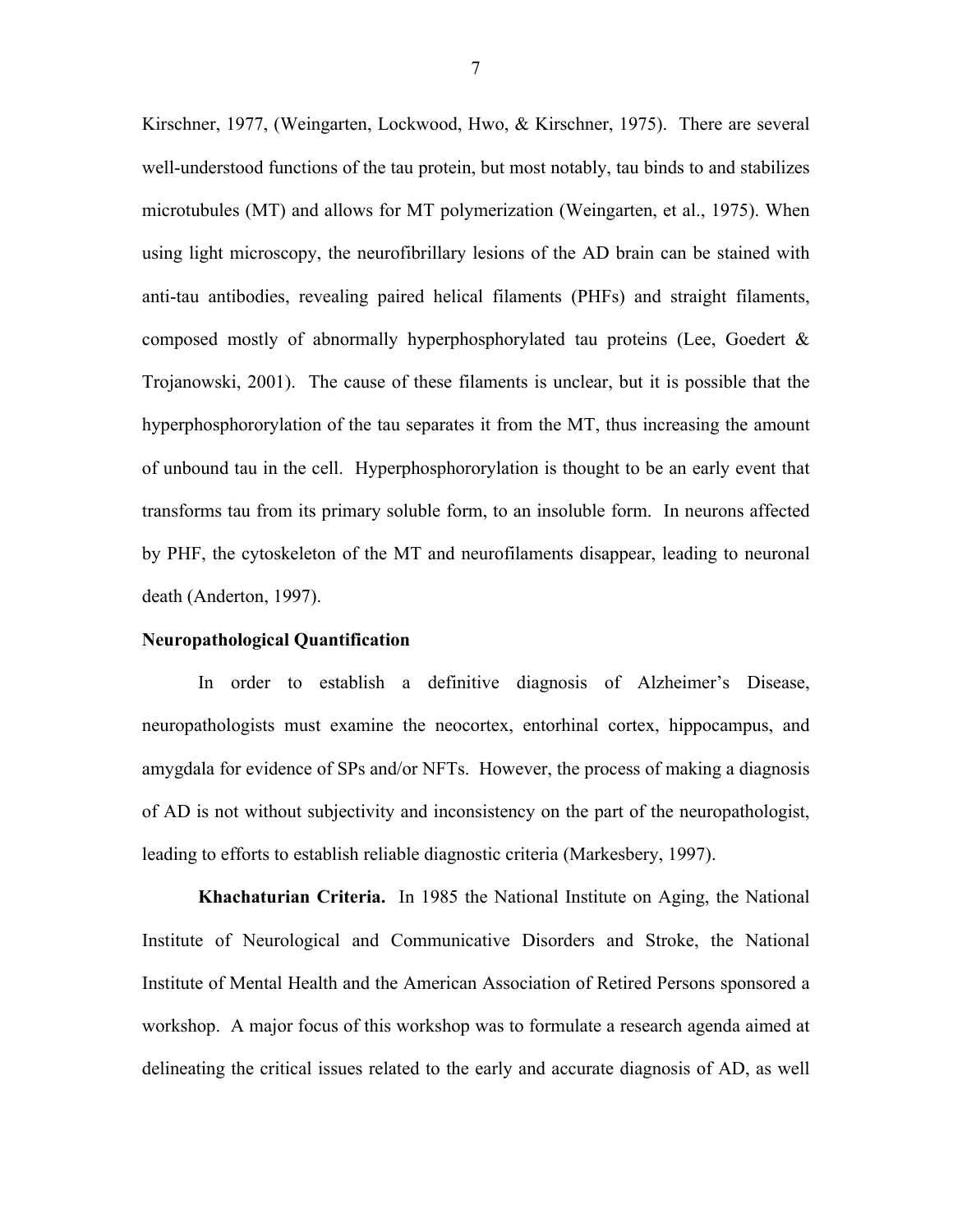as to develop recommendations for a more standardized approach to postmortem brain investigation (Khachaturian, 1985). As a direct result of this meeting, Khachaturian developed histological guidelines for the identification of AD based on hospital autopsy of patients with fully developed and clinically obvious signs of the disease (Ng'walali, Yonemitsu, Kibayash, & Tsunenari, 2002). This approach requires the age-corrected quantification of neocortical plaques per unit area, with at least 8 neocortical SP densities per square millimeter for patients 50-65; 10 or more for patients 66-77; and 15 or more for patients older than 75 (Giannakopoulos, Hof, Michel, Guimon, & Bouras, 1997). Sections of the frontal, temporal and parietal neocortex are reviewed, in addition to the amygdala, hippocampus, basal ganglia, cerebellum and the spinal cord (Markesbery, 1997). Although plaques are either amyloid or neuritic with tau/PHF positive neurites, the Khachaturian criteria do not provide explicit instructions in regards to the type of plaque that should be enumerated or the exact brain region that should be investigated (Jellinger, 1998).

Since the original proposal of the NIA-supported Katchaturian criteria, efforts to classify pathological features of AD have persisted, and the postmortem diagnosis has continued to evolve. This evolution is based partially on findings that non-demented older adults often meet Khatchaturian critieria for AD (Crystal, Dickson, Davies, Masur, Grober & Lipton, 2000). As a consequence, several groups have since initiated alternative ways to inform the neuropathological investigation of AD (Wisniewski & Silverman, 1998).

**Braak and Braak.** Braak and Braak developed a staging method to rate the degree and severity of AD disease progression (Kidd, 2008). After the investigation of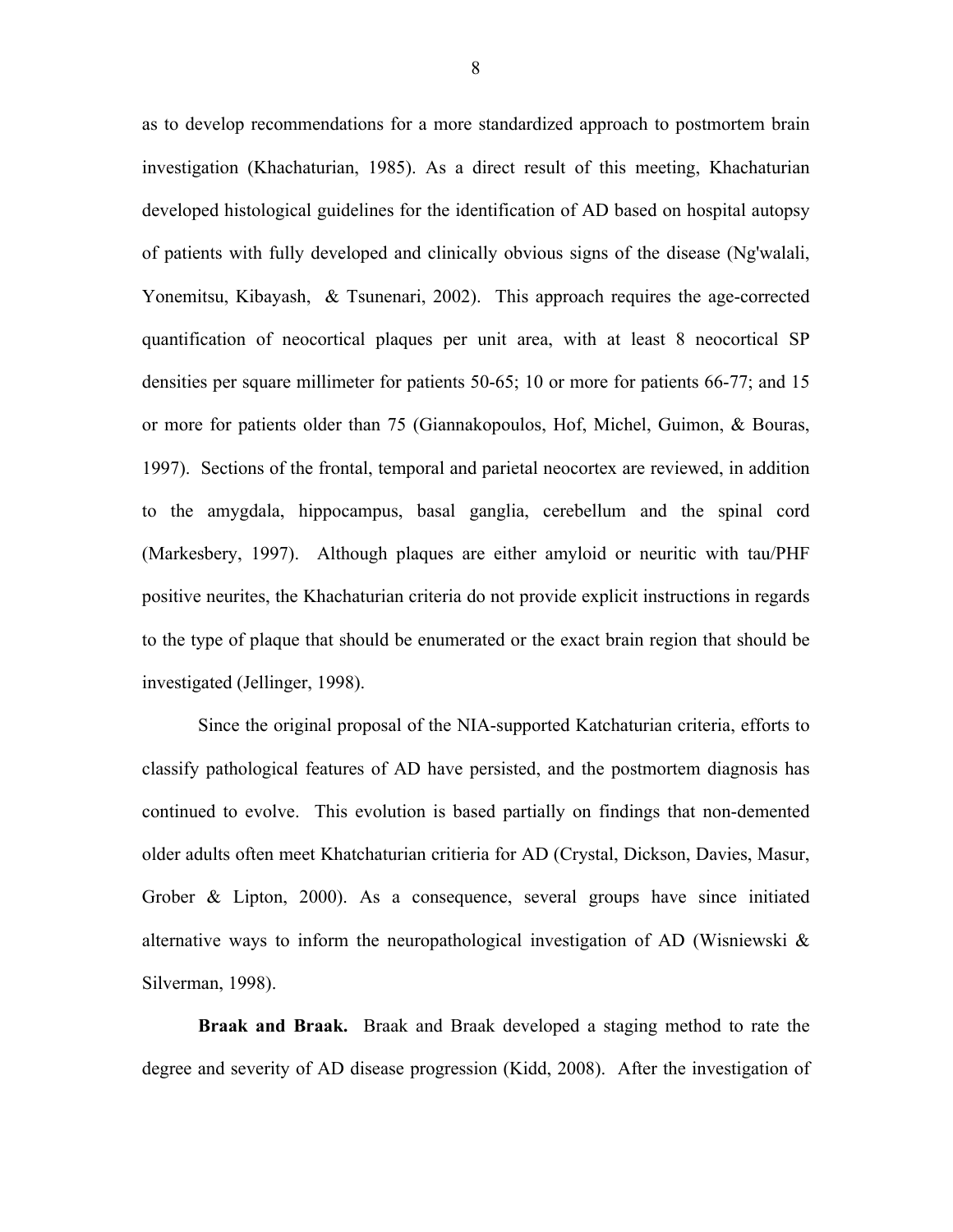83 autopsied brains, Braak and Braak identified a reliable configuration of neurofibrillary tangles amassing in cortical and subcortical areas (Newell, Hyman, Growdon & Hedley-Whyte, 1999). These researchers, unlike Katchaturian, felt that the presence of β-amyloid did not appropriately differentiate between early and more advanced cases of AD. Consequently, their approach focused exclusively on neurofibrillary alterations in the brain, including the development of neuritic plaques, neurofibrillary tangles, and neuropil threads (Wisniewski & Silverman, 1997). More specifically, Braak and Braak proposed that as the disease process progressed, these markers developed in a predictable sequence, appearing first in the inferotemporal allocortex via the hippocampus and then spreading to the neocortical association areas (Braak & Braak, 1991). Six hierarchical levels define Braak and Braak staging. Stages I and II include few (I) or numerous (II) accumulations of NFT in entorhinal cortex, and possible rare NFTs in other brain areas. Stages III and IV include greater numbers of NFTs in the entorhinal cortex, plus the hippocampus, and a few cortical tangles can also be observed. Finally in Stages V and VI, there is severe involvement of the entorhinal cortex and the hippocampus and many tangles in the neocortex (Silver, Newell, Brady, Hedley-White & Perls, 2002).

**CERAD Criteria.** Formed in 1986, The Consortium to Establish a Registry for Alzheimer's Disease (CERAD) is a longitudinal multi-center study that sought to address the need for a consistent methods of evaluating patients with AD (Gearing, et al., 1995). In 1991, CERAD responded to observed staining disparities and inter-rater counting discrepancies amongst laboratories by proposing new criteria. The new criteria were designed to enhance communication between investigators and to further facilitate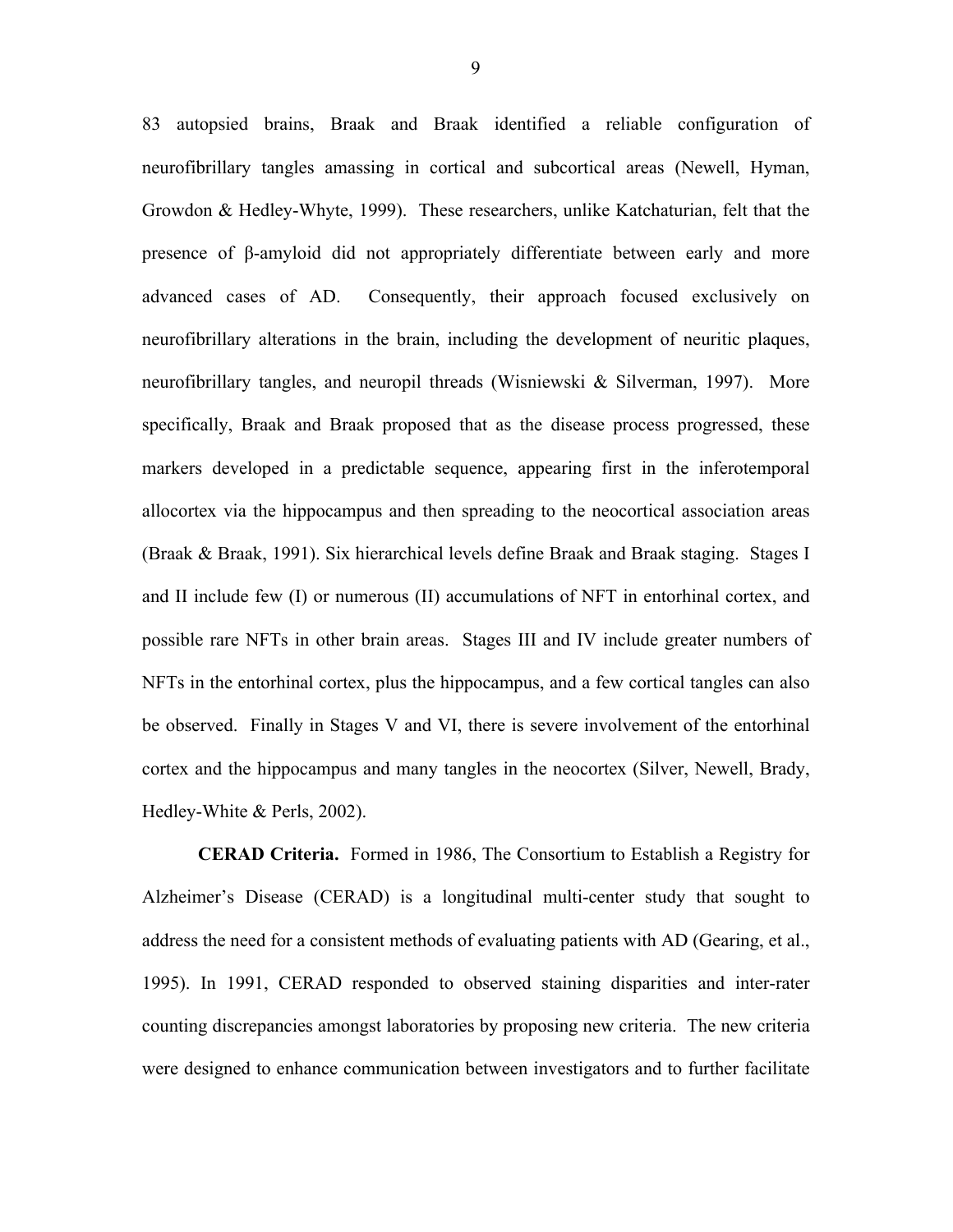the merging of data from various medical centers (Jellinger & Bancher, 1998). CERAD criteria include assessment of neuritic plaques, using a 4-grade scale ranging from none to frequent (Mirra, 1997). Microscopic sections are required from the hippocampus and the amygdala, as well as from the frontal, temporal, parietal and occipital neocortex (Fillenbaum, et al., 2008). These plaque counts are then placed into the context of three distinct age categories: less than 50, 50-75, and over 75 (Keller, 2006). Finally, agerelated NP scores are integrated with a clinical history of dementia to determine whether a diagnosis of AD is possible, probable or definite. No examination of NFT distribution or AD changes in the allocortex is necessary. Furthermore, no standardized description of NP is provided and there is no differentiation between mild or severe forms of the disease (Jelinger & Bancher, 1998).

**NIA-R Criteria.** In 1997, the National Institute on Aging (NIA), in concert with the Ronald Reagan Institute for the Alzheimer's Association, suggested a new procedure for postmortem diagnosis of AD, including an examination of both neuritic plaques and neurofibrillary tangles (Newell, Hyman, Growdon, & Hedley-Whyte, 1999). After exclusion of other causes of dementia, the likelihood that AD accounts for dementia is considered high, intermediate or low according to the frequency of neuritic AD lesions. lesions are quantified utilizing both the CERAD criteria and Braak staging. For example, the diagnosis of high likelihood of AD requires the combination of frequent neuritic plaques as defined by CERAD criteria, and neurofibrillary tangles in the neocortex, sufficient to warrant a Braak and Braak stage of V or VI (Hyman, 1998). This algorithm only considers the classic presentation of AD, which includes both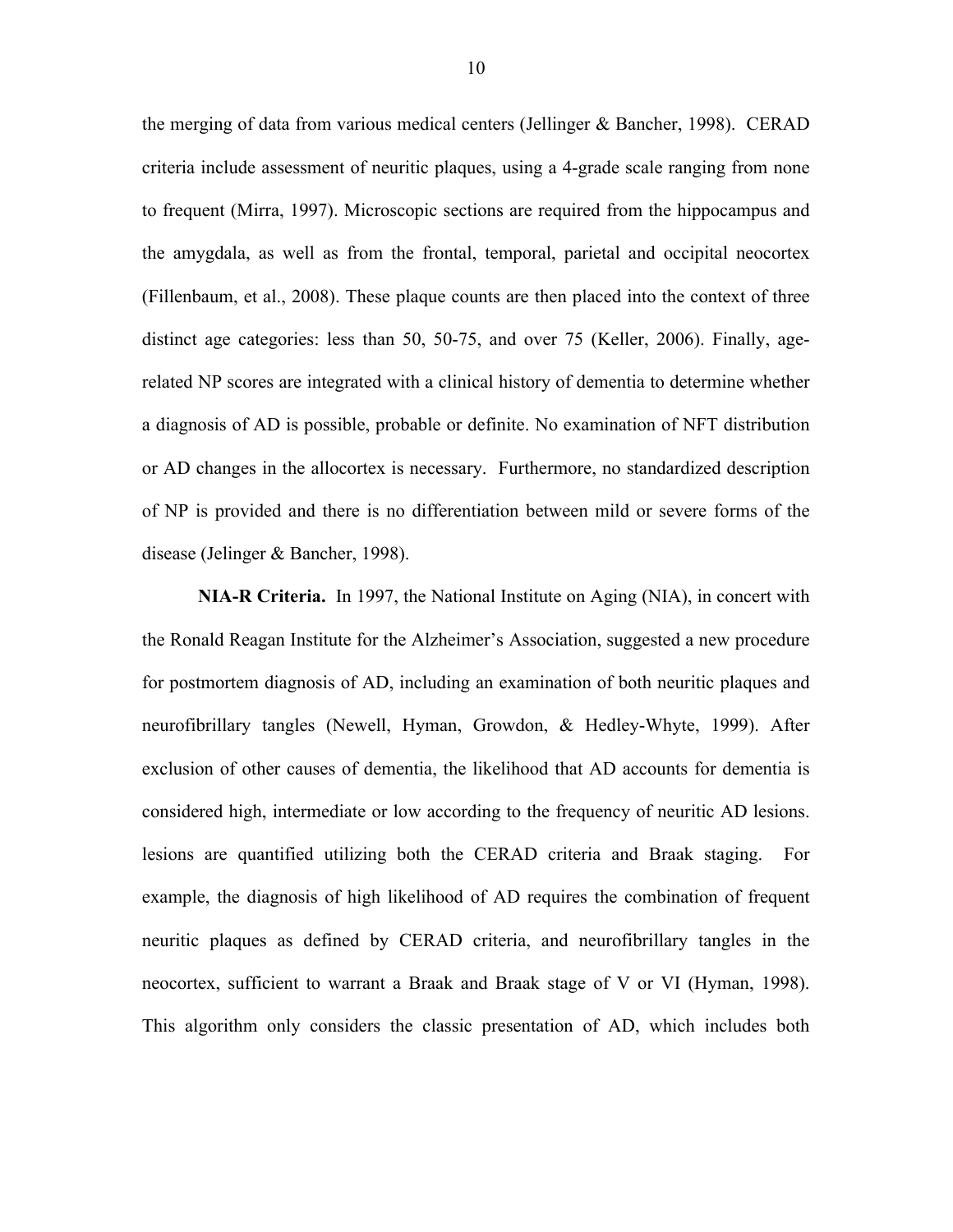plaques and tangles, and thus does not identify other presentations of the disease, including the plaque-only and the tangle-only subtypes (Jellinger, 2008).

#### **Pathological Brain Changes Associated with Age**

**Normal Aging**. Brain changes and mental decline are commonly found in elderly individuals. An extensive body of research has confirmed that humans demonstrate an age-related loss of cognitive performance, including deterioration in fluid reasoning, processing speed, spatial ability and memory (Keller, 2006). In addition, increased age reliably brings about a reduction in dopaminergic receptors in the brain, volumetric shrinkage of brain structures, and a reduced density of while matter (Park & Reuter-Lorenz, 2009). Other universal consequences of aging include granular degeneration of myelin and axonal dystrophy (Dickson, 2005). These physiological changes may be related to the cognitive decline that is observed in aging individuals, which includes reduced abilities in processing speed, working memory, inhibition and cognitive control (West, 1996). For example, Park et al. (2002) conducted neuropsychological assessments on 345 participants, with 48-57 participants represented in each age decade, including individuals in their 20's through their 80's at the time of death. This cross-sectional investigation demonstrated gradual age related declines in cognitive abilities, including working memory, processing speed, and long term memory. Salthouse (1996) has argued that during normal aging, selective domains of cognitive abilities may be affected, with executive function and processing speed showing the greatest vulnerability to age, as compared to other domains.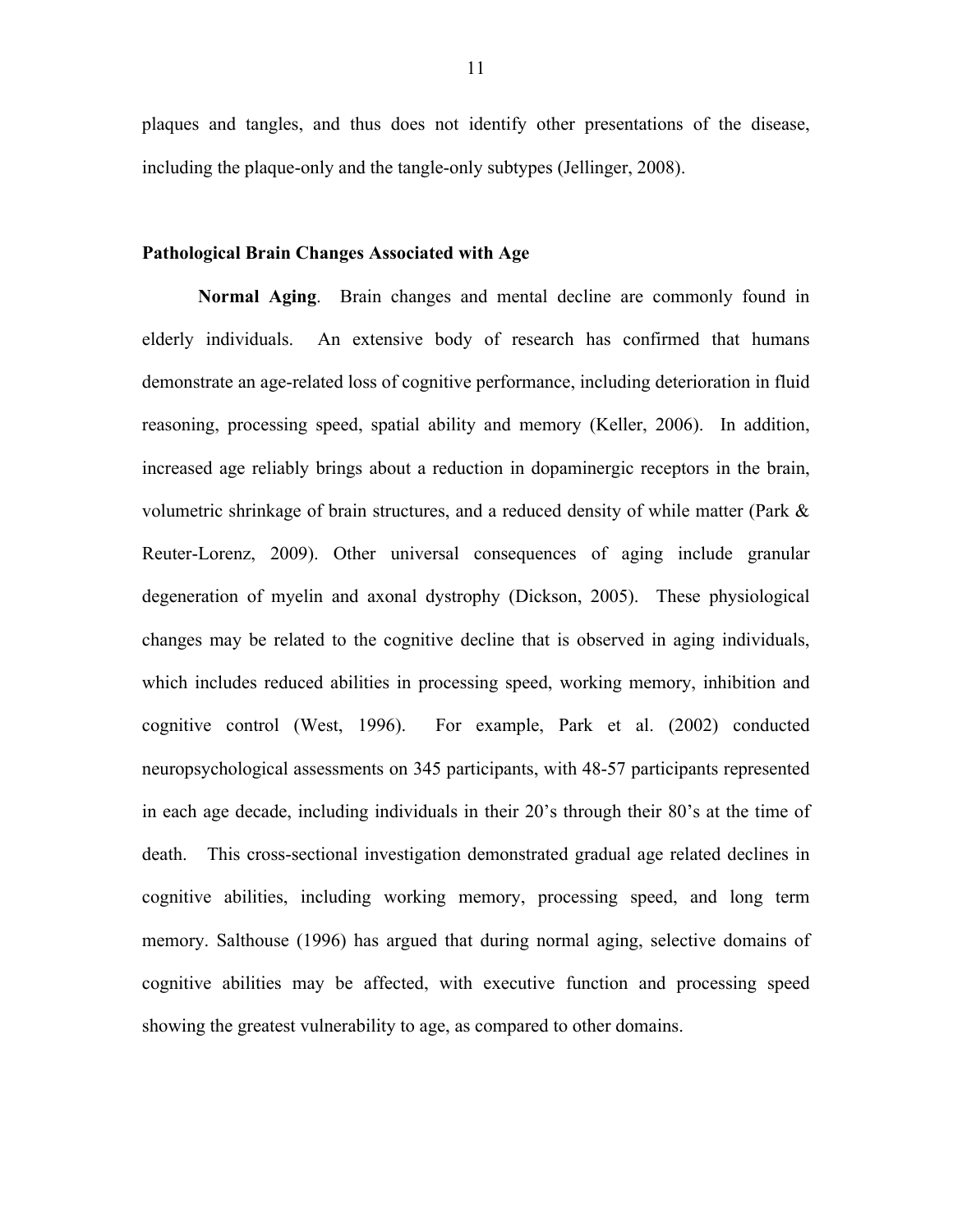Although aging is inevitably associated with alterations in the functional performance of the brain and shifts in cognitive abilities, major structural changes are usually minimal and cognitive changes gradual. Thus, the neuropathological presentation and dementia experienced by the patient with AD is not considered "normal" aging and is related to a distinct disease process (Kern & Behl, 2009).

**Pathological Aging.** Even though the presence of plaques and neurofibrillary tangles are compulsory for a diagnosis of AD, increasing evidence from autopsy studies suggests that the brains of healthy elderly individuals also show signs of AD related neuropathology (Keller, 2006). The presence of NFTs and SPs in non-demented subjects has been referred to as "pathological aging" or "pre-symptomatic AD," and the true significance of the neuropathological markers in otherwise healthy adults is unknown. One study found that, depending on the criteria that were used, a number of older adults with no clinical history of dementia actually possessed neuropathology sufficient to warrant a diagnosis of AD. Within their dementia-free sample, 11% of individuals met NIA-Reagan criteria for a diagnosis of intermediate likelihood of AD, 18% met CERAD criteria for possible AD, and 49% met Khachaturian criteria for AD (Schmitt, et al., 2000). In a similar study utilizing 97 brains of non-demented older adults, 47% met Khachaturian criteria, 39% met CERAD and NIA-R criteria (with all levels included), and 27% meeting Braak and Braak Stage III or higher (Price, et al., 2009). Another neuropathological investigation using 137 brains of non-demented elders, autopsied between the ages of 82 and 85 years, reported that 37.3% met NIA-R criteria for Intermediate/High likelihood of AD (Bennett et al., 2006).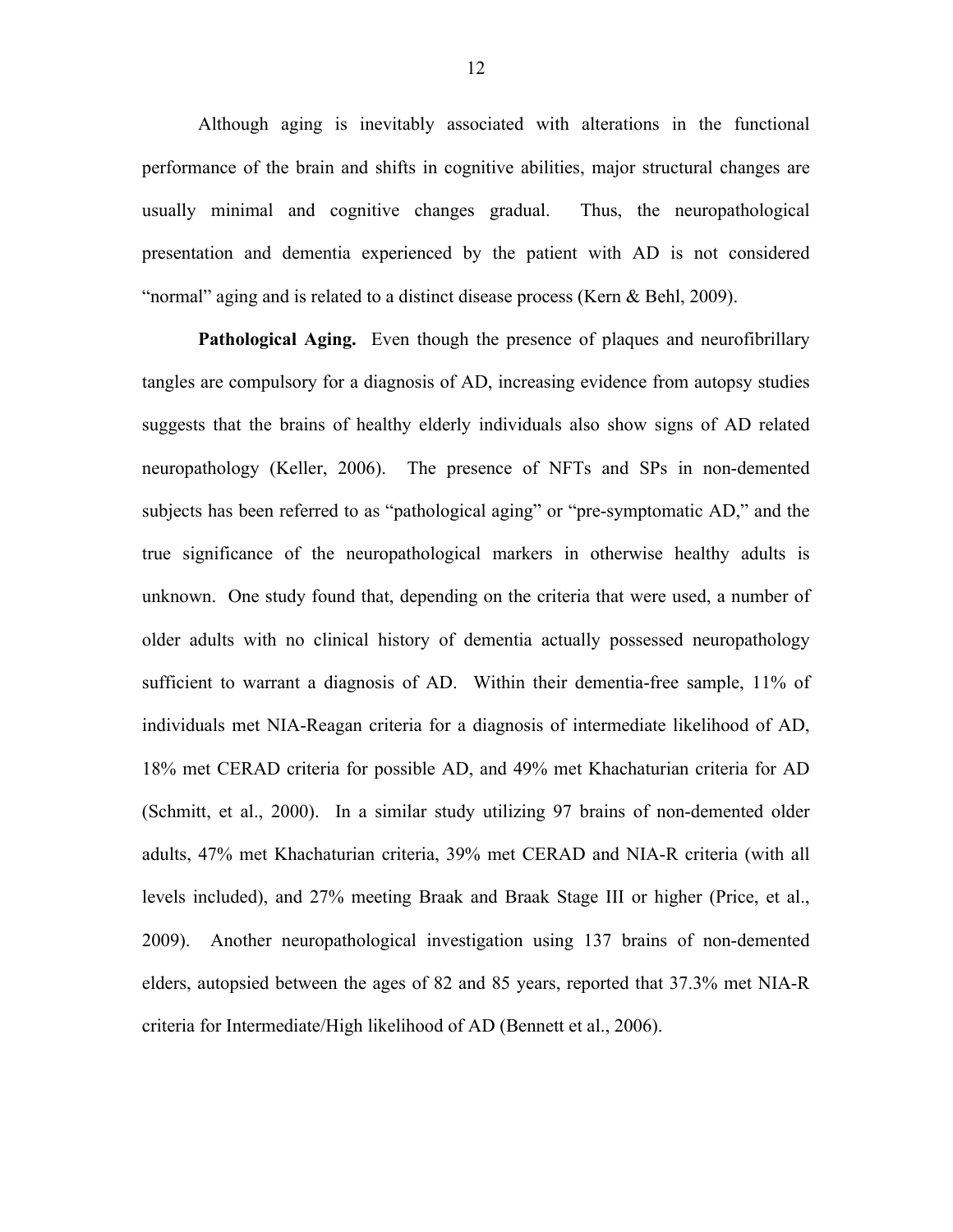The accumulated data imply a difficulty in determining whether neuropathological markers of AD represent a distinct disease process, or rather, an inevitable age related occurrence (Giannakopoulos, et al., 2007). Possibly, the presence of NFTs and SPs among non-demented older adults indicates a preliminary stage of AD that is not yet associated with the clinical signs of dementia. Perhaps some individuals require extensive neuropathology before cell damage reaches levels sufficient to produce clinical symptoms of AD (Price, et al., 2009).

#### **Neuropathology and Neuropsychological Performance**

 Sufficient numbers of NFTs and SPs are necessary for a diagnosis of AD, and research indicates that these lesions correlate with the presence of dementia (Goedert, Sisodia & Price, 1991). Clinical-pathological (CP) studies seek to understand both the clinical and biological significance of AD neuropathology and are therefore indispensable for assessing the clinical significance of amyloid plaques and neurofibrillary pathology. Although CP studies have been active for several decades, the relationship between AD neuropathology and the severity of cognitive decline still remains unclear (Nelson, Braak & Markesbery, 2009). Some studies report that plaques correlate highly with dementia. For example, Dickson and colleagues (1995) demonstrated a correlation between cortical plaques and clinical symptoms of AD, as measured by the Blessed Test of Information, Concentration and Memory (BICM). On the contrary, others report that neurofibrillary tangles, and not plaques, correlate with cognitive impairments. For instance, in an investigation of 10 AD patients, dementia severity, as assessed by the Blessed Dementia Scale (BDS) was related to the number of NFTs in the neocortex, yet there was no relationship between the BDS and the presence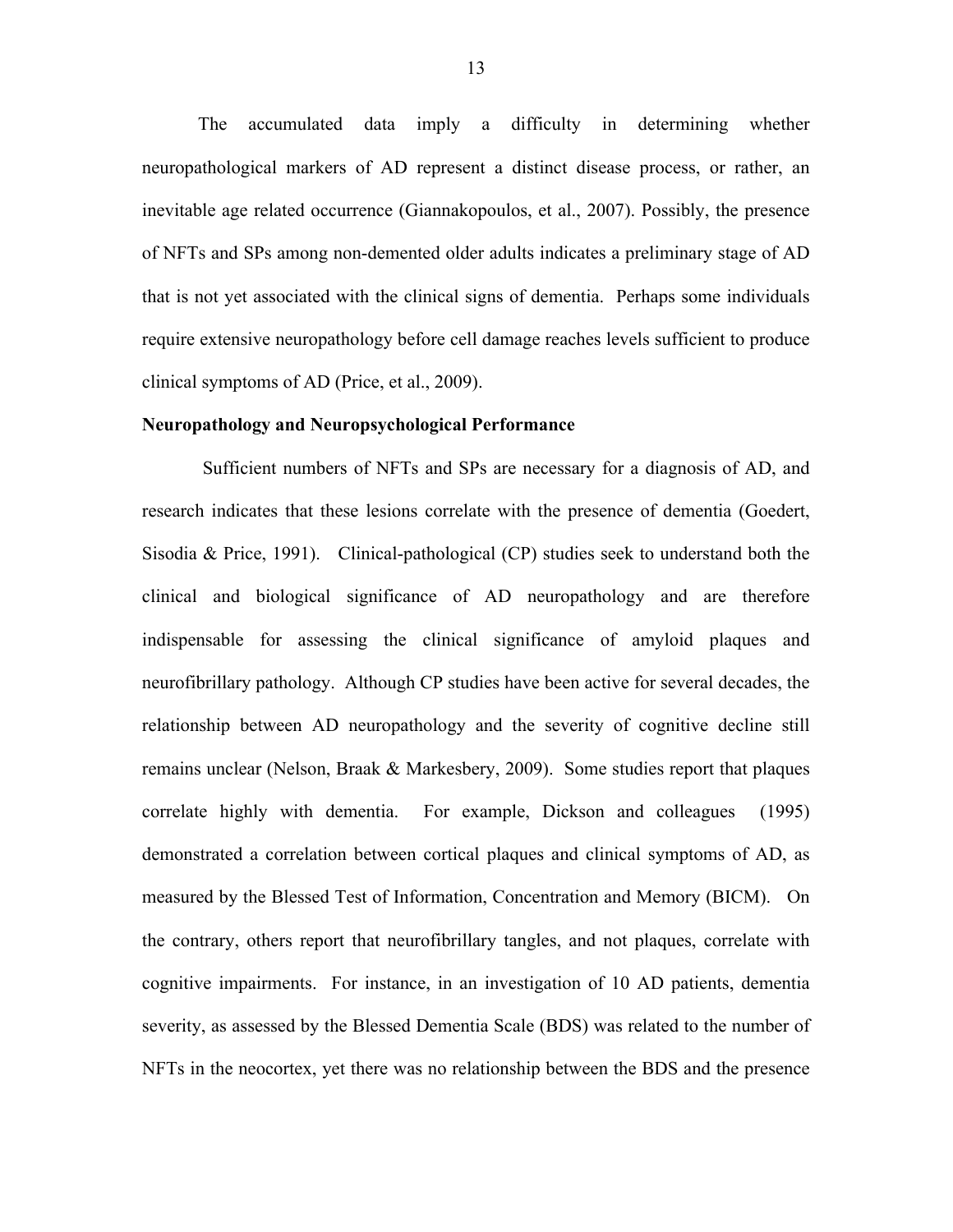of SPs in the same brain region (Arriagada, Growdon, Hedley-Whyte & Hyman, 1992).

Over the years, the divergent outcomes of CP studies present a complicated disease process that has resulted in varied, yet defensible, scientific positions. Although disagreement persists, most of the recent literature asserts that plaques correlate poorly with cognitive status, whereas NFTs seem to correlate more reliably with the clinical manifestations of AD (Gunten, et. al, 2006). However, it is important to note that these recent observations do not necessarily indicate an insignificant role of amyloid plaques in AD. According to the amyloid cascade hypothesis, the disease process begins with the deposition of amyloid beta protein (AbetaP), the main component of plaques, which then leads to the formation of neurofibrillary tangles, cell loss, vascular damage and dementia (Hardy & Selkoe, 2002). However, this hypothesis has recently been called into question, partially based on data indicating the presence of amyloid in nondemented brains (Swerdlow & Khan, 2009). The mitochondrial cascade hypothesis asserts that the underlying cause of AD is early mitochondrial dysfunction and oxidative stress, which subsequently initiates neuropathological changes (Young & Bennett, 2010). Most likely plaques are somehow related to the disease process, yet the quantity of this lesion may not be a useful gauge when evaluating the cognitive status of elderly individuals (Hyman, 1998).

#### **Neuropathology in Centenarians**

It is a well-documented phenomenon that the brains of older individuals contain greater numbers of AD related neuropathology, relative to their younger counterparts. These findings, considered concurrently with the rising rates of dementia with age, have contributed to the prevailing theory that AD-type lesions are related to clinical symptoms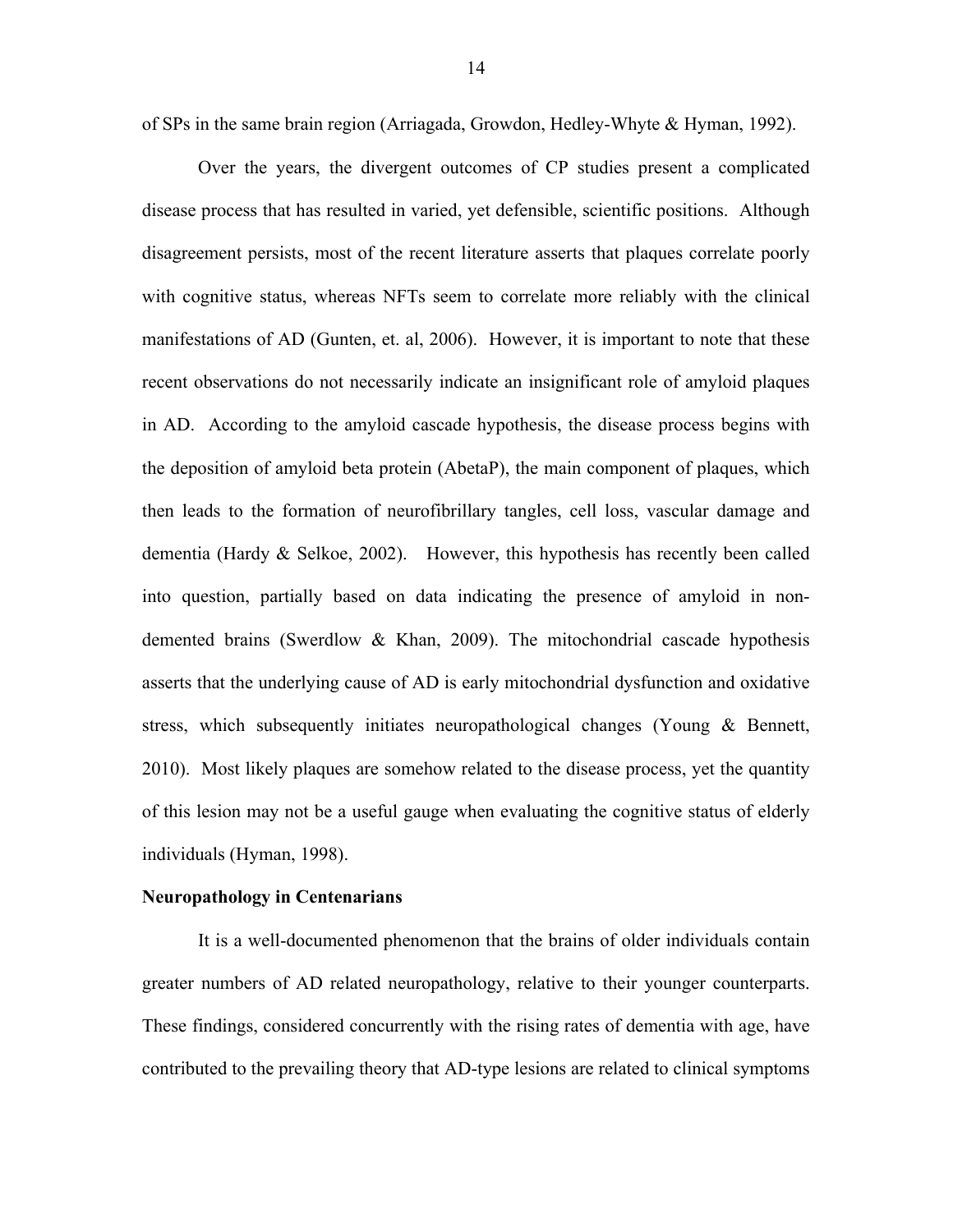of dementia (Double et al 1996). In fact, several quantitative CP correlation studies have supported this theory, identifying an association between neuropathological markers of AD and dementia severity. However, the bulk of these investigations have been conducted with individuals dying in their seventh through ninth decade (Haroutunian et al., 2008). Currently, the literature reflects a paucity of neuropathological investigations of patients older than 95; the few studies that have included the oldest-old provide evidence that the brains of these individuals may be unique, making existing neuropathological severity classification standards potentially less applicable to this population.

The New England Centenarian Study, using a sample of 14 centenarians with both the presence and absence AD, compared neuropsychological assessments with postmortem brain investigations. Although relatively clear CP associations were reported for 8 out of the 14 subjects, with the extent of AD pathology positively correlating with cognitive deficits, results for the remaining 6 subjects were enigmatic. Some subjects had clinical histories of dementia but had no neuropathological evidence of AD, while other subjects had no cognitive impairment despite having substantial neuropathological disease burden. The results led the authors to conclude that dementia was not necessarily an inevitable consequence of advanced age and that AD pathology was not the only significant contributor of cognitive impairments in centenarians (Silver, Newell, Brady, Hedley-White & Perls, 2001). In another cohort-based study of demented individuals ranging from 70 to 100, clinical manifestations of dementia and underlying neuropathological findings varied with age. An association between NFT count and dementia severity was observed. However, this relationship declined with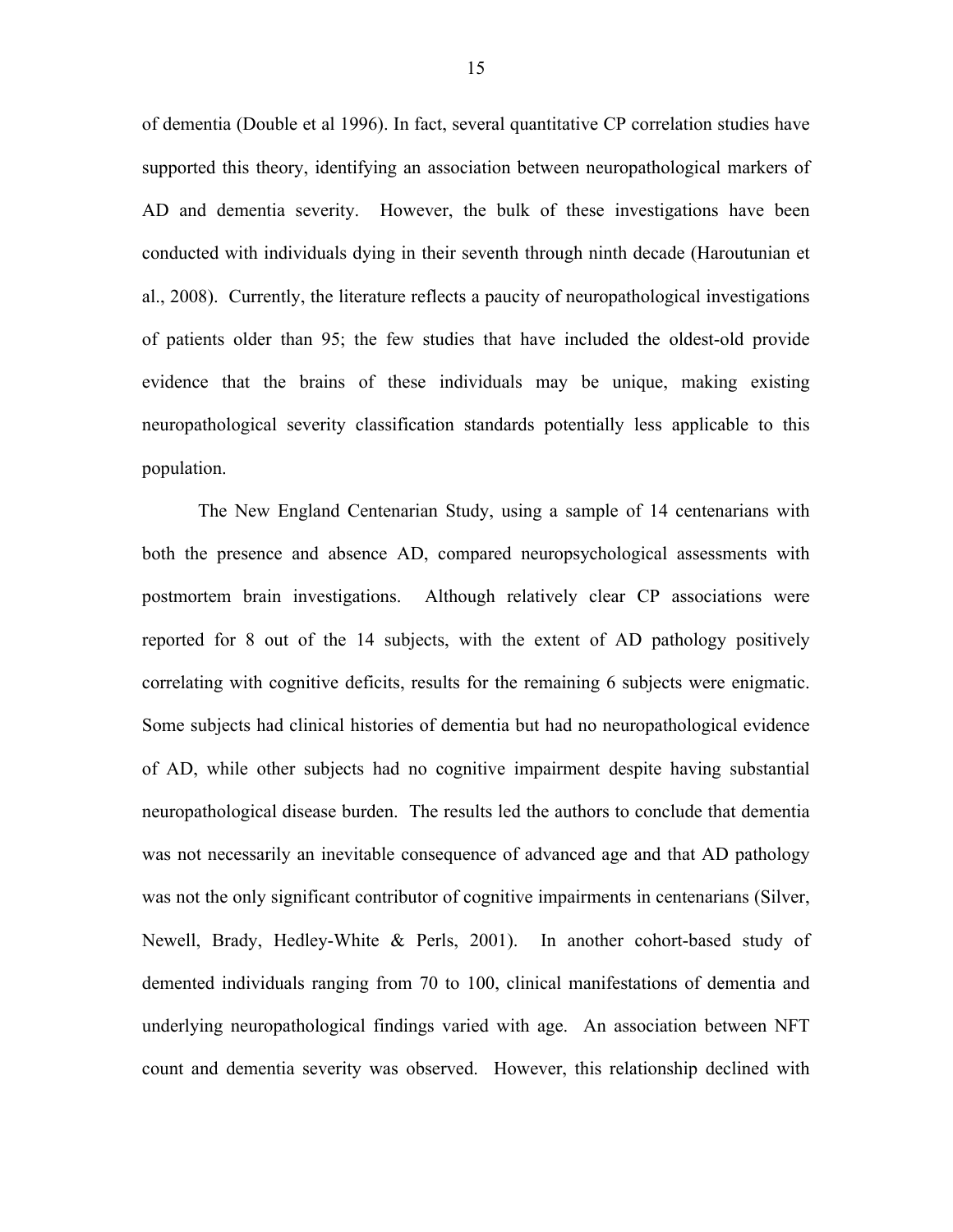increasing age (Savva, et al., 2009). Another investigation found that older individuals with dementia had fewer AD pathological features at death compared to younger individuals with dementia; there was no relationship between dementia severity and neuropathological markers of AD in persons over 96 years of age. These authors concluded that neuropathological markers of AD were associated with dementia in the youngest-old, but not in the oldest-old. (Prohovink, Perl, Davis, Libow, Lesser & Haroutunian, 2006).

#### **Present Study Summary**

Given the preceding review, the lack of consensus between the various neuropathological severity grading protocols used in post-mortem studies of AD may result in inconsistent diagnoses of AD, particularly in extreme old age. In addition, cognitively intact persons may also meet neuropathological criteria for AD, raising questions regarding the nature of the relationship between cognitive functioning and neuropathological burden in late life. Finally, few studies have investigated these relationships in the oldest old. Existing studies of this select group of persons of "extreme age" suggest the possibility of a different relationship between cognition and neuropathology in these successful survivors. This study will focus on comparing and contrasting similarities and differences among four different neuropathological grading protocols in a sample of persons aged 98 years and older. Relationships between these grading scales and neuropathological severity will be explored.

#### **Method**

#### **Participants**

Participants  $(N = 50)$  in this study were drawn from the Georgia Centenarian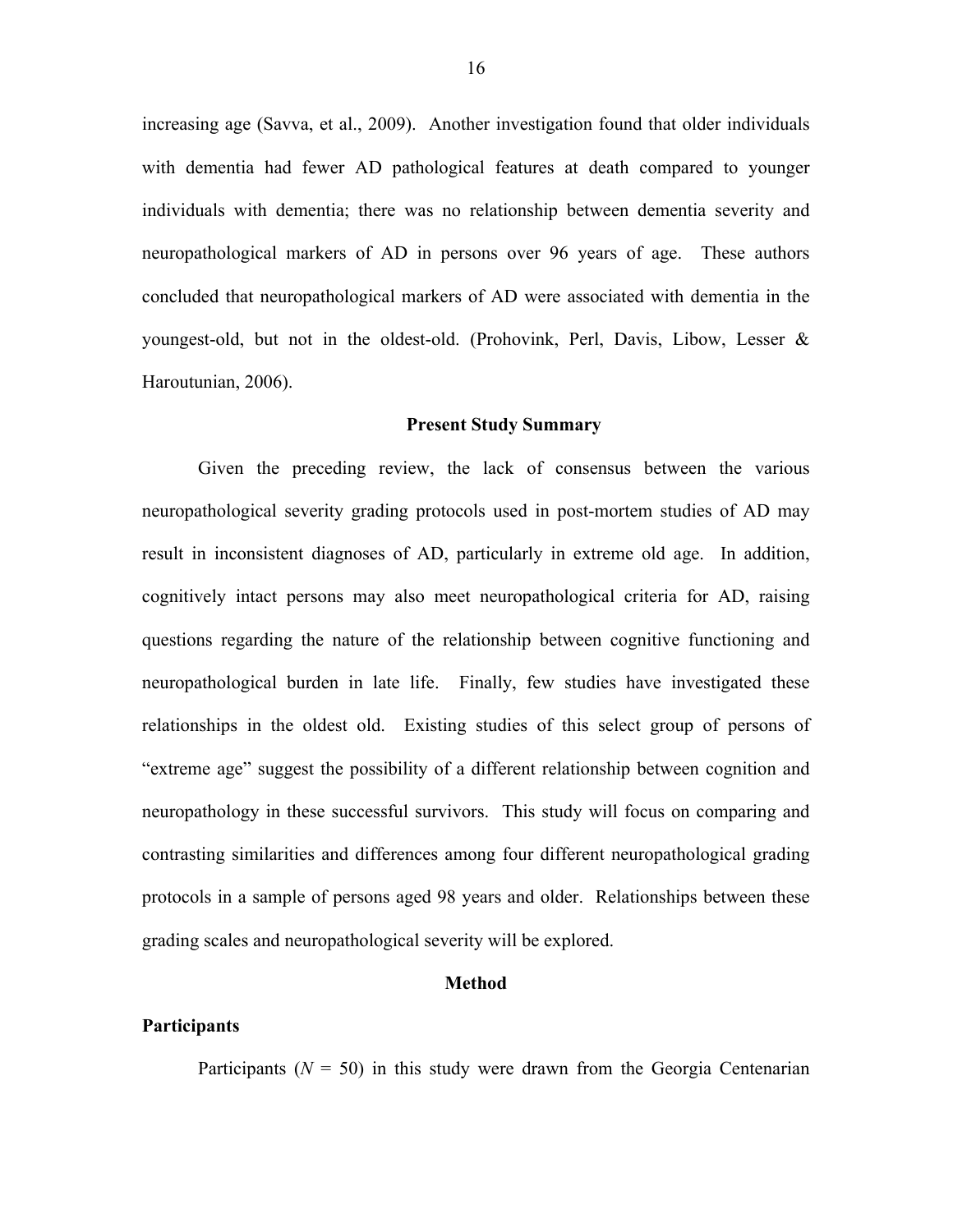Study (GCS), which included 244 community-dwelling and institutionalized centenarians and near-centenarians (*M* age = 100.6 years,  $SD = 2.04$  years, range = 98-108 years of age). This population-based sample was randomly selected from a 44 county catchment area in northern Georgia. Potential participants were identified from a random sample of all nursing homes, assisted living facilities, and older individuals residing in the community using voters' registration records and random digit dialing. The majority of participants (73.4%) had no more than a high school education; 15.6% had a college degree. In terms of living arrangement, 37.3% of the centenarians lived in their private home or apartment, 19.7% lived in assisted living facilities, and 43% resided in skilled nursing facilities. Most centenarians (71.8%) reported that their health was either good or excellent. The average Mini-Mental State Examination (MMSE; Folstein, Folstein, & McHugh, 1975) score of the participants was  $M = 16.2$  (*SD* = 8.81). The sample was largely female (85%). Participant ethnicity composition was 79% Caucasian and 21% African American. Depending on the number of sessions completed (total of four), participants were compensated up to \$600 for their involvement. For a more comprehensive explanation of the data collection procedures used in the GCS, see (Poon, et al., 2007).

Of the 50 participants who came to autopsy, there were six (12%) males and 44 (88%) females. A total of six cases (12%) were African American, and 88% were Caucasian. A cross-tabulation of sex and race indicates that 12% of cases were African American females, 12% were Caucasian males, and 76% were Caucasian females. The mean age was 100.84 (*SD*=2.2 years, range=98 to 106 years), and the mean MMSE score was 15.8 (*SD*=9.3, range=0 to 29). Again, most participants had no more than a high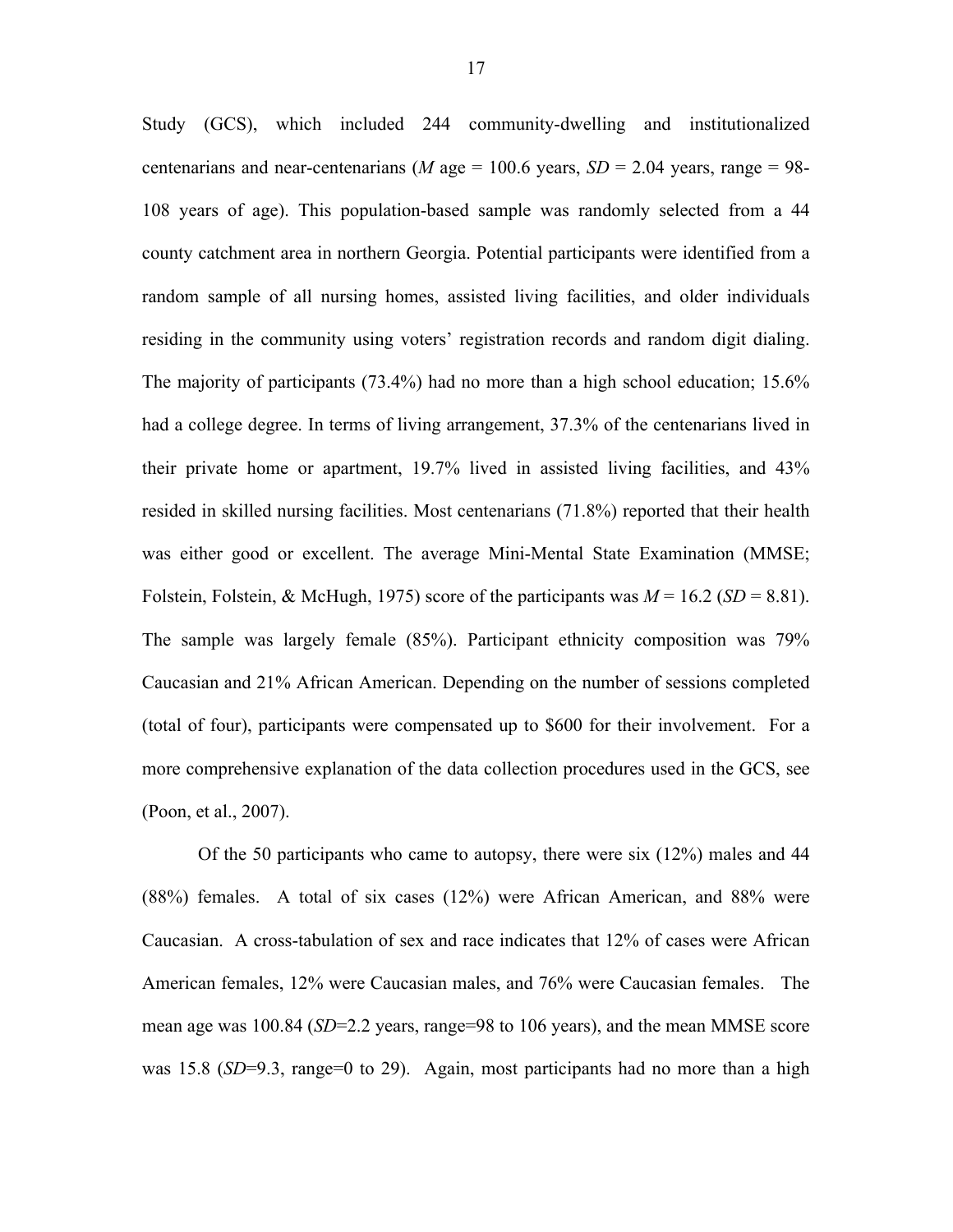school education (77%), while 15% were college graduates. The mean number of years of education was 9.3 years (*SD*=5.8 years, range=0 to 17 years).

#### **Neuropathological materials and methods**

Approximately 30% of the overall study participants agreed to donate their brains for postmortem neuropathological investigation. All participants were autopsied by William R. Markesbery at the University of Kentucky. Dr. Markesbery quantified neuropathological markers from the brain regions necessary in order to make diagnoses according to Khachaturian, CERAD, NIA-R and Braak and Braak criteria.

#### **Instruments**

The instruments used in this study were part of a larger neuropsychological evaluation administered to participants over two two-hour sessions. Each participant participated in up to four total two-hour sessions, which also included blood chemistry analysis, a physical examination, and administration of personality questionnaires and measures of social and economic resources. Participants were typically tested in their place of residence (private home, personal care home, or skilled nursing facility).

**General cognitive ability***.* The MMSE (Folstein et al., 1975) is a wellestablished measure that contains 30 items that assess orientation, memory, concentration, language and visual skills. Because of its brevity, reliability, and validity, the MMSE is commonly used to assess general cognitive ability among older adults. Research on community dwelling older adults suggests moderate internal consistency (α = .62) in a normal sample and high internal consistency ( $\alpha$  = .81) in a sample with Alzheimer's disease (Tombaugh, McDowell, Kristjansson, & Hubley, 1996).

**Executive functioning***.* The Behavioral Dyscontrol Scale (BDS; Grigsby &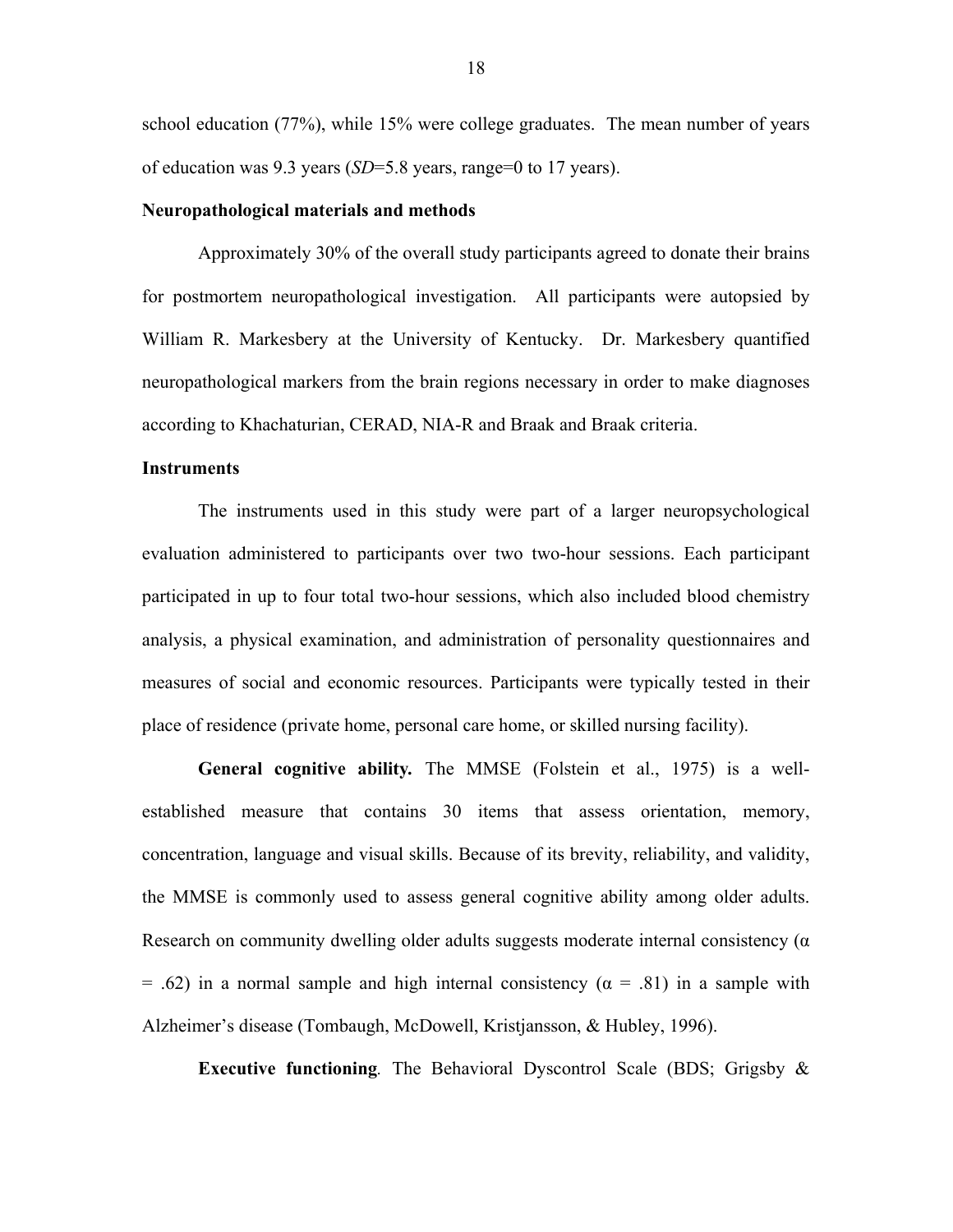Kaye, 1996) assesses motor-dependent executive functioning skills. This nine-item scale evaluates ability to perform bilateral alternating movements, motor inhibition, letternumber sequencing, replication of body postures and gestures, and insight into performance. BDS scores have demonstrated high internal consistency in geriatric inpatients and outpatients (Grigsby, Kaye & Robbins, 1992).

**Memory**. The Fuld Object Memory Evaluation (FOME; Fuld, 1981) was developed for testing memory in the elderly, and it has been standardized on nursing home residents. Ten common objects are presented in a black cloth bag (e.g., bottle, ball, key), and the examinee is instructed to identify each of the objects by touch. Afterwards, the examinee is told to remove the object from the bag and to identify the object after seeing it. Next, the objects are placed back in the bag and the examinee is distracted by a verbal fluency task. Following the distraction task, there is a second recall period, during which the examinee is asked to recall the objects from the bag. There are four more subsequent recall trials, in which the examinee is reminded of the omitted items at the end of each recall period and then is distracted using verbal tasks. Each examinee's storage efficiency (number of items recalled after each distracter task) and retrieval efficiency (number of words recalled on each trial) is assessed.

The FOME has been used in a number of studies of aging and dementia, and excellent reliability and normative data are available for the FOME, when given to older adults (Fuld, 1981; Marcopulos, McLain, & Giuliano, 1997). For example, using a sample of 96 elderly Chinese participants, test-retest reliability was found to be 0.92 and parallel-form reliability was found to be 0.96 (Chung & Ho 2009). In a sample of 104 African Americans and European-Americans, with and without dementia, it was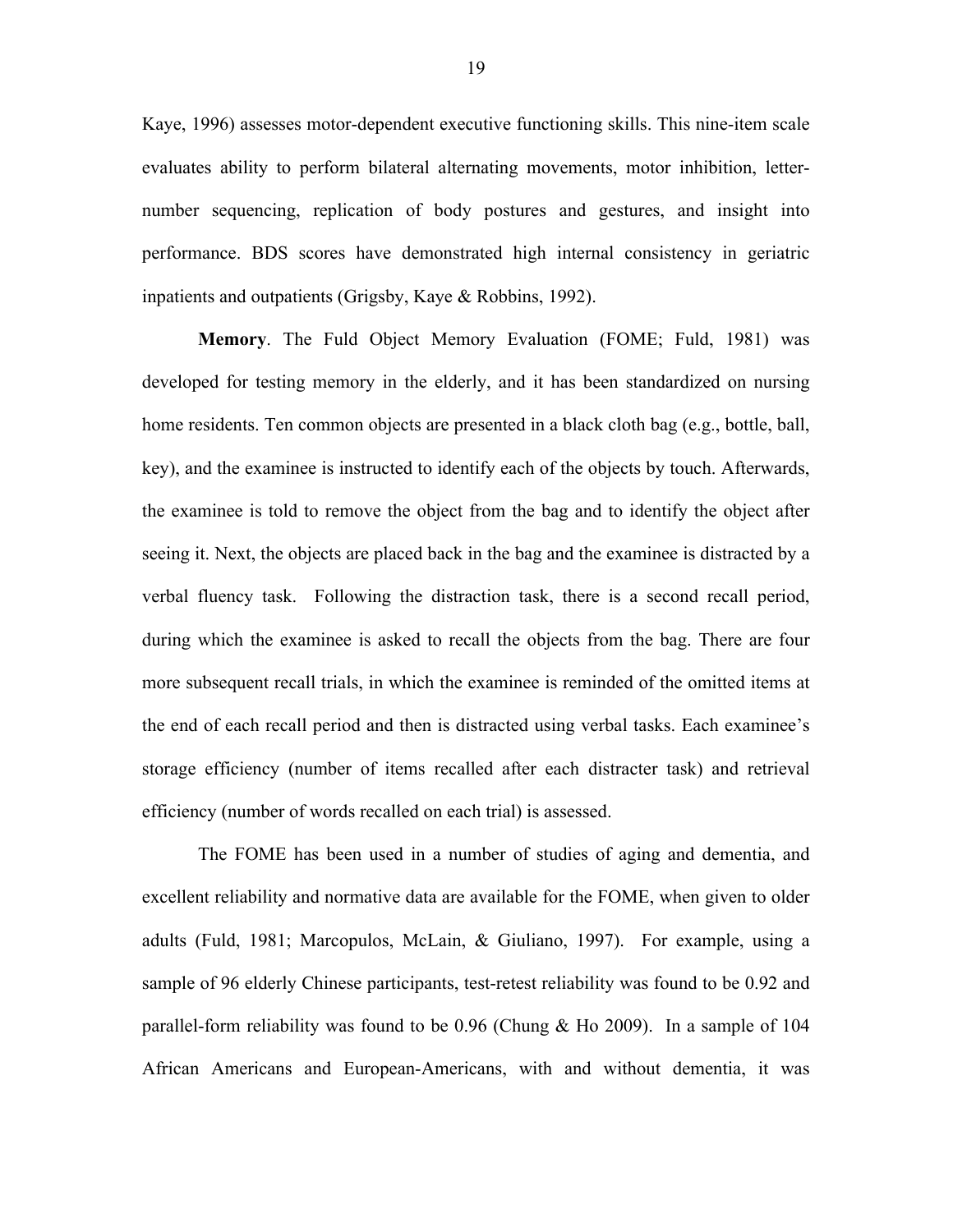demonstrated that the FOME was able to accurately distinguish those with dementia 98.3% of the time (Mast, Fitzgerald, Steinberg, MacNeill, & Lichtenberg, 2001).

For the purposes of this study, the recognition, recall, and retention estimate (five-minute delayed recall and recognition) will be examined, as these measures provide a comprehensive index of retention of newly learned material when using the FOME. Also, the sum of items consistently recalled over trials (repeated retrieval) will be included in the analyses, which provide an index of immediate learning over trials and demonstrates how efficiently information is retrieved from memory during new learning.

**Instrumental activities of daily living***.* Performance-based measures of instrumental activities of daily living were assessed using a modified version of the Direct Assessment of Functional Status (DAFS; Loewnstein et al., 1989; Loewenstein, Rubert, Arguelles, & Duara, 1995; Loewenstein et al., 1992). Importantly, the DAFS is a clinician-rated scale, which helps to eliminate the bias and inaccuracies inherent in proxy or self-report measures (Miller, et al., 2010). In order to administer the DAFS, the clinician asks the patient to perform tasks related to time orientation, communication, transportation, preparing for grocery shopping, financial skills, grocery shopping, dressing and grooming, and eating. The measure assesses both BADLs and IADLs. However, only IADL tasks were examined in the current study, given their strong relationship with cognitive functioning. Furthermore, reading transportation signs, preparing for grocery shopping, and grocery shopping tasks of the DAFS IADL items were omitted given their physical demands and low likelihood that centenarian participants performed these tasks with any regularity. Each DAFS IADL task was scored according to objective criteria that evaluated the number of correct steps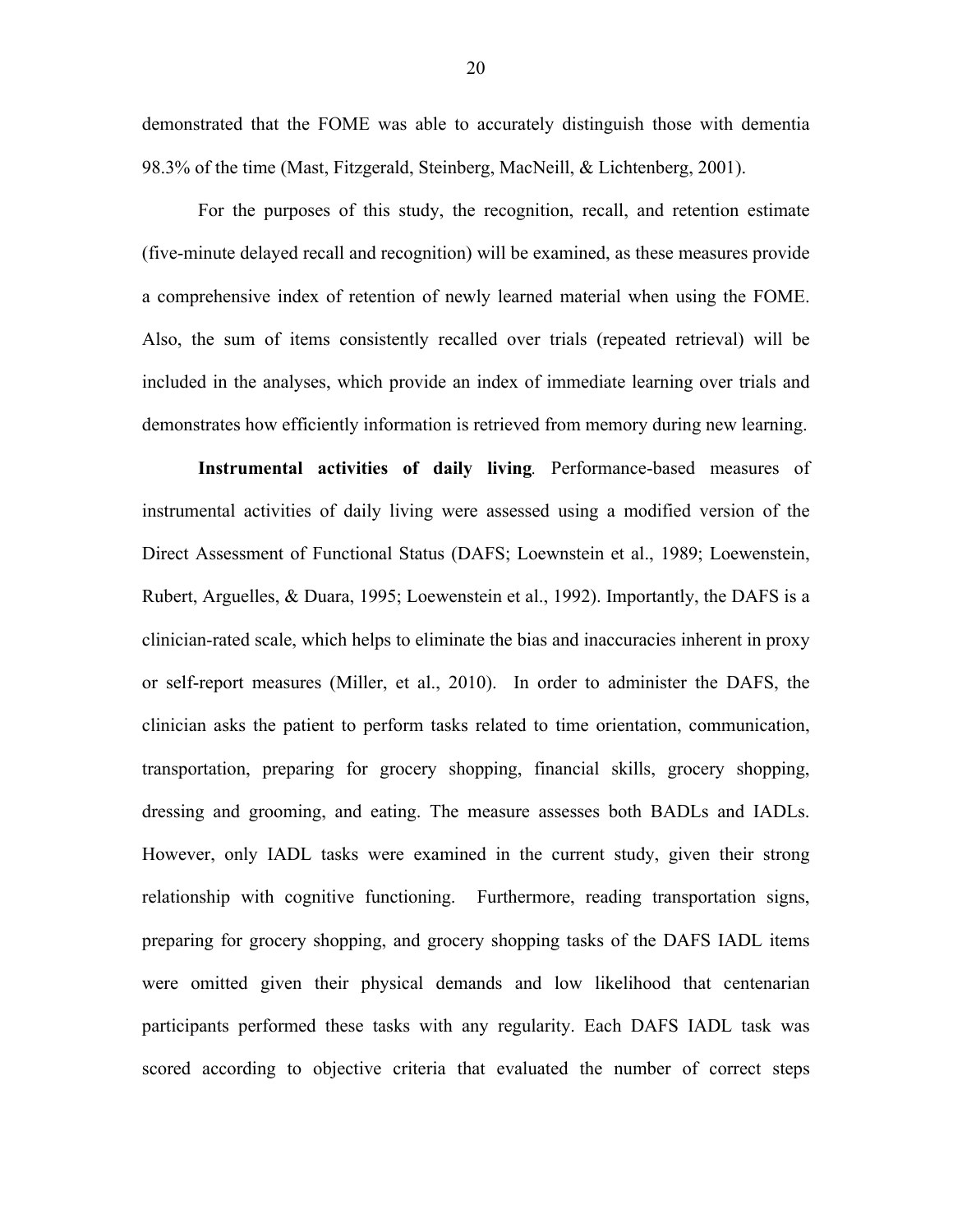performed for each task, or the number of correct responses given for a particular task. The IADL score was calculated by summing the time orientation, communication, and financial skills scales (possible range  $= 0.58$  points, higher scores represent higher functional status). The DAFS has been used with older adults with Alzheimer's disease (Lowenstein et al., 1989) and in community-dwelling samples (Mitchell & Miller, 2008). DAFS scores also have demonstrated inter-rater reliabilities ranging from .91 to 1.0 and three to seven week test-retest reliabilities of .92 to 1.0 in healthy older adults (.72 to .91 in older adults with memory disorders) across summary functional scales (Lowenstein et al., 1989).

#### **Anticipated Problems and Proposed Solutions**

Several study limitations were anticipated. Ideally, each subject would have had an evaluation at the same time point, near the time of death, to relate cognitive impairment to neuropathology found at autopsy. However, obtaining neuropsychological test data shortly before death was not always possible, creating some variation among the sample regarding the most recent neuropsychological evaluation and the time of death. Therefore, the relationship between the amount of time between neuropsychological testing and postmortem brain analysis was examined.

It is well established that within an elderly sample, there are many possible confounding disease processes contributing to cognitive impairment, including cerebrovascular disease (CVD), dementia with Lewy bodies, argyrophilic grain disease, and hippocampal sclerosis (Nelson et al., 2007). However, excluding brains with concurrent pathology would not necessarily enhance the understanding of the currently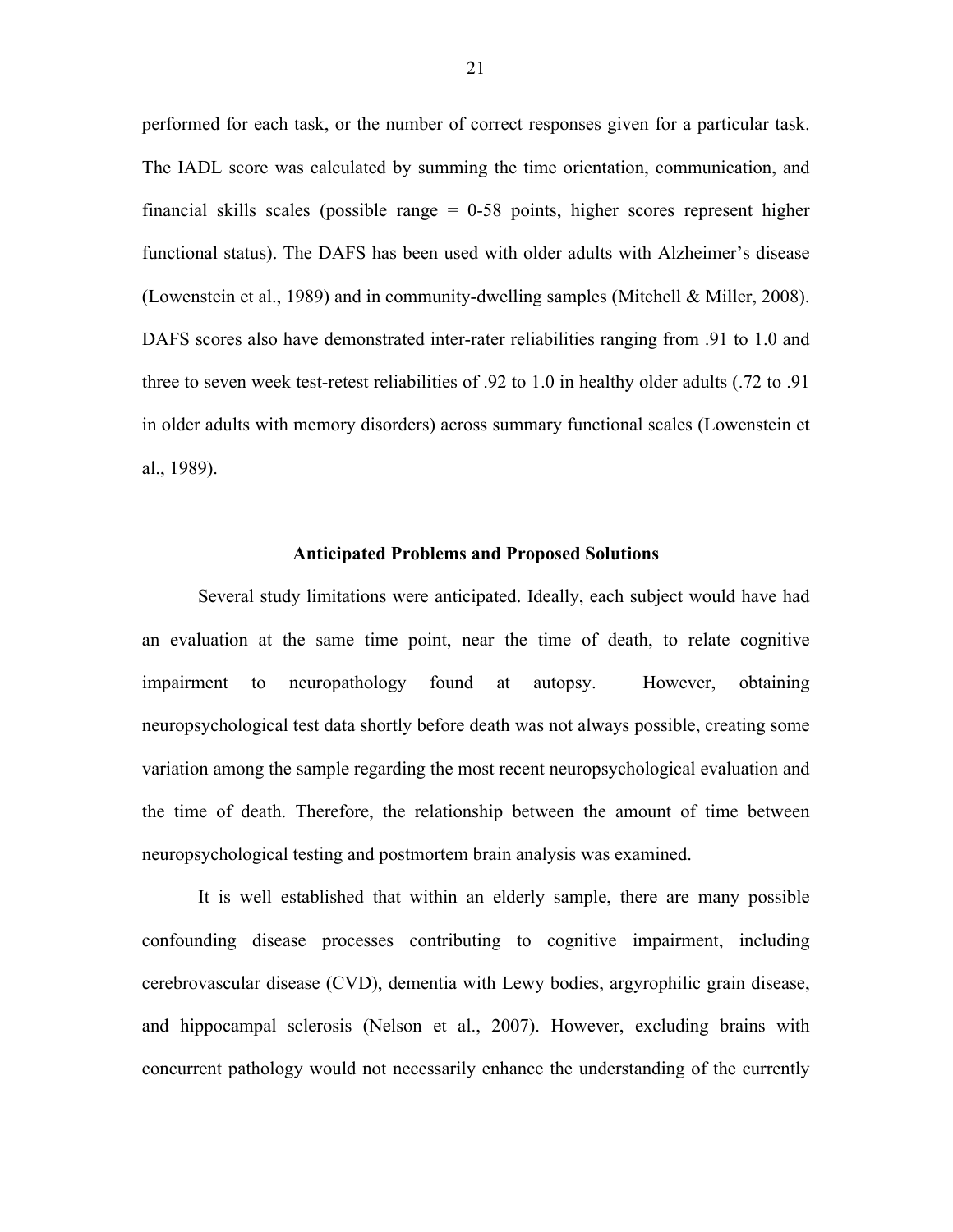used diagnostic systems, especially in a sample of the oldest old.

It is recognized that a small percentage of the larger sample agreed to brain donation, potentially resulting in a selection bias. Because the sample is disproportionately female and Caucasian, the small cell sizes for the combination of gender and ethnicity in this study precludes subgroup analysis of gender and ethnic factors. However, we compared the demographic characteristics of the larger sample to the demographic characteristics of the participants used in our study. These comparisons allowed us to identify any possible sources of demographic biases.

Finally, this study measures cognitive status, utilizing a set of measures selected by the researchers for specific reason, such that each measure is related to impairments commonly seen in patients with AD. Therefore, it is possible that there are other relevant domains of cognitive functioning not investigated with the measures used in this study. However, given the small sample size, it was necessary to restrict the number of DVs to a reasonable size.

#### **Data Analysis**

Data for this study was analyzed using Stata Statistical Software: Release 10 (StataCorp., 2007). Neuropsychological tests were screened for univariate outliers by inspecting influence plots and extreme values. In addition, for all regression analyses, regression diagnostics were used to identify overly influential observations. Values were considered for removal based on standardized residuals (if  $\leq$  3 or  $\geq$  3), DFBetas (if  $\geq$  28), and Cook's Distance (if  $> 0.08$ ). In order to check for multicollinearity, the variance inflation factor (VIF) was examined, with values greater than ten indicating a problematic linear relationship. Overall, no data points were removed from the final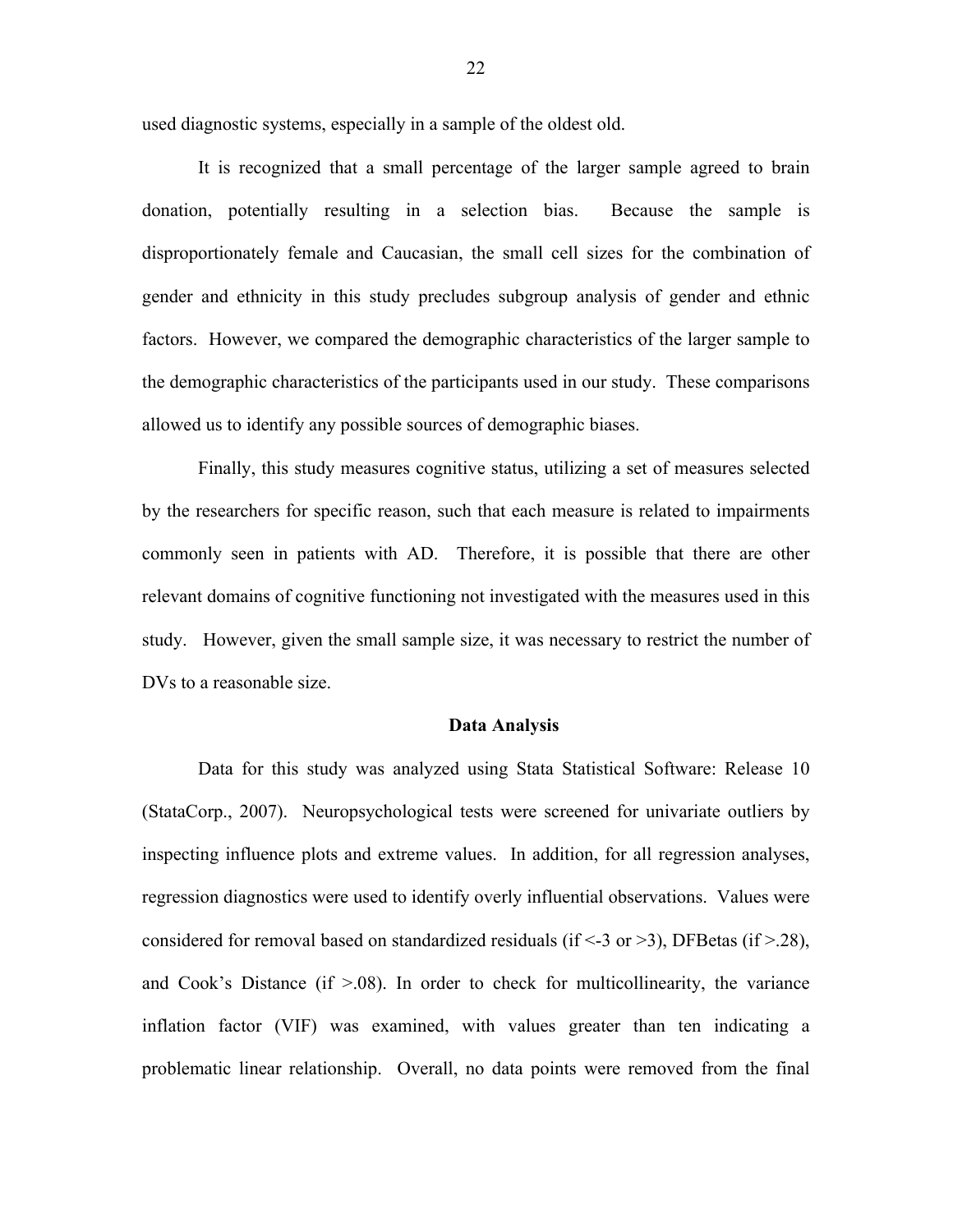analyses.

Specific Aim 1 was analyzed using a series of McNemar-Bowker tests for correlated proportions. These analyses showed the extent to which each pair of neuropathological criteria, as applied to each person, differed with respect to their severity classifications. This statistical procedure also indicated where classification errors were most frequent (e.g., does one criteria over-predict severity or under-predict severity relative to another set of criteria). When comparisons were being made between two sets of neuropathological criteria with unequal numbers of severity levels, levels were collapsed appropriately to allow for equivalent comparisons. Both NIA-R criteria and CERAD criteria have three severity levels, Braak and Braak criteria has six severity levels, and Khachaturian criteria has two severity levels. When comparing to NIA-R and CERAD to Braak and Braak, Braak and Braak stages I and II, III and IV, and V and VI were combined in order to establish three severity levels. Khachaturian criteria has a dichotomous classification: either AD is present or absent. In order to establish two levels, Braak and Braak stages I and II were collapsed to represent the absence of AD; stages III, IV, V, and VI were collapsed to represent the presence of AD. When comparing Khachaturian to both NIA-R and CERAD, the severity level indicating the least amount of neuropathology was used to represent the absence of AD, and the reaming two levels were collapsed to represent the presence of AD. Because each set of neuropathological criteria was ordinal in nature, Spearman rho rank-ordered correlations were computed to determine the extent of agreement between each pair of criteria.

Specific Aim 2.1 was analyzed using hierarchical multiple regression analyses separately for each neuropathological grading system. Scores for each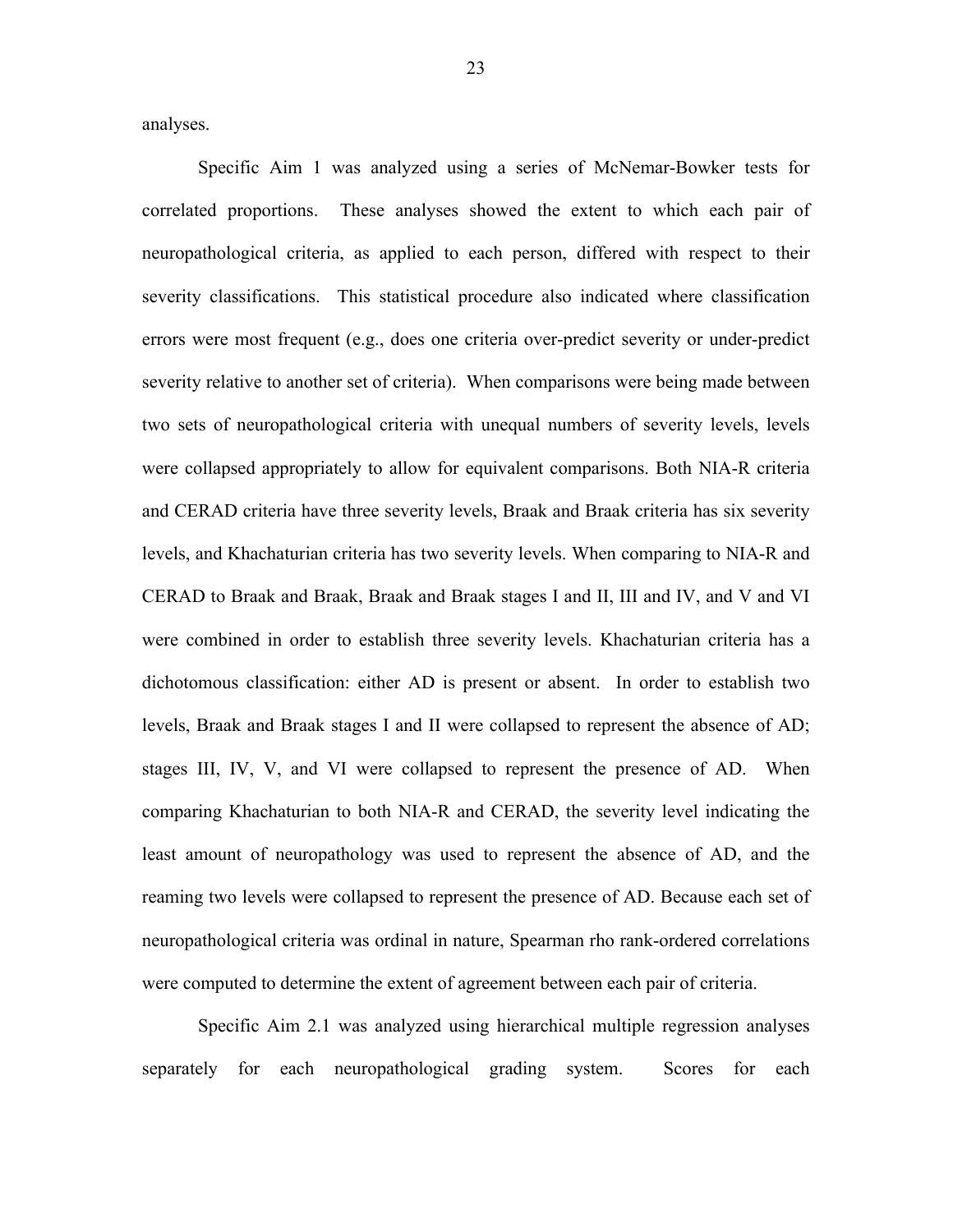neuropsychological test served as the dependent variables. After entering age, education, and gender, dummy coded values for the severity levels for a given neuropathological grading system were entered to determine the proportion of variance accounted for by that system. These analyses indicated to what extent neuropathological severity could predict neuropsychological test performance. Dummy coding was used, with the reference group being the neuropathological classification level indicating the least amount of pathological burden. It was anticipated that some classification systems would be better at predicting impairment, thus these systems would yield significant differences between levels. The  $R^2$  change was examined to provide an indication of how much each neuropathological severity grading system contributes to the variation in the neuropsychological measures. Greater  $R^2$  change provided evidence that a neuropsychological measure is sensitive to neuropathological burden.

Specific Aim 2.2 was analyzed using the Georgia Centenarian Database to establish normative data for the neuropsychological measures under study. After removing the 50 participants included in the current study, data from the remaining 194 centenarians was used to calculate the mean performance on each neuropsychological measure. Subsequently, impaired performance was defined as one standard deviation below the mean and intact performance was defined as above one standard deviation below the mean. The variables for the FOME Total Recall, Total Recognition, and Repeated Retrieval Indices were not normally distributed, and the standard deviation exceeded the mean. Therefore, these measures were excluded from the analysis. Using a Fisher's Exact Test, the proportions of intact and impaired scores on the BDS, the MMSE, the DAFS IADL and the FOME Retention Estimate Index were compared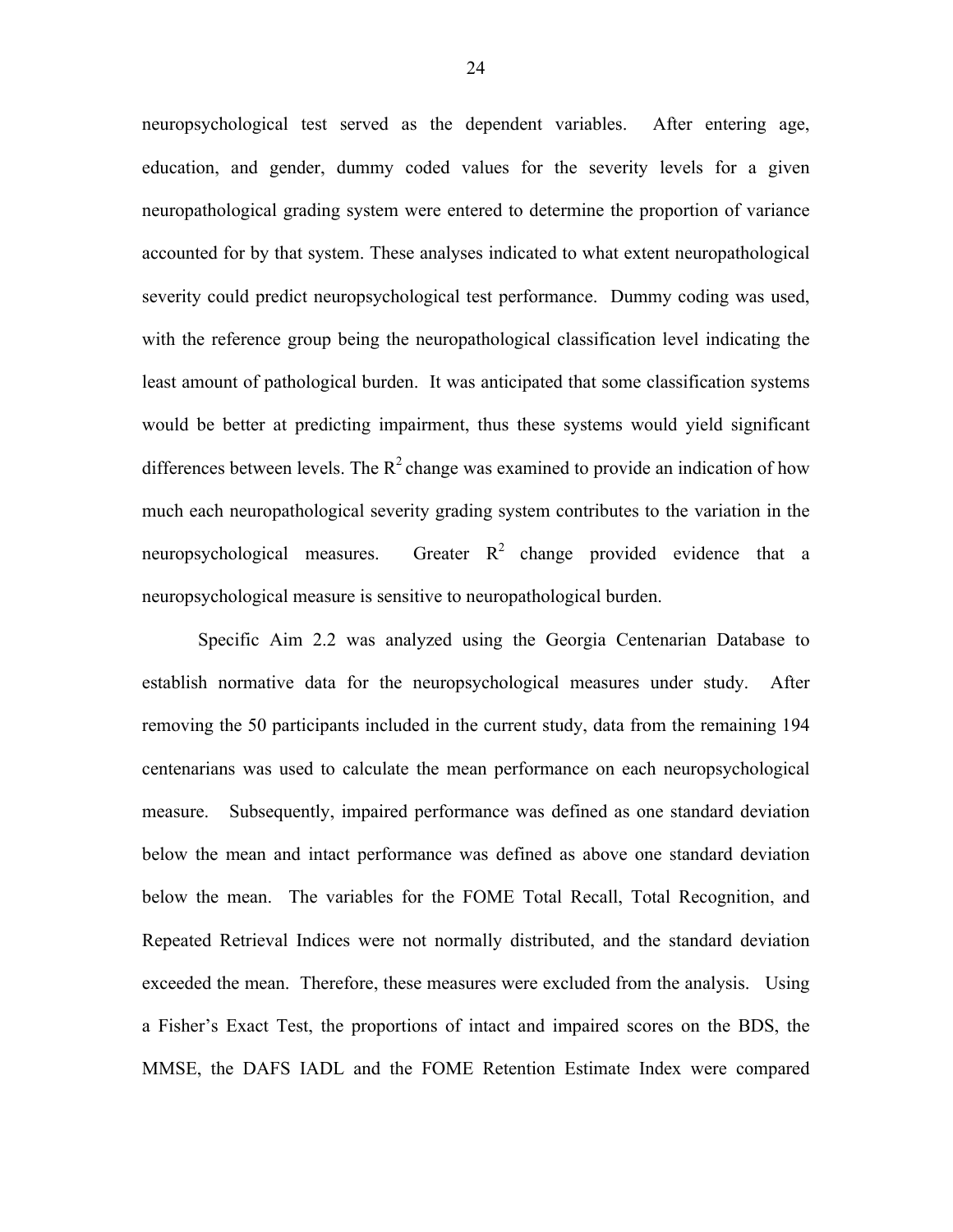across AD disease severity rating, using NIA-R criteria.

#### **Results**

#### **Preliminary Analysis**

Since participants included in our study were not randomly assigned to brain donation, we compared the demographic characteristics of the larger sample with the participants included in the present study. The participants that agreed to brain donation had an average age of approximately 101 years (*M* age = 100.8 years,  $SD = 2.15$  years); approximately nine years of education; (*M* education=9.26 years, *SD*=5.84 years); and an average MMSE score of 15.8 (*SD*=9.34). Out of the 50 participants included in the present study, 12% were male and 12% were African-American. The remaining 194 centenarians had an average age of 100.5 years ( $M$  age = 100.58 years,  $SD = 2.01$  years); approximately 11 years of education; (*M* education=10.67 years, *SD*=3.74 years); and an average MMSE score of 16.30 (*SD* =8.69). 16% of these participants were male and 24% were African-American. Independent sample t-tests were used to determine whether significant differences existed between the two groups. There were no significant differences in age  $t(72.6) = .89$ ,  $p=18$ ; years of education  $t(59.73) = -1.32$ ,  $p=0.95$ ; and MMSE scores  $t(53.11)=37$ ,  $p=.64$ . A chi-square test indicated that the two groups did not differ in terms of race  $\chi^2$  (1)=2.86, *p*=.09 or gender  $\chi^2$ (1)=.46, *p*=.50.

There was variation in our sample related to the amount of time that had elapsed between each participant's neuropsychological evaluation and their time of death. In order to address this issue, we investigated the correlation between the number of days the participant lived after completing the neuropsychological evaluation (days) and neuropsychological test performance. The number of days between testing and death was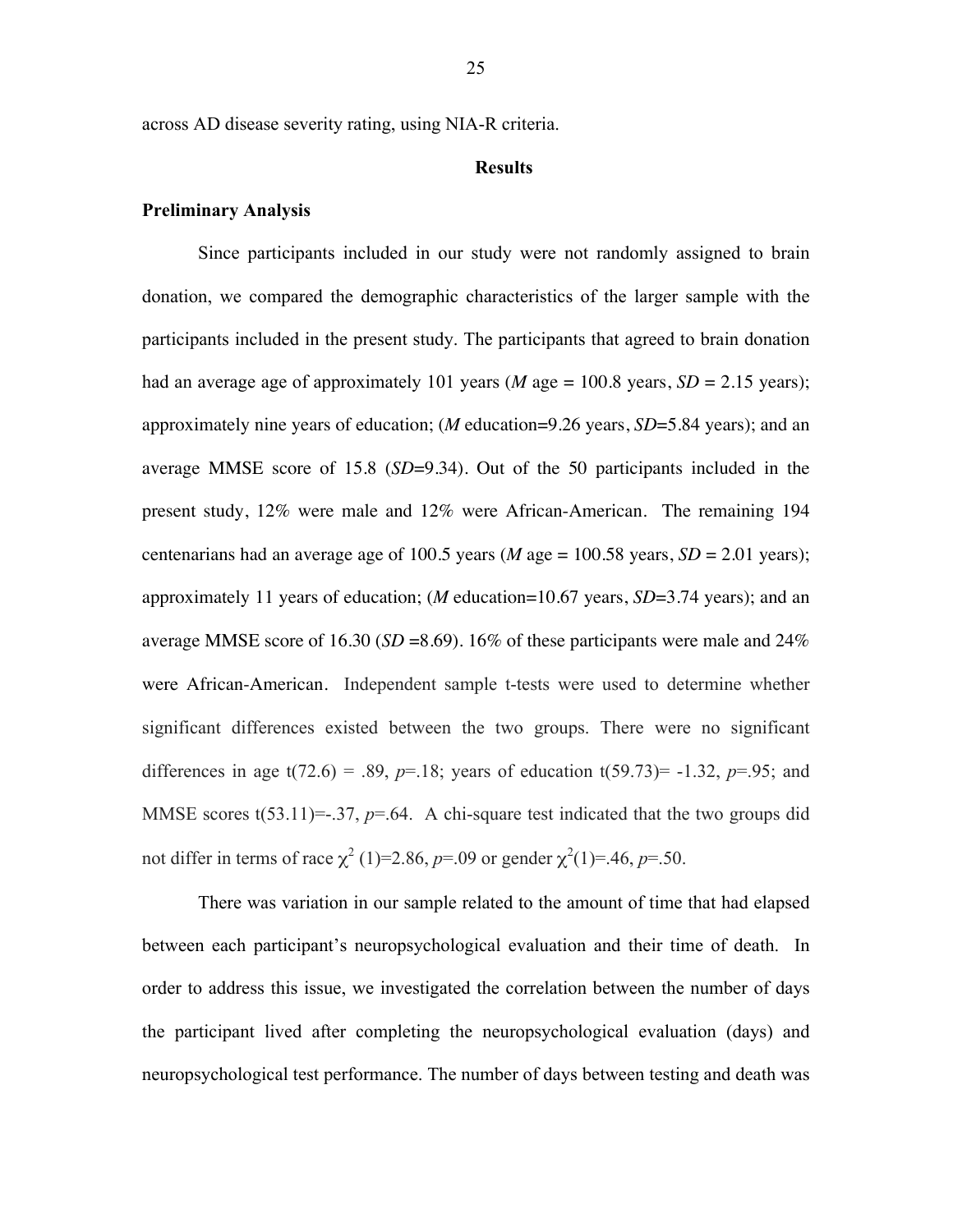significantly related to BDS  $(r=.51, p<.05)$ ; DAFS IADL  $(r=.43, p<.05)$ ; FOME Retention Estimate Index ( $r=29$ ,  $p<05$ ); and the MMSE ( $r=38$ ,  $p<05$ ). Days was not related to the FOME Total Recognition Index (*r*=.16, *p*=.31); FOME Total Recall Index  $(r=0.25, p=0.07)$ ; or the FOME Repeated Retrieval Index  $(r=1.8, p=0.20)$ . Although the number of days prior to death was related to most of the neuropsychological measures, this variable was not significantly related to the any of neuropathological criteria under study.

#### **Specific Aim 1**

The goal of this aim was to determine whether the four different neuropathological assessment protocols yielded conflicting or consistent diagnostic information regarding AD severity. NIA-R criteria severity ratings departed significantly from symmetry when contrasted with the severity ratings of both CERAD  $(p=0.03)$  and Khachaturian criteria  $(p<0.01)$ . When compared to NIA-R, CERAD overpredicted neuropathological severity. The greatest disagreement between classifications occurred between CERAD "probable" AD and NIA-R "low likelihood" of AD. When compared to NIA-R, Khachaturian also over-predicted neuropathological severity. The greatest disagreement between classifications occurred between the Khachaturian diagnosis of AD and NIA-R "low likelihood" of AD. There was symmetry among the remaining comparisons: Braak & Braak and NIA-R (*p*=.25), Braak & Braak and CERAD (*p*=.06), Braak & Braak and Khachaturian (*p*=.55), Khachaturian and CERAD (*p*=.45). Spearman rho rank-order correlations indicated that there were significant associations amongst all criteria assessed: Khachaturian and Braak and Braak (rho=.63, *p*<.01); Khachaturian and CERAD (rho=.64, p<.01); Khachaturian and NIA-R (rho=.73,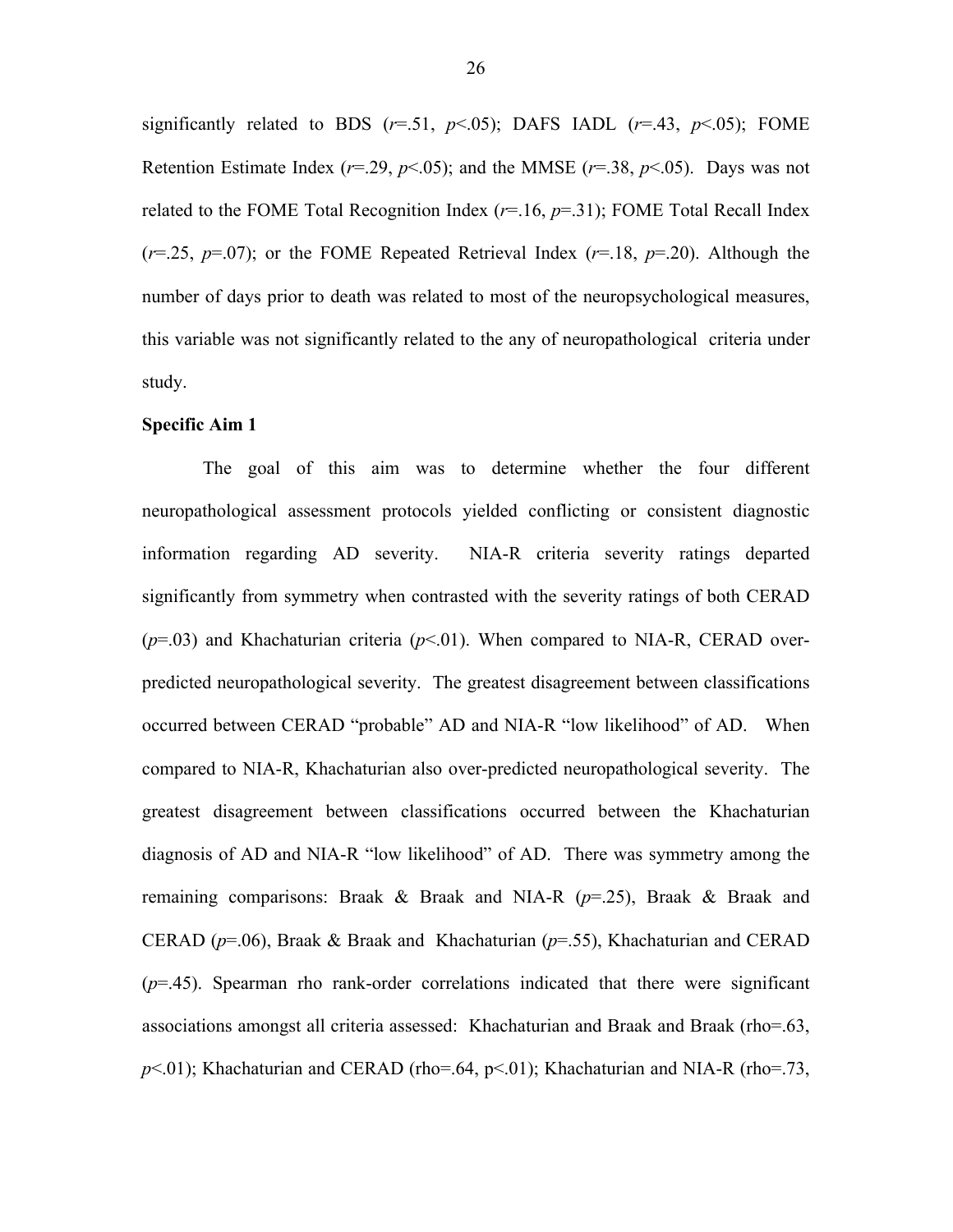*p*<.01); NIA-R and CERAD (rho=.74, *p*<.01); NIA-R and Braak and Braak (rho=.93*, p*<.01); Braak and Braak and CERAD (rho=.59*, p*<.01). In summary, there was general agreement among most of the neuropathological grading criteria. However the NIA-R criteria differed significantly from the CERAD and the Khachaturian criteria, and a nonsignificant trend was observed when the Braak and Braak and CERAD criteria were compared.

#### **Specific Aim 2**

The goal of this aim was to investigate the relationship between disease progression and the extent and type of cognitive and functional impairment in a sample of centenarians.

**Specific Aim 2.1.** This aim hypothesized that severity grading criteria from diagnostic protocols that rely on NFTs as a neuropathological indicator of AD diagnosis would be significantly related to cognitive impairment, whereas severity gradings from protocols that emphasize SPs would not be related to cognitive impairment. After controlling for demographic variables, NIA-R criteria predicted performance on the MMSE ( $R^2$  change=.18, F(2,32)=4.86,  $p<0.05$ ) and the FOME Retention Estimate Index  $(R^2 \text{ change } = 18, F(2,32)=5.48, p<0.01)$ , the FOME Total Recall Index  $(R^2 \text{ change } = 15,$ F(2,32)=3.51,  $p<.05$ ), and the FOME Repeated Retrieval Index ( $R^2$  change =.20, F(2,32)=4.86,  $p<0.05$ ). A similar pattern was found with the CERAD, which also predicted performance on the MMSE  $(R^2 \text{ change} = 18, F(2,32)=4.86, p<.05)$  and the FOME Retention Estimate Index ( $R^2$  change = 15, F(2,32)=4.25, *p* < 05), the FOME Total Recall Index  $(R^2 \text{ change} = 18, F(2,32)=4.48, p<0.05)$ , and the FOME Repeated Retrieval Index  $(R^2 \text{ change } = 19, F(2,32)=4.48, p<0.65)$ . Braak and Braak criteria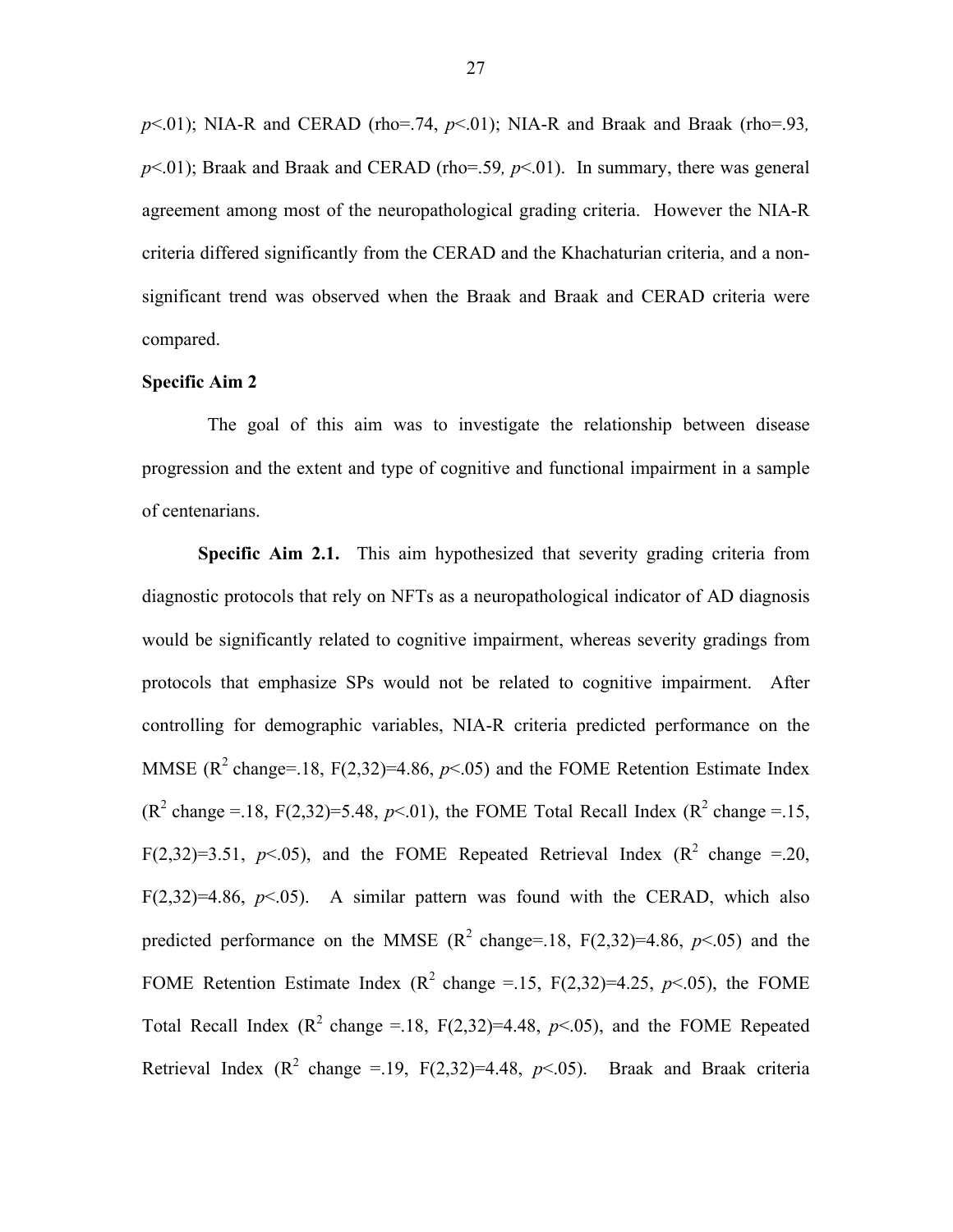predicted performance on the MMSE  $(R^2 \text{ change} = 14, F(2,32)=3.62, p<.05)$  and the FOME Retention Estimate Index  $(R^2 \text{ change} = .13, F(2,32)=3.67, p<0.05)$ . Khachaturian criteria did not predict performance on any of the neuropsychological measures assessed.

**Specific Aim 2.2.** In this aim, we hypothesized that different stages of disease progression will yield distinct neuropsychological impairments. After removing the 50 participants who agreed to brain donation, we established normative data for the neuropsychological measures under study using the remaining 194 Centenarians (see Table 4). Impaired performance was defined as one standard deviation below the mean and intact performance was defined as above one standard deviation below the mean. A Fisher's Exact Test of the relationship between NIA-R severity rating and presence or absence of neuropsychological impairment was not significant for any neuropsychological or functional measure. However, there was a non-significant trend for the FOME Retention Estimate ( $p=0.09$ , Cramer's V=.40), such that those classified as "impaired" on this index of the FOME had more severe AD neuropathology, with the greatest proportion of impaired individuals classified as having a "high likelihood" of AD. Additionally, those classified as "intact" had less severe AD neuropathology, with the greatest proportion of intact individuals classified as having a "low likelihood" of AD.

#### **Discussion**

We found that the NIA-R criteria differed significantly from both the CERAD and Khachaturian criteria. The remaining comparisons did not yield significant differences. Spearman's rho correlations ranged from .93 to .59. The strongest association was found between NIA-R and Braak and Braak, and the weakest association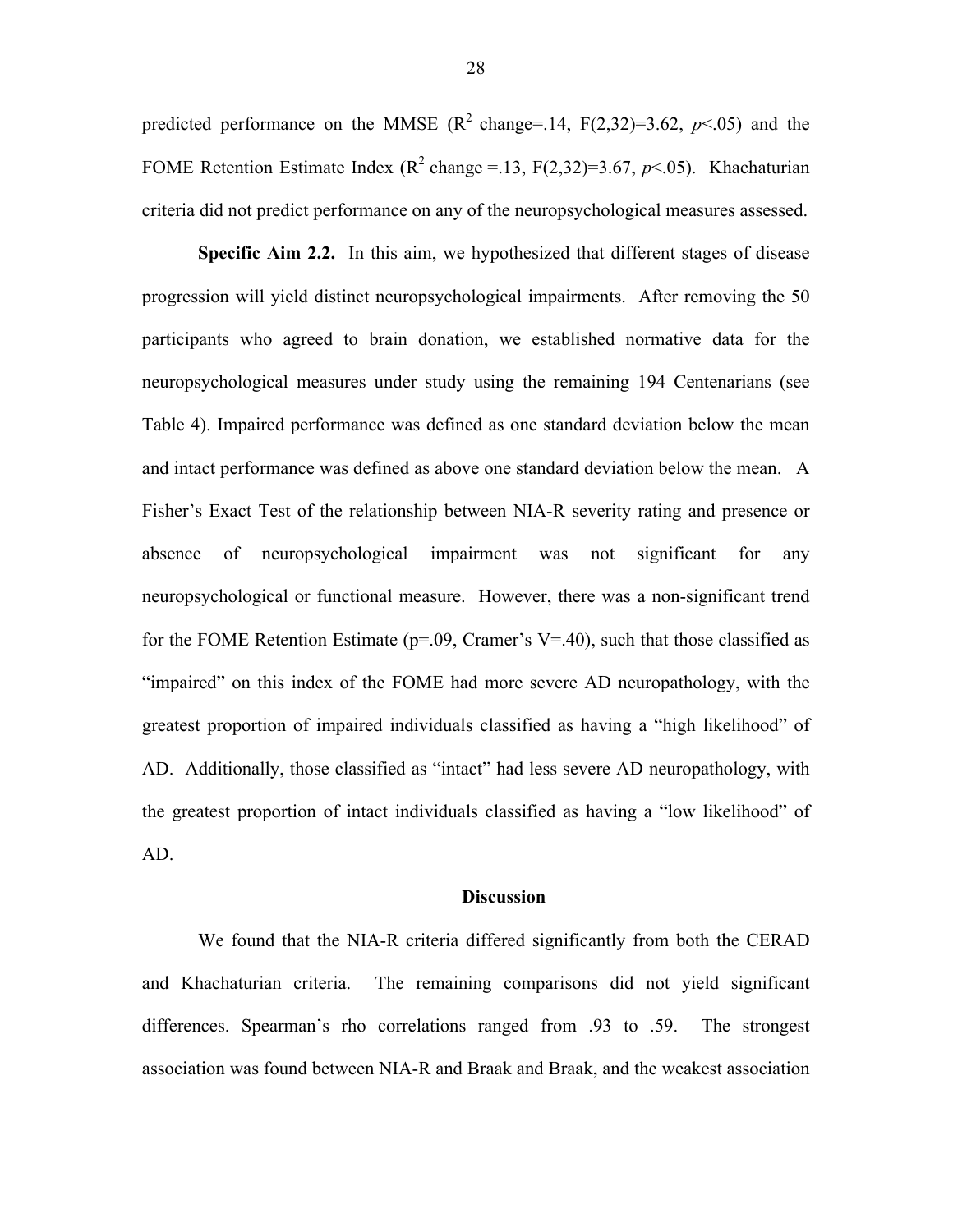was found between CERAD and Braak and Braak. These findings are consistent with recent research from Brunnstrom and Englund (2011), who compared four sets of neuropathological criteria, including: Braak and Braak, CERAD, NIA-R and the Poly-Pathology Alzheimer's Disease Assessment. Although these authors did not include centenarians in their sample, they nevertheless reported "suboptimal" correlations between the four sets of neuropathological criteria used for AD diagnosis in their study. Our work, in conjunction with the aforementioned investigation, provides additional evidence of disagreement among neuropathological diagnostic criteria. Therefore, the criteria used by a neuropathologist can ultimately have a bearing on the quantification of Alzheimer neuropathology and the subsequent diagnosis.

Although severity classifications based on NIA-R criteria were divergent from the severity classifications based on CERAD criteria, our results indicate that these two criteria both predict neuropsychological performance level on the MMSE and three FOME indices (Recall, Retention, Repeated Retrieval). In contrast, Braak and Braak criteria predicted performance on the MMSE and the FOME Retention Index, and Khachaturian criteria did not predict performance on any of the measures assessed. The observed overlap between NIA-R and CERAD was not expected. Clinico-pathological studies have provided more support for the detrimental impact of NFTs on neuropsychological test performance, compared to NPs. In general, correlations between ante-mortem cognitive dysfunction and the quantity of NPs found in the brain postmortem are weak (Nelson, Kukull, & Frosch, 2010). It is not uncommon for individuals with considerable amounts of NPs to have no clinical signs of AD. For example, after examining 1,672 brains, one study found that NPs were the most common disease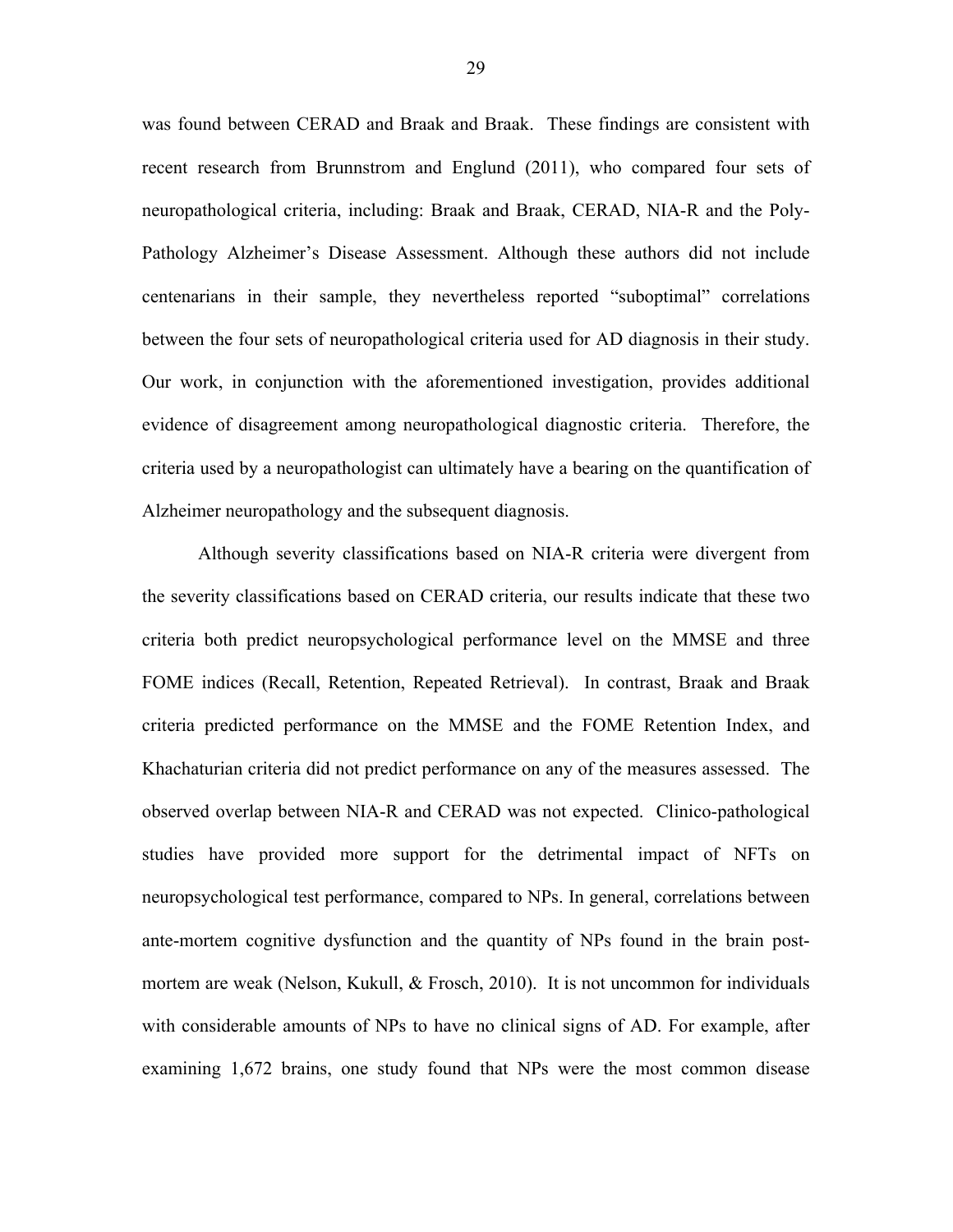process observed in the 242 participants who had intact cognition prior to death (Sonnen, et al., 2007). As a consequence of the accumulated research evidence indicating a limited relationship between NPs and clinical symptoms of AD, neuropathologists are particularly hesitant to interpret amyloid deposition in the brain as a harbinger for diagnosis (Giaccone, et al., 2011). Therefore, it was expected that Braak and Braak criteria would best predict neuropsychological test performance. However, the similarities between NIA-R criteria and CERAD criteria raise some questions regarding the significance of NFTs in the oldest old. Could the presence of NPs play a more detrimental role in memory as humans advance to the extremes of old age? Alternately, could the relationship between NFTs and cognition be less pronounced in centenarians, compared to the younger old? The few studies that have included the oldest old have provided some support for an age dependent relationship between cognition and neuropathology. For example, Savva et al. (2009) reported that the relationship between NFTs and dementia status in older participants was weaker, when compared to younger participants. Similarly, (Dolan, et al., 2010) conducted postmortem brain examinations in 209 elderly individuals and found that NFTs were associated with more cognitive impairment among the younger participants, but older participants with equal numbers of NFTs had fewer clinical signs of dementia. Because there is evidence that suggests that NFTs become less influential with age, it may be possible that the accumulation of NPs then becomes more influential with age. In order to refine the neuropathological assessment of AD, the association between increasing age, NPs and NFTs deserves further investigation.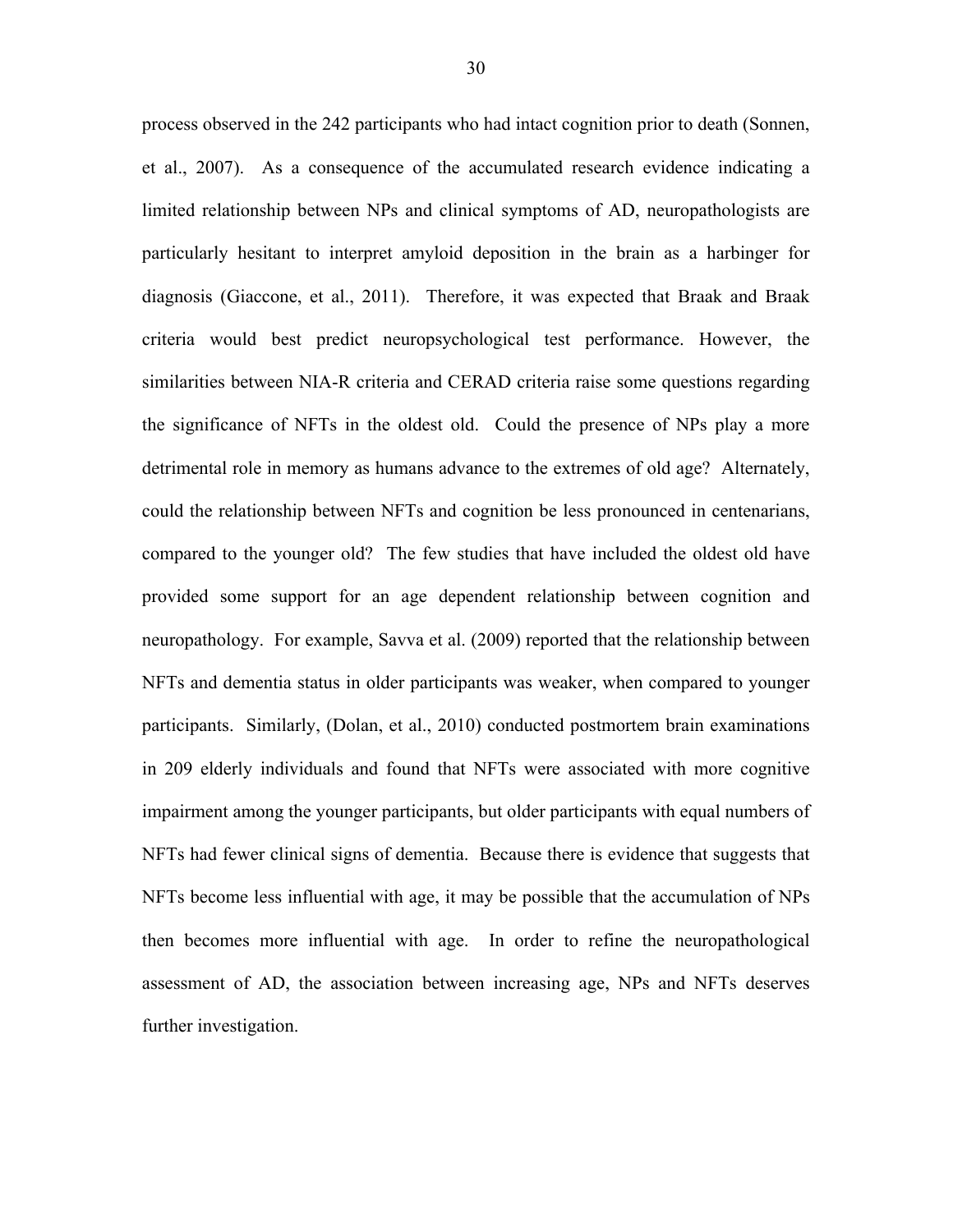The unforeseen relationship between CERAD criteria and cognitive functioning may also be supported by the "amyloid cascade hypothesis", which posits that β-amyloid is directly and indirectly responsible for the neurodegeneration observed in AD. According to this theory, the accumulation of fibrillar β-amyloid plaques in the brain eventually leads to neuronal dysfunction, neuronal death, and cognitive decline (Khairallah & Kassem, 2011). It has been suggested that β-amyloid can collect near synaptic terminals, damage the synapses, and eventually lead to the cognitive impairment seen in patients diagnosed with AD (Reddy & Beal, 2008). In addition, excess β-amyloid may interfere with mitochondrial function (Anandatheerthavarada, Biswas, Robin, & Avadhani, 2003). Because the human brain requires energy to operate, it is exceedingly sensitive to mitochondrial changes. Animal models have provided evidence that mitochondrial dysfunction is associated with cognitive impairment, and it is believed that these same mechanisms may account for the cognitive changes observed in humans with AD (Hauptmann, et al., 2009). These results are consistent with our findings, which suggest that accumulations of NPs may be significant, especially for those that reach the extremes of old age. However, it is also possible that by simply living a long life, one will invariably accumulate more β-amyloid and the subsequent neuronal changes β-amyloid is known to produce. Therefore, additional research will be necessary in order to elucidate the role of NPs and β-amyloid within the aging brain.

Contrary to expectations, our findings did not reveal a significant relationship between NIA-R AD disease severity ratings and impaired neuropsychological test performance. However, there was a non-significant trend for the FOME Retention Estimate Index. This trend was not surprising considering that the hippocampus, which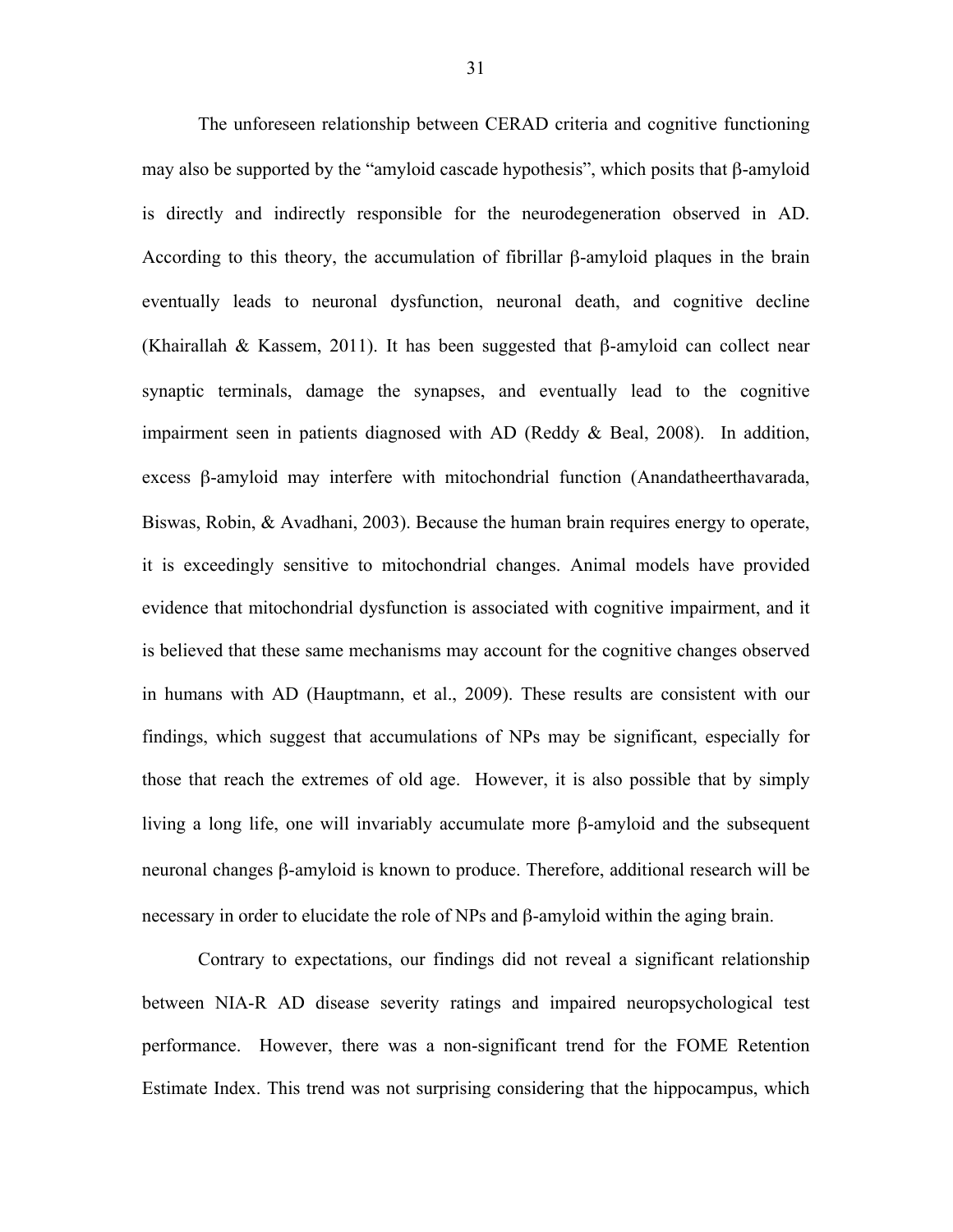is required for memory formation, is affected during the earliest stages of the disease (Bliss & Collingridge, 1993). According to our results, greater neuropathological burden as classified by NIA-R criteria may be associated with greater memory impairment.

#### **Limitations and Future Directions**

One limitation of our study is that besides AD pathology, there are other brain and vascular dysfunctions associated with increased age and decreased cognitive performance. Therefore, it is difficult to determine if observed neuropsychological weaknesses are directly associated with a specific AD type lesion. For example, according to some estimates, hippocampal sclerosis is found in approximately 26% of the elderly population (Zarow, Sitzer, & Chui, 2008). Additionally, the vast majority of brains at the extremes of age will reveal, at the very least, signs of an emerging vascular disease. A recent investigation of 1,110 autopsied brains found that those participants who lived beyond 95 years were more likely to have hippocampal sclerosis pathology, and less likely to have AD pathology, as compared to younger participants. These authors conjecture that the positive correlation between age and dementia may be best explained by cerebrovascular pathology and hippocampal sclerosis, not by AD neuropathology (Nelson, et al., 2011).

Another limitation of our study was the variability among our participants regarding the amount of time that had elapsed between neuropsychological evaluation and time of death. When examining this relationship, we found that days prior to death was related to neuropsychological test performance, increasing the likelihood that days prior to death would have an impact on our results. We found that for several of the neuropsychological tests there was a significant association, such that the longer the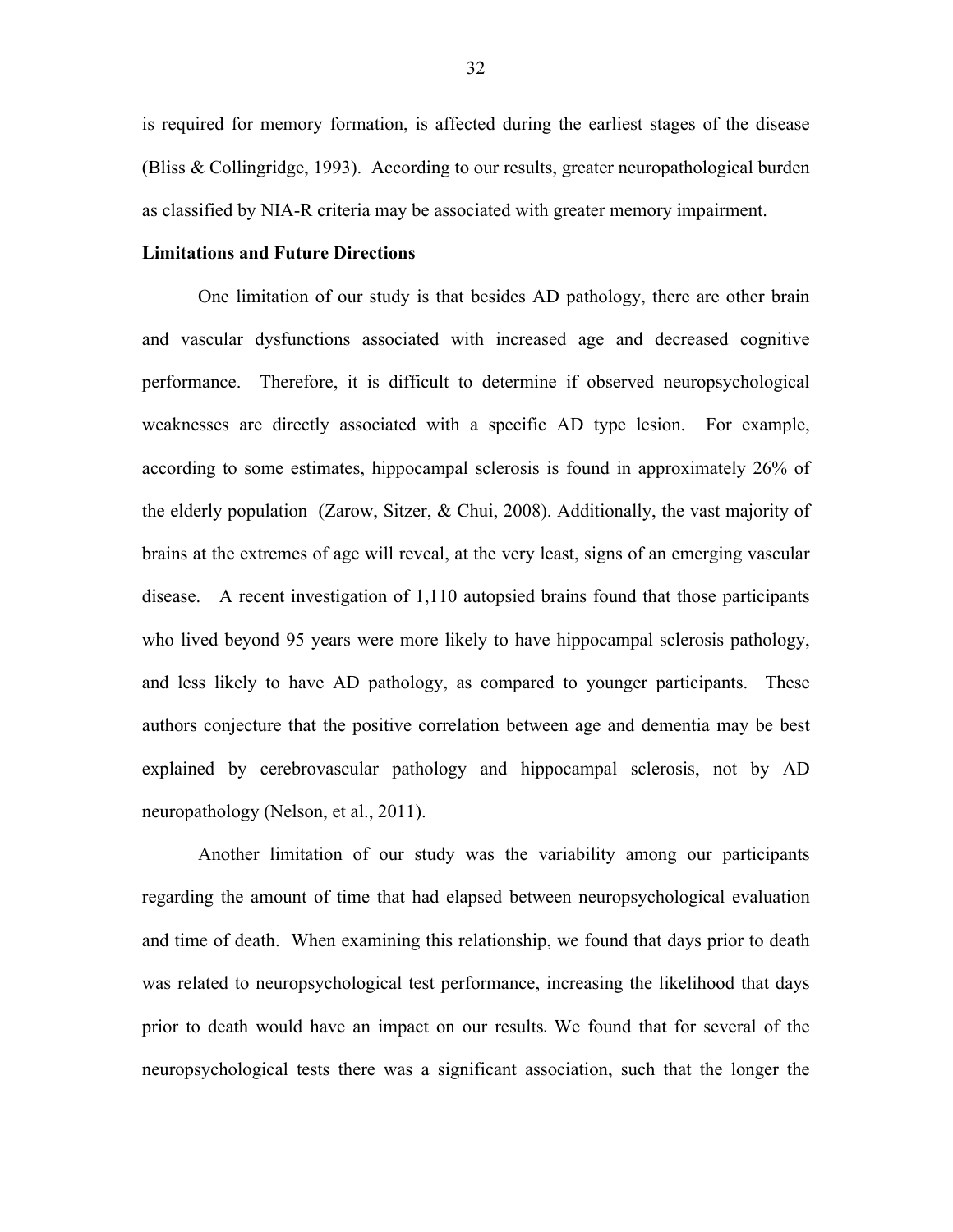participant lived after completing a neuropsychological evaluation, the better their performance on cognitive and functional measures. This finding is consistent with the "terminal decline hypothesis", which suggests that factors that contribute to death may also interfere with cognitive functioning in the years immediately proceeding death (Kleemeier, 1962). Studies have demonstrated that older adults experience an accelerated decay in neuropsychological performance, which starts during the last three and a half years of life (Wilson, Beck, Bienias, & Bennett, 2007). But, there is some evidence to suggest that terminal decline is markedly different in centenarians. For example, one study found that the functional impairment associated with terminal decline began closer to the age of death in the oldest old, sparing cognitive abilities in this population compared to the younger old (Hitt, Young-Xu, Silver, & Perls, 1999). In addition, there is some evidence which implies that AD neuropathology may be linked to the phenomenon of terminal decline; however, there is a paucity of studies that have examined this relationship, making this theory tentative at best (Wilson, 2008). Future investigations should employ longitudinal designs to explore the association between AD neuropathology and terminal decline, in samples of the younger old and oldest old. A more comprehensive examination of these relationships could enhance our understanding of age-related cognitive changes associated with AD, which in turn could enhance end-of-life care for aging individuals.

There is a growing body of literature that seeks to identify modifiable risk factors of AD and research has indicated a possible relationship between diet and AD (Reynish, Andrieu, Nourhashemi, & Vellas, 2001). For example, epidemiological studies show evidence that serum cholesterol and saturated fats are related to an increased risk of AD,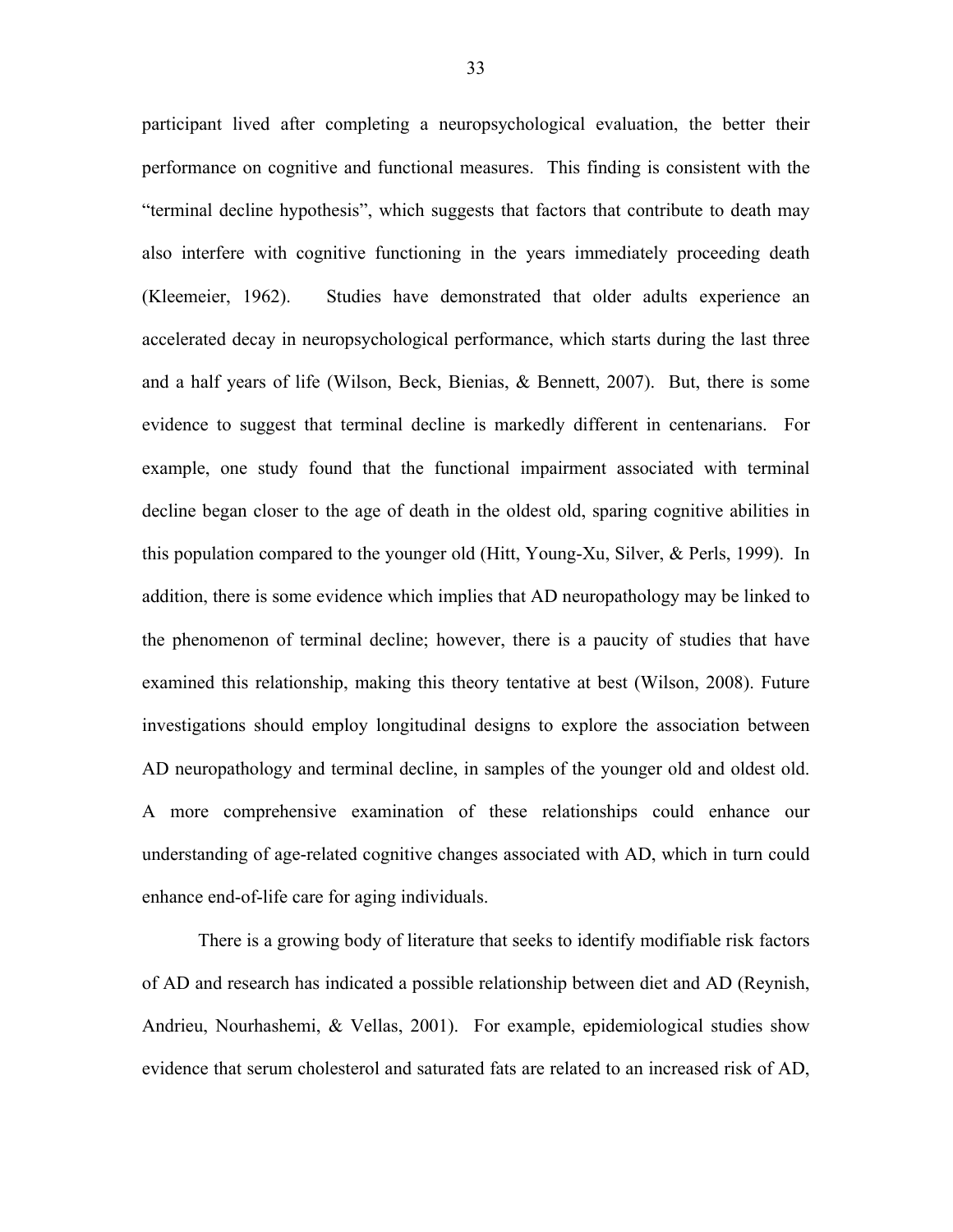while omega-3 fatty acids and antioxidants are related to a decreased risk of AD (Morris, 2009). Although human studies that have examined the association between dietary factors and AD have not included neuropathological data, recent research using transgenic mouse models have examined AD neuropathology as it relates to diet and nutrition (Mobbs, Yen, & Hof, 2007). For instance, one study has indicated an association between increased omega-3 intake and decreased in β-amyloid (Lim, et al., 2005). Similarly, another study found that vitamin-E levels in mice were related to reductions in β-amyloid accumulations in the brain (Sung, et al., 2004). Since our understanding of the association between diet and AD neuropathology comes largely from animal models, future research should attempt to replicate animal findings using human samples. In view of the fact that available medications are known to result in minimal improvements, understanding the influence that diet may have on the progression of AD could lead to the development of more effective interventions and symptomatic relief (Kaduszkiewicz, Zimmermann, Beck-Bornholdt, & Van Den Bussche, 2005). With animal models indicating a relationship between dietary changes and β-amyloid reductions, taken with our current findings, dietary interventions may be particularly important for those individuals who reach the extremes of old age.

#### **Conclusions**

In conclusion, our findings indicate that there are inconsistencies among the available post-mortem diagnostic criteria for AD, such that diagnoses made with NIA-R criteria may not be in agreement with diagnoses made with either CERAD or Khachaturian criteria. Further research focused on establishing a "gold standard" neuropathological diagnosis of AD is needed. A shared lexicon would encourage more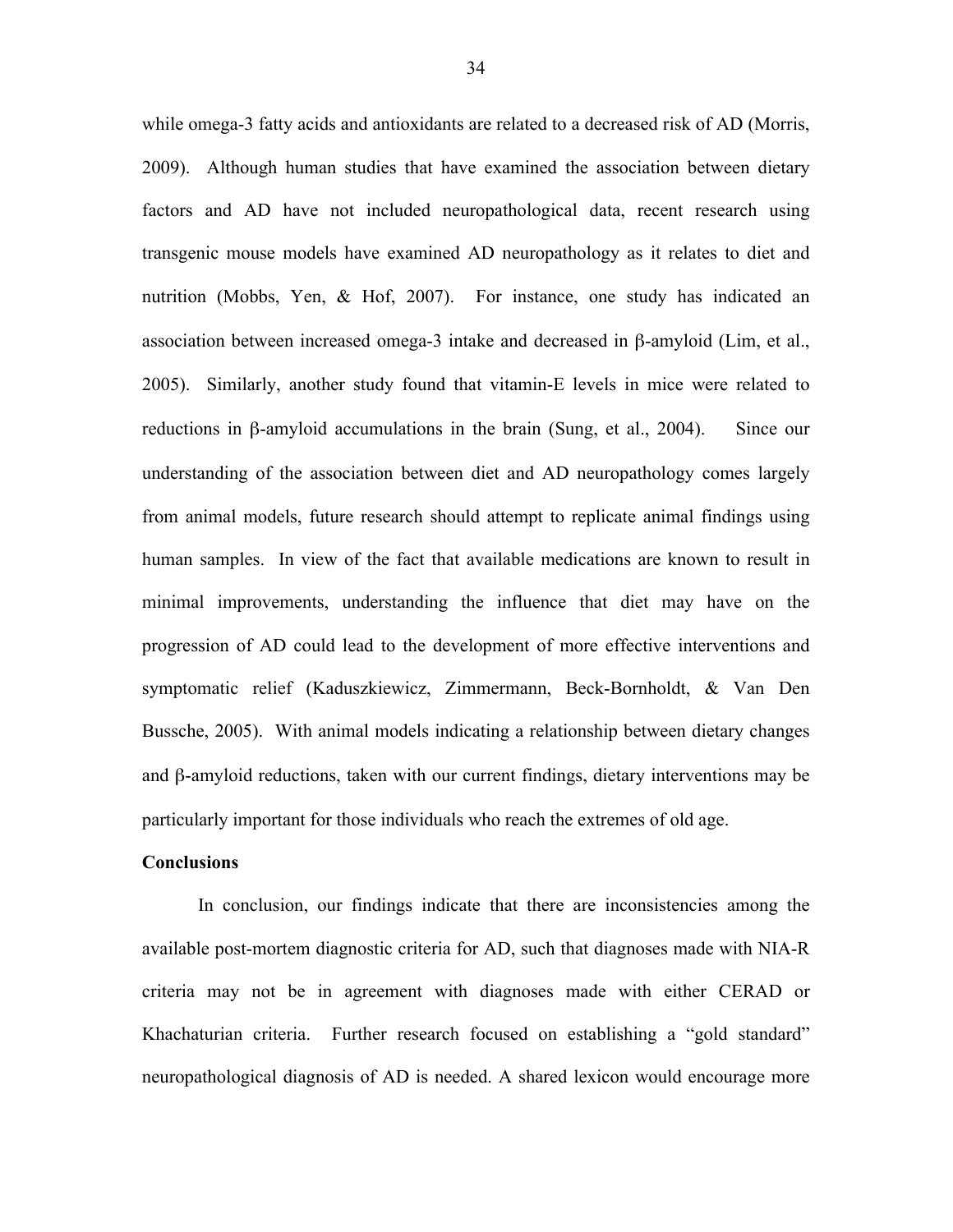consistency among researchers, thereby enhancing collaboration and the dissemination of valuable information. In addition, development of a gold standard should rely on research that considers the way AD develops and is manifested throughout the lifespan.

Our results also indicated that NIA-R criteria and CERAD criteria were both able to predict general cognitive status and memory performance. In addition, NIA-R and CERAD criteria proved to be superior at predicting memory performance, as compared to Khachaturian and Braak and Braak criteria. This finding suggests that the preponderance of evidence indicating a significant role of NFTs relative to NPs may be related to the age of the participants under study. In addition, we also found a nonsignificant trend suggesting that that the FOME Retention Estimate might be sensitive to increasing amounts of neuropathology.

The present study makes important contributions to the limited literature addressing AD-type neuropathology in centenarians. Centenarians represent a unique population that may provide valuable insights into the final stages of the progression of AD. Therefore, to better understand this disease process, future research efforts should continue to examine the consequences of AD neuropathology in individuals who live to the extremes of old age.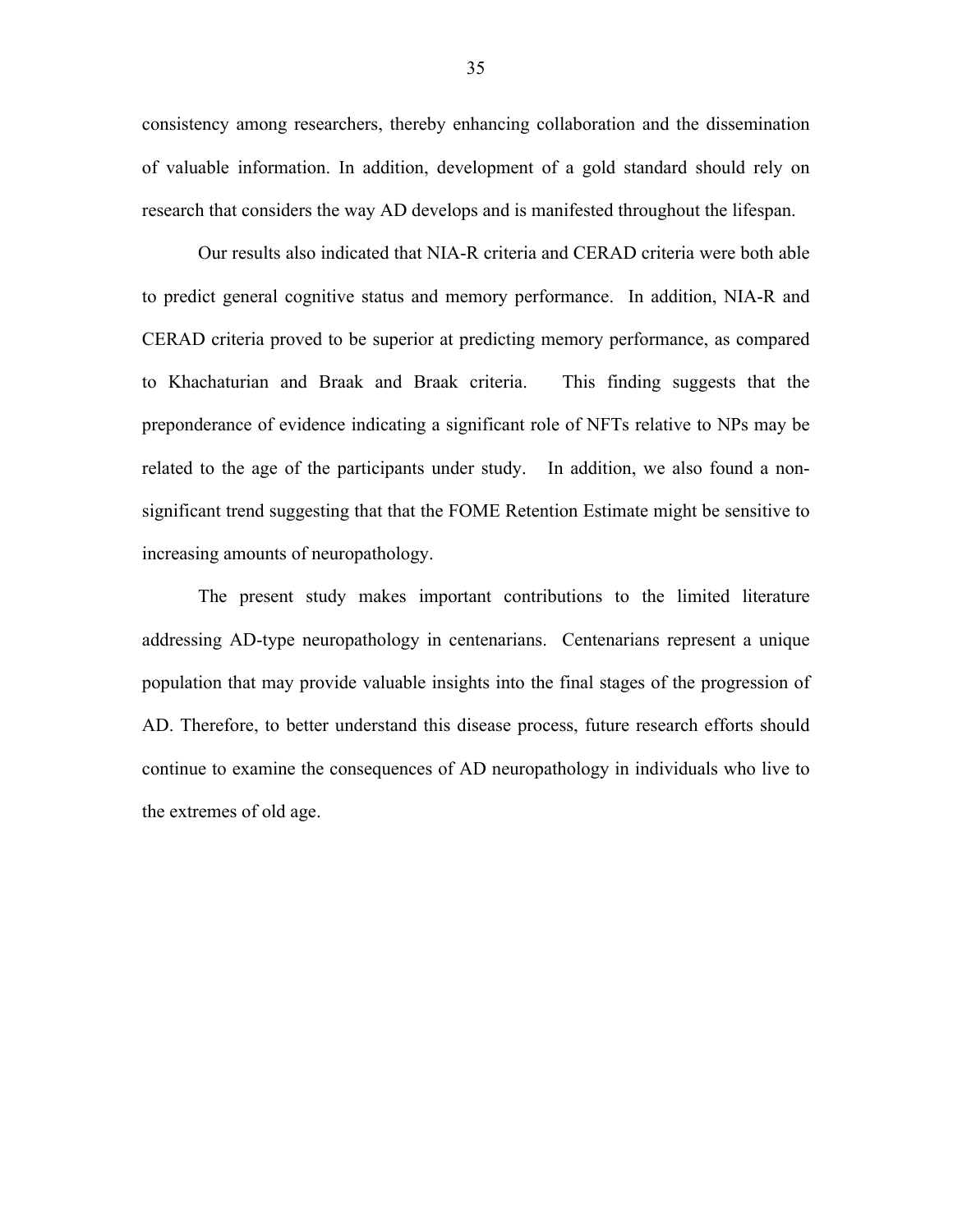# *Independent Variables Examined in the Present Study*

| Neuropathological | Levels                       | Comparisons for regression             |
|-------------------|------------------------------|----------------------------------------|
| criteria          |                              |                                        |
| Katchaturian      | None                         | No evidence of AD compared to Yes,     |
|                   |                              | evidence of AD                         |
| Braak & Braak     | Stages I, II, III, IV, V, VI | Stage I and II                         |
|                   |                              | compared to stage III and IV and also  |
|                   |                              | compared to V and VI                   |
| <b>CERAD</b>      | Possible, probable or        | Possible AD compared to probable AD    |
|                   | definite (after              | and also compared to definite AD       |
|                   | integration of plaque        |                                        |
|                   | count and clinical           |                                        |
|                   | history of dementia)         |                                        |
| NIA Regan         | High, intermediate or        | Low likelihood of AD compared to       |
|                   | low                          | intermediate likelihood of AD and also |
|                   |                              | to high likelihood of AD               |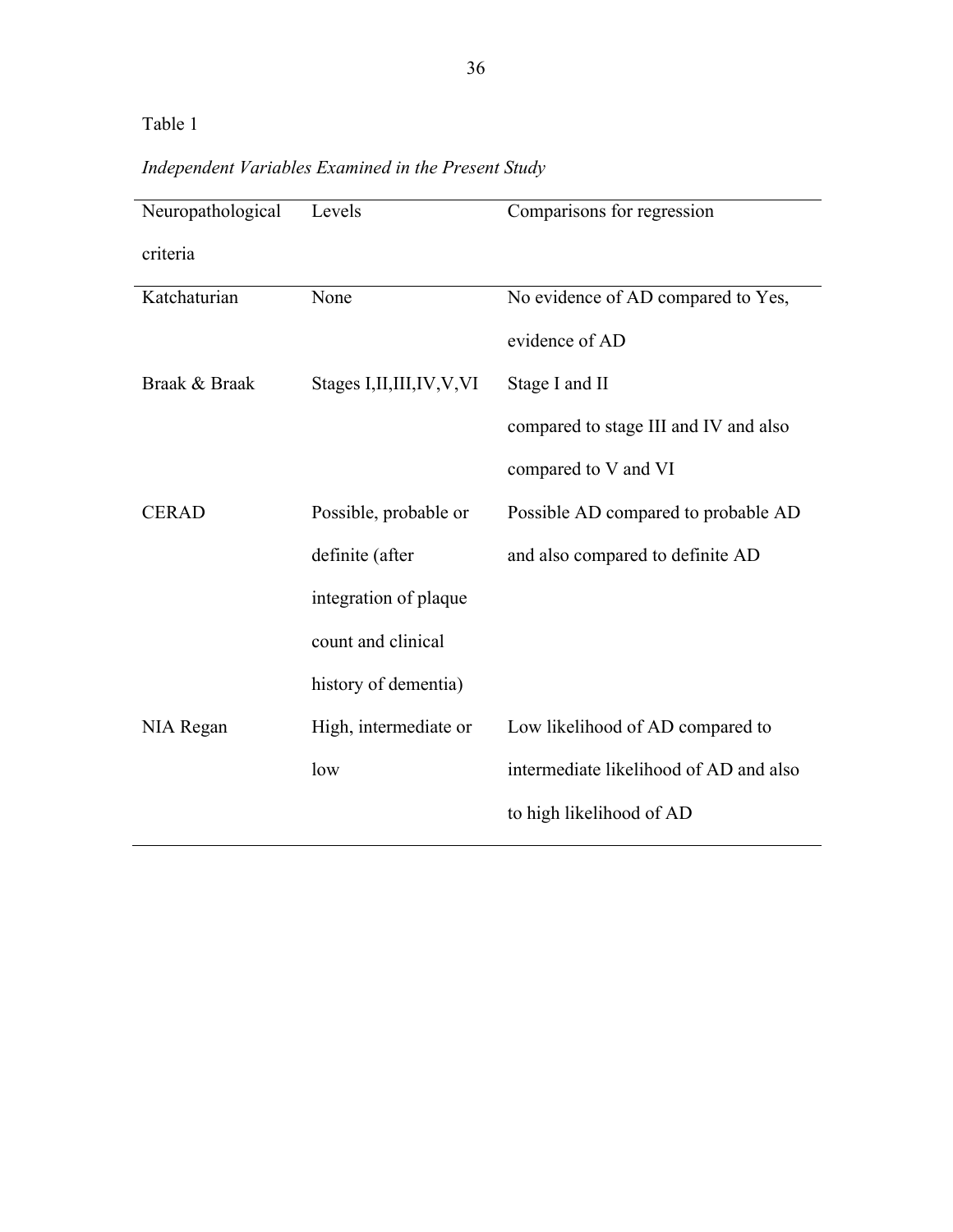# *Dependent Variables Examined in the Present Study*

| Neuropsychological Measure         | Purpose                       | Score used                 |
|------------------------------------|-------------------------------|----------------------------|
| Mini Mental State Exam             | General measure of cognitive  | Total score                |
| (MMSE)                             | status                        |                            |
| <b>Behavioral Dyscontrol Scale</b> | Assessment of motor dependant | Total score                |
| (BDS)                              | executive functioning skills  |                            |
| <b>Fuld Object Memory</b>          | Measure of memory             | Repeated Retrieval         |
| Evaluation (FOME)                  |                               | Index, Total Recall        |
|                                    |                               | Index, Total               |
|                                    |                               | Recognition Index,         |
|                                    |                               | <b>Retention Estimate</b>  |
| Direct Assessment of               | Assessment of the ability to  | Instrumental               |
| <b>Functional Status (DAFS)</b>    | perform tasks necessary for   | <b>Activities of Daily</b> |
|                                    | daily living                  | Living (IADL)              |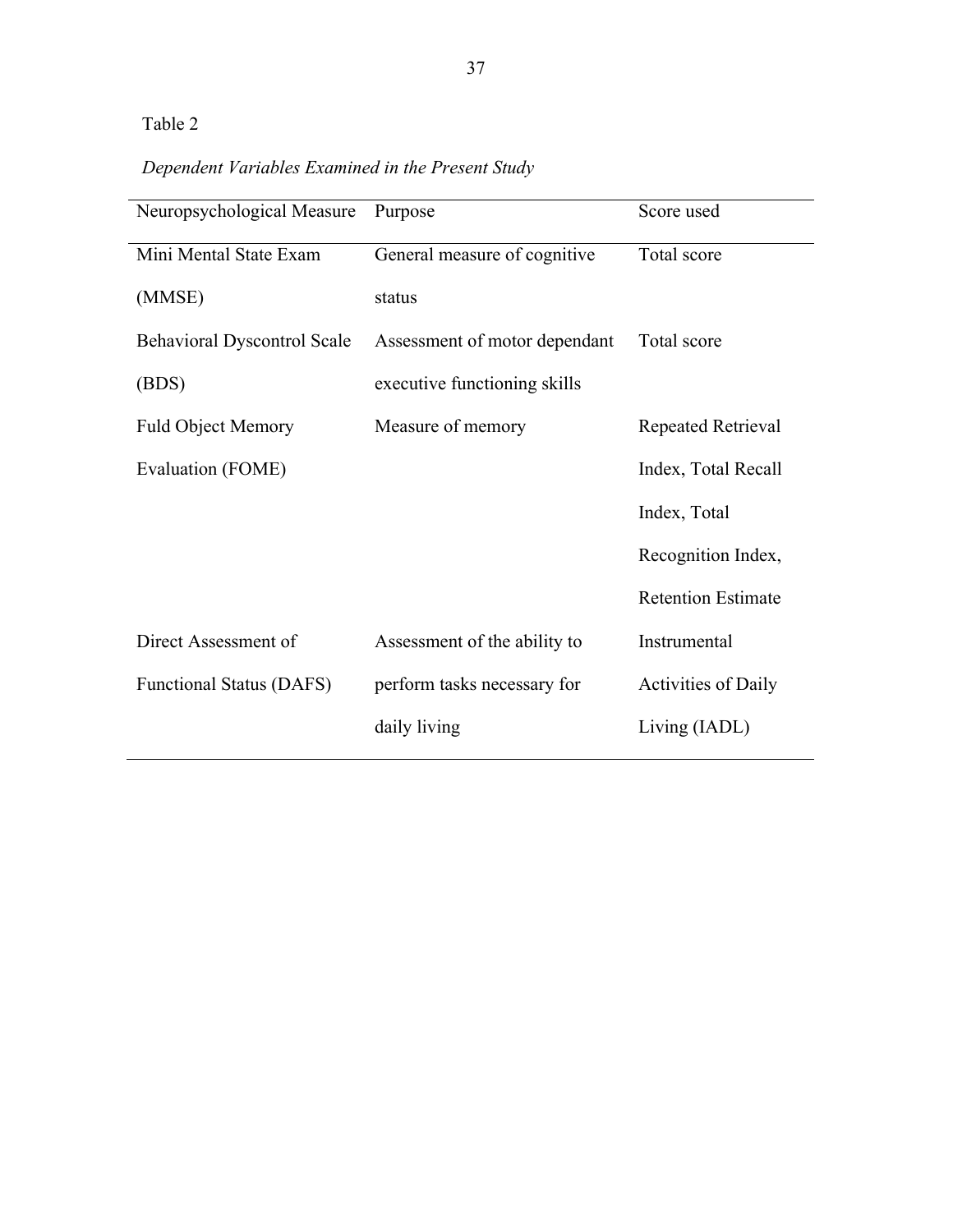# *Neuropathological Criteria*

| Neuropathological | Plaques           | Tangles         | Location          | Levels        |
|-------------------|-------------------|-----------------|-------------------|---------------|
| criteria          |                   |                 |                   |               |
| Katchaturian      | Age adjusted      | Necessary for   | Neocortex         | Yes or No     |
|                   | neocortical       | AD diagnosis,   | (frontal,         |               |
|                   | plaques (neuritic | only if patient | temporal and      |               |
|                   | and diffuse) per  | is younger than | parietal lobes)   |               |
|                   | unit              | 75              |                   |               |
| Braak & Braak     | Not necessary     | Assessment of   | Inferotemporal    | <b>Stages</b> |
|                   | for AD diagnosis  | neurofibrillary | allocortex,       | I,II,III,IV,  |
|                   |                   | tangles, and    | hippocampus,      | V,VI          |
|                   |                   | neuropil        | neocortical       |               |
|                   |                   | threads         | association areas |               |
| <b>CERAD</b>      | Assessment of     | Not necessary   | Hippocampus,      | Possible,     |
|                   | neuritic plaques, | for AD          | amygdala, and     | probable      |
|                   | using a scale     | diagnosis       | neocortex         | or definite   |
|                   | from none to      |                 |                   |               |
|                   | frequent          |                 |                   |               |
| NIA Reagan        | Not necessary     | Not necessary   | A combination     | High,         |
|                   | for AD diagnosis  | for AD          | of CERAD and      | intermedia    |
|                   |                   | diagnosis       | Braak & Braak     | te or low     |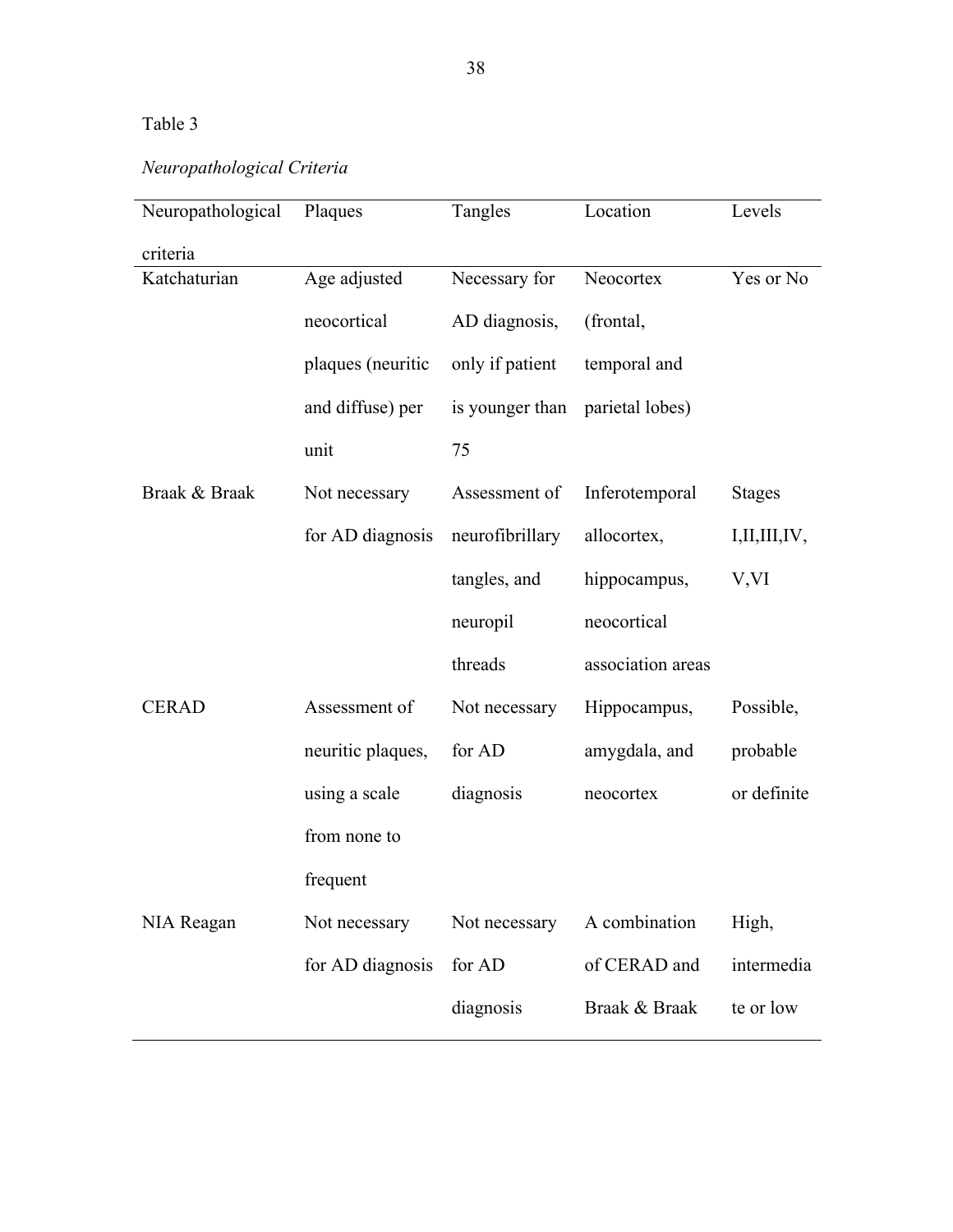| Measure                                                                    | $\boldsymbol{M}$ | SD    | $\mathbf n$ | Minimum          | Maximum | $-1SD$ |
|----------------------------------------------------------------------------|------------------|-------|-------------|------------------|---------|--------|
| <b>BDS</b>                                                                 | 8.23             | 6.50  | 183         | $\boldsymbol{0}$ | 19      | 1.73   |
| <b>MMSE</b>                                                                | 16.22            | 8.74  | 195         | $\theta$         | 30      | 7.48   |
| <b>DAFS IADL</b>                                                           | 26.29            | 18.19 | 182         | $\boldsymbol{0}$ | 58      | 5.1    |
| <b>FOME</b>                                                                | 2.90             | 3.01  | 186         | $\boldsymbol{0}$ | 10      | N/A    |
| <b>Total Recall</b>                                                        |                  |       |             |                  |         |        |
| <b>FOME</b>                                                                | 5.94             | 4.03  | 186         | $\boldsymbol{0}$ | 10      | 1.91   |
| Retention Est.                                                             |                  |       |             |                  |         |        |
| <b>FOME</b>                                                                | 3.03             | 2.40  | 186         | $\theta$         | 9       | .63    |
| <b>Total Recognition</b>                                                   |                  |       |             |                  |         |        |
| <b>FOME</b>                                                                | 6.03             | 7.53  | 197         | $\overline{0}$   | 30      | N/A    |
| Repeated Retrieval                                                         |                  |       |             |                  |         |        |
| Note: MMSE= Mini Mental State Exam, BDS=Behavioral Dyscontrol Scale, FOME= |                  |       |             |                  |         |        |

*Normative Data from the Georgia Centenarian Study* 

Fuld Object Memory Evaluation, DAFS IADL=Direct Assessment of Functional Status

Instrumental Activities of Daily Living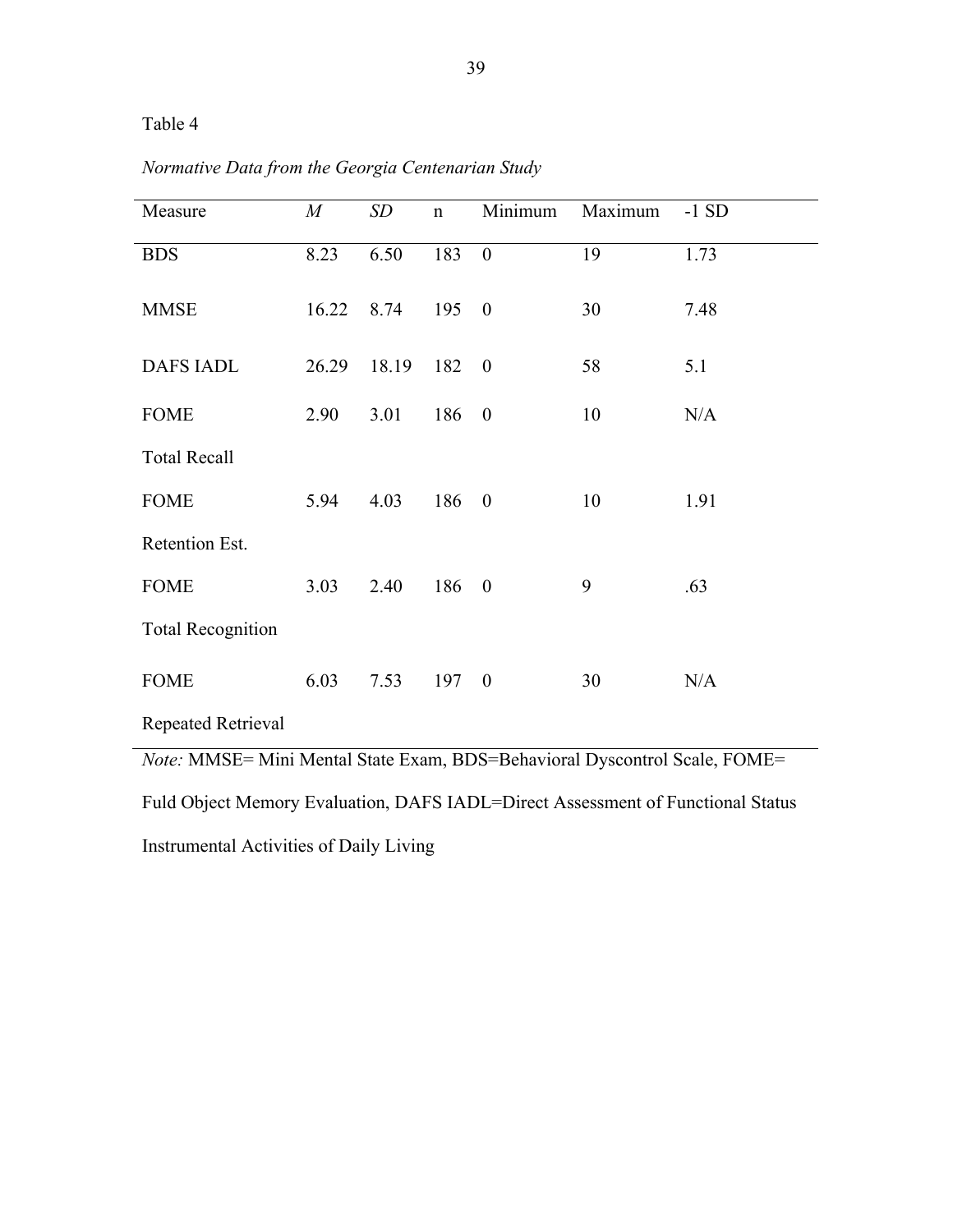#### REFERENCES

- Anandatheerthavarada, H. K., Biswas, G., Robin, M. A., & Avadhani, N. G. (2003). Mitochondrial targeting and a novel transmembrane arrest of Alzheimer's amyloid precursor protein impairs mitochondrial function in neuronal cells. *The Journal of cell biology, 161*(1), 41.
- Anderton, B. (2002). Ageing of the brain. *Mechanisms of ageing and development, 123*(7), 811-817.
- Arriagada, P., Growdon, J., Hedley-Whyte, E., & Hyman, B. (1992). Neurofibrillary tangles but not senile plaques parallel duration and severity of Alzheimer's disease. *Neurology, 42*(3), 631.
- Bennett, D., Schneider, J., Arvanitakis, Z., Kelly, J., Aggarwal, N., Shah, R., et al. (2006). Neuropathology of older persons without cognitive impairment from two community-based studies. *Neurology, 66*(12), 1837.
- Bliss, T. V. P., & Collingridge, G. L. (1993). A synaptic model of memory: long-term potentiation in the hippocampus. *Nature, 361*(6407), 31-39.
- Braak, E., Griffing, K., Arai, K., Bohl, J., Bratzke, H., & Braak, H. (1999). Neuropathology of Alzheimer's disease: what is new since A. Alzheimer? *European Archives of Psychiatry and Clinical Neuroscience, 249*(9), 14-22.
- Braak, H., & Braak, E. (1991). Neuropathological stageing of Alzheimer-related changes. *Acta neuropathologica, 82*(4), 239-259.
- Brunnstrom,
H.,
&
Englund,
E.
Comparison
of
four
neuropathological
scales
for Alzheimer's
disease. *Clinical
neuropathology,
30*(2),
56.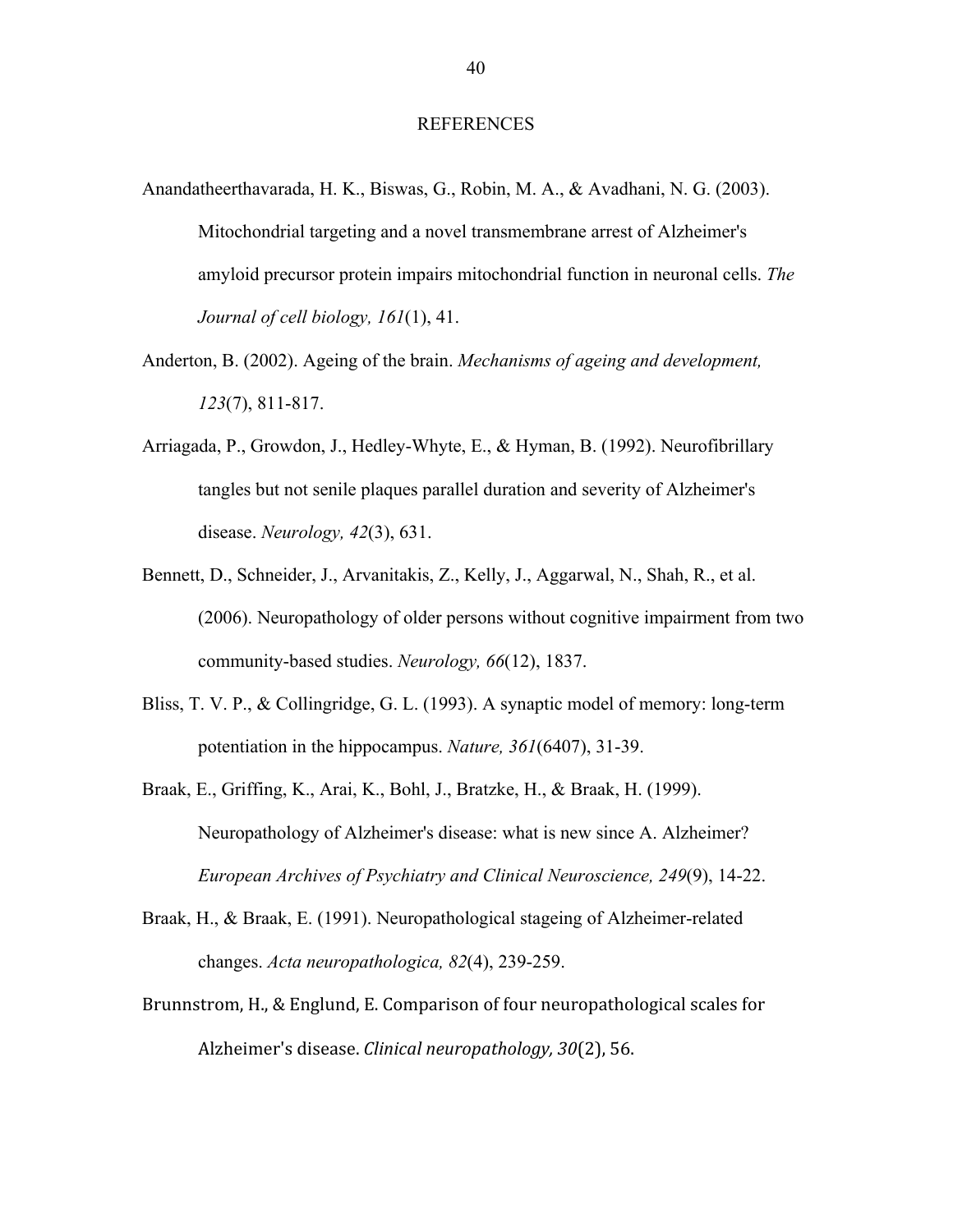- Cleveland, D., Hwo, S., & Kirschner, M. (1977). Purification of tau, a microtubuleassociated protein that induces assembly of microtubules from purified tubulin. *Journal of molecular biology, 116*(2), 207-225.
- Cockrell, J. R., & Folstein, M. F. (1988). Mini, ÄêMental State Examination. *Principles and Practice of Geriatric Psychiatry*, 140-141.
- Cutler, N., & Sramek, J. (1899). *Understanding Alzheimer's disease* Jackson, MI University Press of Mississippi
- Dickson, D. (2005). Required techniques and useful molecular markers in the neuropathologic diagnosis of neurodegenerative diseases. *Acta neuropathologica, 109*(1), 14-24.
- Dickson, D., Crystal, H., Mattiace, L., Masur, D., Blau, A., Davies, P., et al. (1992). Identification of normal and pathological aging in prospectively studied nondemented elderly humans. *Neurobiology of aging, 13*(1), 179-189.
- Dolan, D., Troncoso, J., Resnick, S. M., Crain, B. J., Zonderman, A. B., & O'Brien, R. J. (2010). Age, Alzheimer's disease and dementia in the Baltimore Longitudinal Study of Ageing. *Brain, 133*(Pt 8), 2225-2231. doi: awq141 [pii]
- Double, K., Halliday, G., Krill, J., Harasty, J., Cullen, K., Brooks, W., et al. (1996). Topography of brain atrophy during normal aging and Alzheimer's disease. *Neurobiology of aging, 17*(4), 513-521.
- Duyckaerts, C., Delatour, B., & Potier, M. (2009). Classification and basic pathology of Alzheimer disease. *Acta neuropathologica, 118*(1), 5-36.
- Fillenbaum, G., van Belle, G., Morris, J., Mohs, R., Mirra, S., Davis, P., et al. (2008). Consortium to Establish a Registry for Alzheimerís Disease (CERAD): The first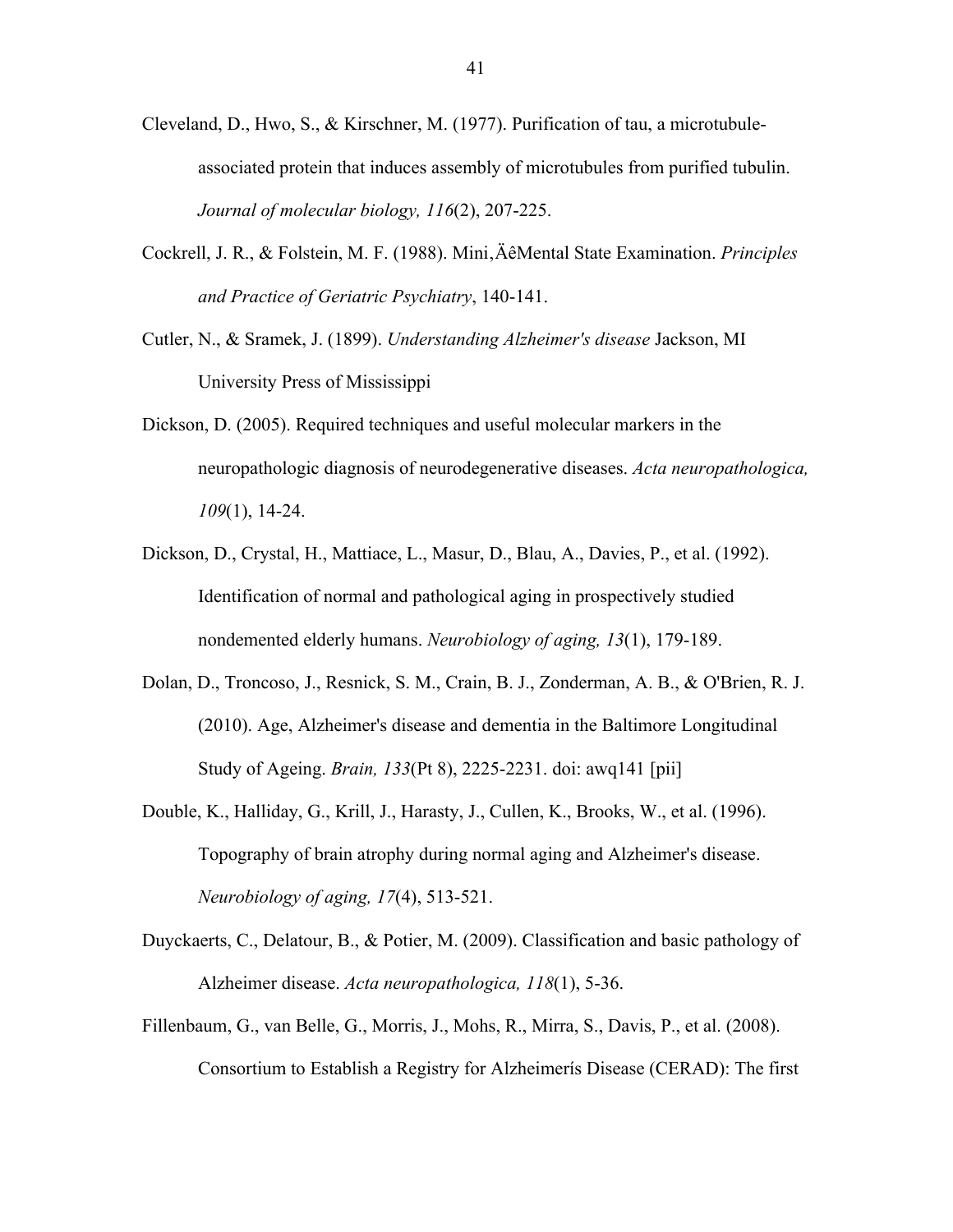twenty years. *Alzheimer's & dementia: the journal of the Alzheimer's Association, 4*(2), 96-109.

Folstein, M., Folstein, S., & McHugh, P. (1975). " Mini-mental state". A practical method for grading the cognitive state of patients for the clinician. *Journal of psychiatric research, 12*(3), 189.

Fuld, P. (1981). The Fuld Object Memory Test. *Chicago, Stoelting*.

- Gearing, M., Mirra, S., Hedreen, J., Sumi, S., Hansen, L., & Heyman, A. (1995). The Consortium to Establish a Registry for Alzheimer's Disease (CERAD). Part X. Neuropathology confirmation of the clinical diagnosis of Alzheimer's disease. *Neurology, 45*(3), 461.
- Geddes, J., Tekirian, T., Soultanian, N., Ashford, J., Davis, D., & Markesbery, W. (1997). Comparison of neuropathologic criteria for the diagnosis of Alzheimer's disease. *Neurobiology of aging, 18*(4), S99-S105.
- Giaccone, G., Arzberger, T., Alafuzoff, I., Al-Sarraj, S., Budka, H., Duyckaerts, C., et al. (2011). New lexicon and criteria for the diagnosis of Alzheimer's disease. *Lancet Neurol, 10*(4), 298-299; author reply 300-291. doi: S1474-4422(11)70055-2 [pii]
- Giannakopoulos, P., Gold, G., Kˆvari, E., von Gunten, A., Imhof, A., Bouras, C., et al. (2007). Assessing the cognitive impact of Alzheimer disease pathology and vascular burden in the aging brain: the Geneva experience. *Acta neuropathologica, 113*(1), 1-12.
- Giannakopoulos, P., Hof, P., Michel, J., Guimon, J., & Bouras, C. (1997). Cerebral cortex pathology in aging and Alzheimer's disease: a quantitative survey of large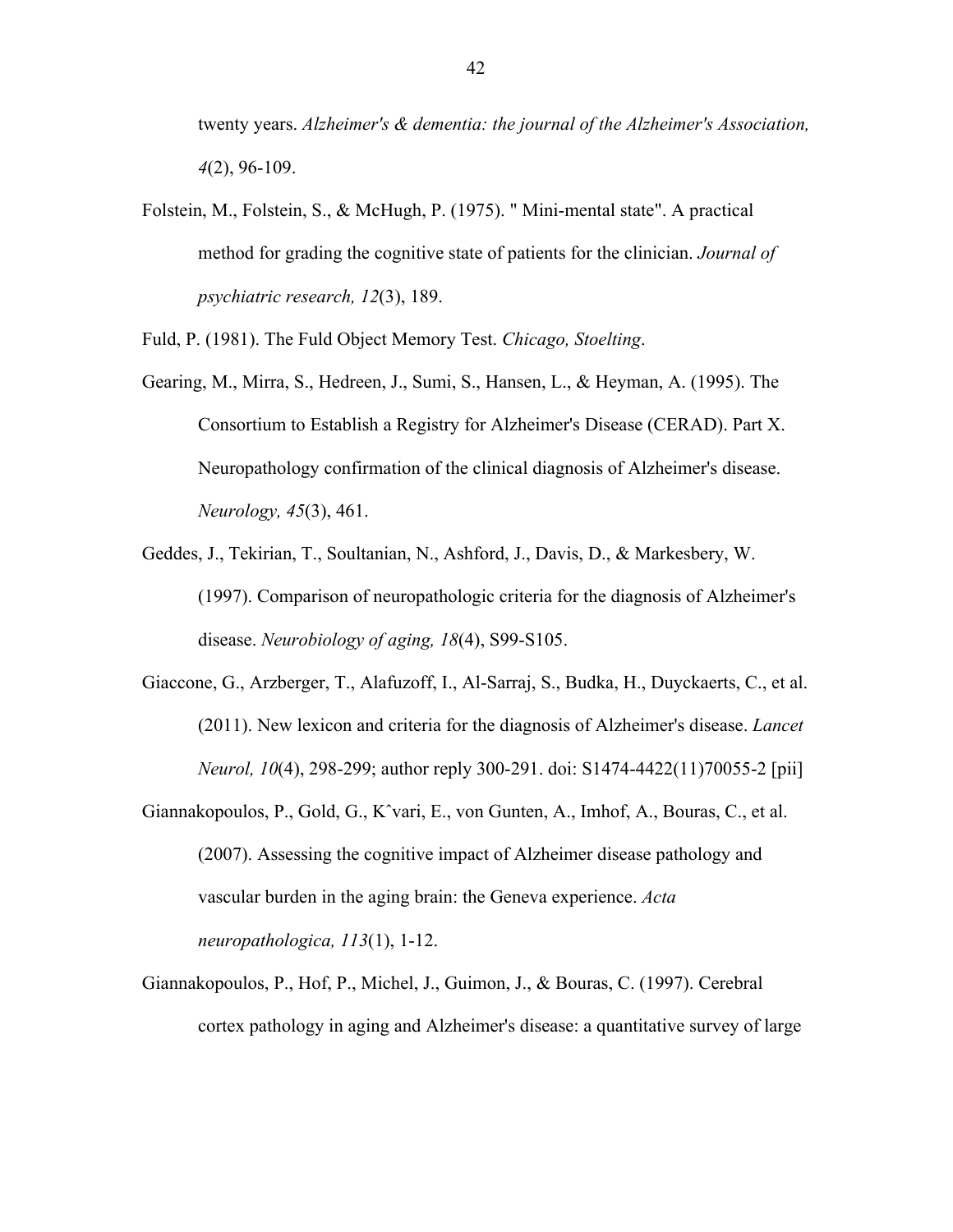hospital-based geriatric and psychiatric cohorts. *Brain Research Reviews, 25*(2), 217-245.

Graeber, M. (1999). No man alone: the rediscovery of Alois Alzheimer's original cases. *Brain Pathology, 9*(2), 237-240.

Grigsby, J., & Kaye, K. (1996). Behavioral dyscontrol scale: manual. *Ward, CO: Author*.

- Grigsby, J., Kaye, K., & Robbins, L. (1992). Reliabilities, norms and factor structure of the Behavioral Dyscontrol Scale. *Perceptual and motor skills, 74*(3 Pt 1), 883.
- Gunten, A., Kˆvari, E., BussiËre, T., Rivara, C., Gold, G., Bouras, C., et al. (2006). Cognitive impact of neuronal pathology in the entorhinal cortex and CA1 field in Alzheimer's disease. *Neurobiology of aging, 27*(2), 270-277.
- Hardy, J., & Selkoe, D. (2002). The amyloid hypothesis of Alzheimer's disease: progress and problems on the road to therapeutics. *Science, 297*(5580), 353.
- Haroutunian, V., Schnaider-Beeri, M., Schmeidler, J., Wysocki, M., Purohit, D., Perl, D., et al. (2008). Role of the neuropathology of Alzheimer disease in dementia in the oldest-old. *Archives of Neurology, 65*(9), 1211.
- Hauptmann, S., Scherping, I., Dr $\sqrt{\partial}$ se, S., Brandt, U., Schulz, K., Jendrach, M., et al. (2009). Mitochondrial dysfunction: an early event in Alzheimer pathology accumulates with age in AD transgenic mice. *Neurobiology of aging, 30*(10), 1574-1586.
- Hitt, R., Young-Xu, Y., Silver, M., & Perls, T. (1999). Centenarians: the older you get, the healthier you have been. *The Lancet, 354*(9179), 652.
- Hyman, B. (1998). New neuropathological criteria for Alzheimer disease. *Archives of Neurology, 55*(9), 1174.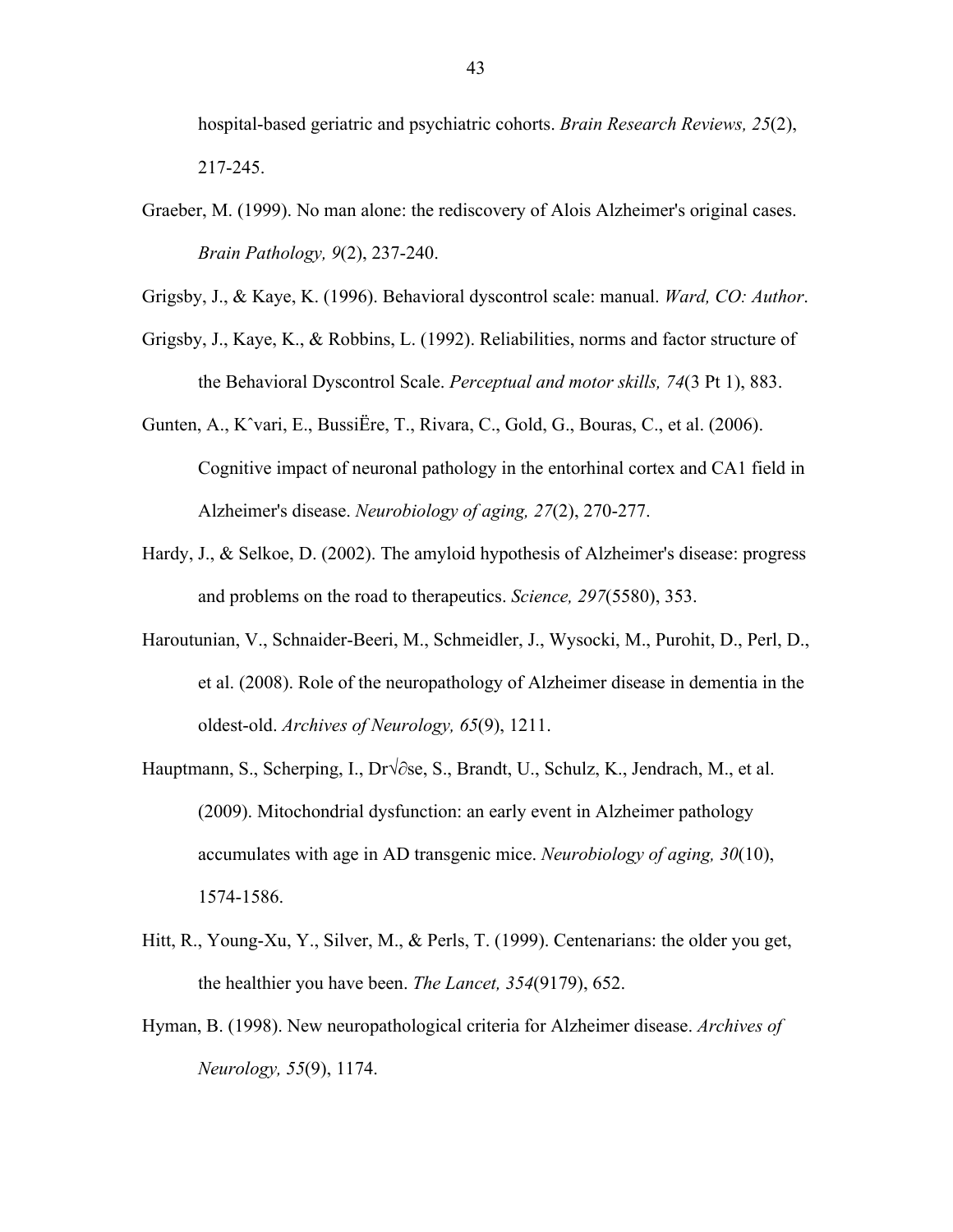- Hyman, B., & Trojanowski, J. (1997). Editorial on consensus recommendations for the postmortem diagnosis of Alzheimer disease from the National Institute on Aging and the Reagan Institute Working Group on diagnostic criteria for the neuropathological assessment of Alzheimer disease. *Journal of Neuropathology & Experimental Neurology, 56*(10), 1095.
- Jellinger, K. (2008). Neuropathological aspects of Alzheimer disease, Parkinson disease and frontotemporal dementia. *Neurodegenerative Diseases, 5*(3-4), 118-121.
- Jellinger, K., & Bancher, C. (1998). Neuropathology of Alzheimer's disease: a critical update. *Journal of neural transmission. Supplementum, 54*, 77.
- Kaduszkiewicz, H., Zimmermann, T., Beck-Bornholdt, H. P., & Van Den Bussche, H. (2005). Cholinesterase inhibitors for patients with Alzheimer's disease: systematic review of randomised clinical trials. *Bmj, 331*(7512), 321.
- Keller, J. (2006). Age-related neuropathology, cognitive decline, and Alzheimer's disease. *Ageing research reviews, 5*(1), 1-13.
- Kern, A., & Behl, C. (2009). The unsolved relationship of brain aging and late-onset Alzheimer disease. *Biochimica et Biophysica Acta (BBA)-General Subjects*.
- Khachaturian, Z. (2000). Epilogue: Toward a Comprehensive Theory of Alzheimer's Disease Challenges, Caveats, and Parameters. *Annals of the New York Academy of Sciences, 924*(1), 184-193.
- Khairallah, M. I., & Kassem, L. A. A. (2011). Alzheimer, Äôs Disease: Current Status of Etiopathogenesis and Therapeutic Strategies. *Pakistan Journal of Biological Sciences, 14*(4), 257-272.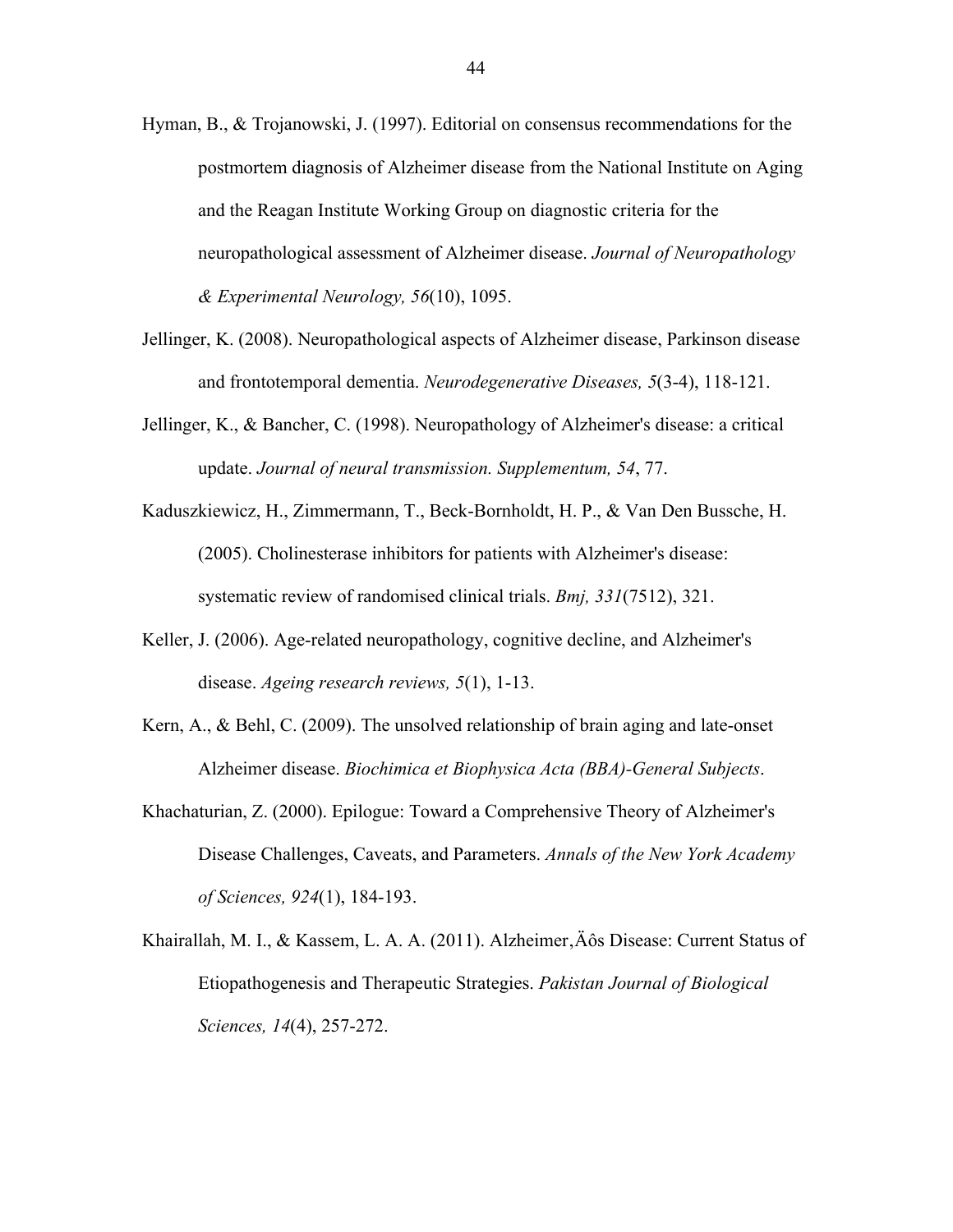- Kidd, P. (2008). Alzheimer's disease, amnestic mild cognitive impairment, and ageassociated memory impairment: current understanding and progress toward integrative prevention. *Alternative medicine review: a journal of clinical therapeutic, 13*(2), 85.
- Kleemeier, R. W. (1962). *Intellectual changes in the senium*.
- Lee, V., Goedert, M., & Trojanowski, J. (2001). Neurodegenerative tauopathies. *Neuroscience, 24*(1), 1121.
- Lim, G. P., Calon, F., Morihara, T., Yang, F., Teter, B., Ubeda, O., et al. (2005). A diet enriched with the omega-3 fatty acid docosahexaenoic acid reduces amyloid burden in an aged Alzheimer mouse model. *The Journal of neuroscience, 25*(12), 3032-3040.
- Loewenstein, D., Amigo, E., Duara, R., Guterman, A., Hurwitz, D., Berkowitz, N., et al. (1989). A new scale for the assessment of functional status in Alzheimer's disease and related disorders. *Journal of Gerontology, 44*(4), P114.
- Loewenstein, D., Rubert, M., Arg¸elles, T., & Duara, R. (1995). Neuropsychological test performance and prediction of functional capacities among Spanish-speaking and English-speaking patients with dementia. *Archives of Clinical Neuropsychology, 10*(2), 75-88.
- McKhann, G., Drachman, D., Folstein, M., Katzman, R., Price, D., & Stadlan, E. (1984). Clinical diagnosis of Alzheimer's disease: Report of the NINCDS-ADRDA Work Group\* under the auspices of Department of Health and Human Services Task Force on Alzheimer's Disease. *Neurology, 34*(7), 939.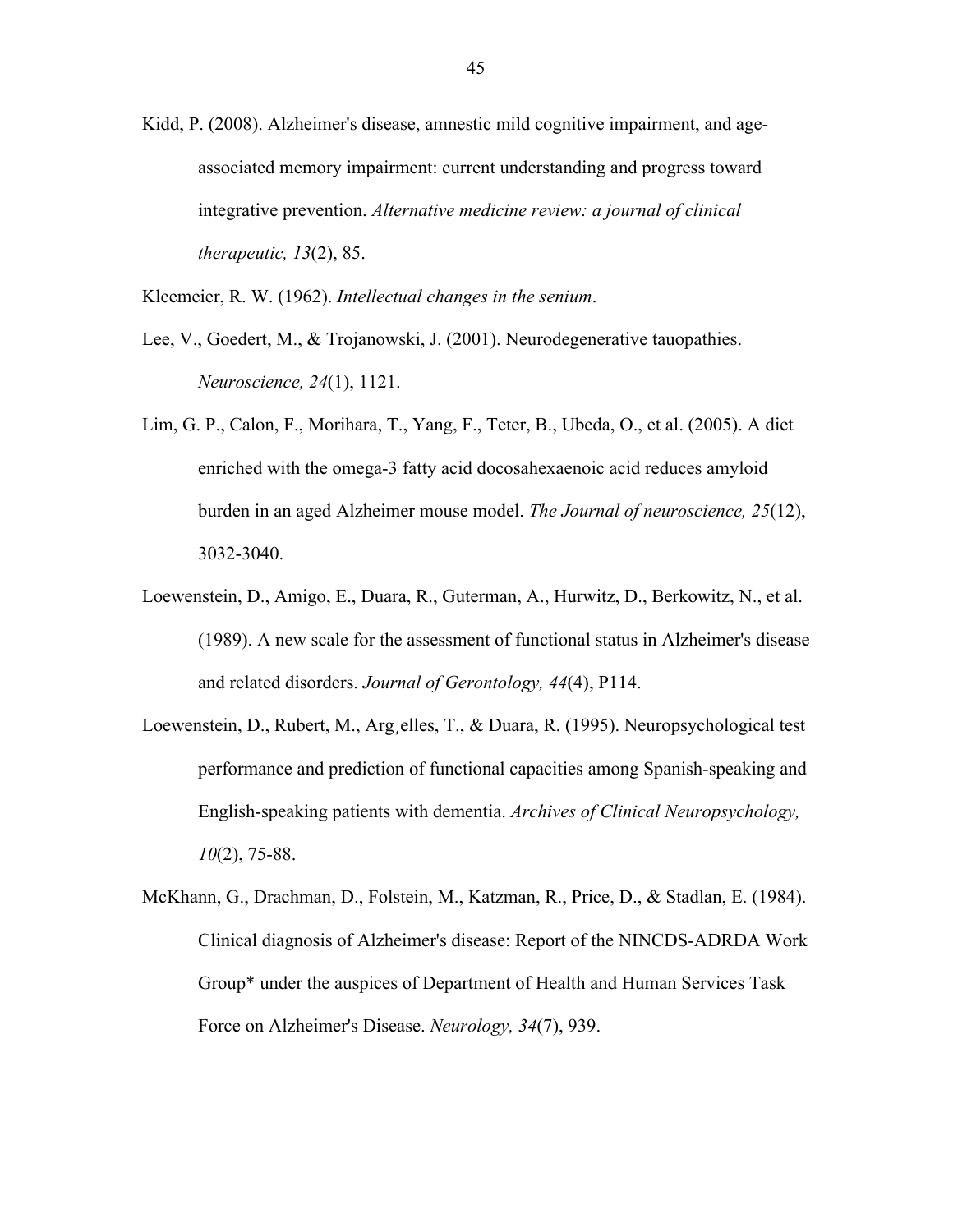- Marcopulos, B., McLain, C., & Giuliano, A. (1997). Cognitive impairment or inadequate norms? A study of healthy, rural, older adults with limited education. *The Clinical Neuropsychologist, 11*(2), 111-131.
- Mast, B., Fitzgerald, J., Steinberg, J., MacNeill, S., & Lichtenberg, P. (2001). Effective Screening for Alzheimers Disease Among Older African Americans. *The Clinical Neuropsychologist, 15*(2), 196-202.
- Markesbery, W. (1997). Neuropathological criteria for the diagnosis of Alzheimer's disease. *Neurobiology of aging, 18*(4), S13-S19.
- McKhann, G., Drachman, D., Folstein, M., Katzman, R., Price, D., & Stadlan, E. (1984). Clinical diagnosis of Alzheimer's disease: Report of the NINCDS-ADRDA Work Group\* under the auspices of Department of Health and Human Services Task Force on Alzheimer's Disease. *Neurology, 34*(7), 939.
- Mirra, S. (1997). The CERAD neuropathology protocol and consensus recommendations for the postmortem diagnosis of Alzheimer's disease: a commentary. *Neurobiology of aging, 18*(4), S91-S94.
- Mirra, S., Heyman, A., McKeel, D., Sumi, S., Crain, B., Brownlee, L., et al. (1991). The consortium to establish a registry for Alzheimer's disease (CERAD). *Neurology, 41*, 479-486.
- Miller, L. S., Mitchell, M. B., Woodard, J. L., Davey, A., Martin, P., Poon, L. W., et al. (2010). Cognitive performance in centenarians and the oldest old: norms from the georgia centenarian study. *Aging, Neuropsychology, and Cognition, 17*(5), 575- 590.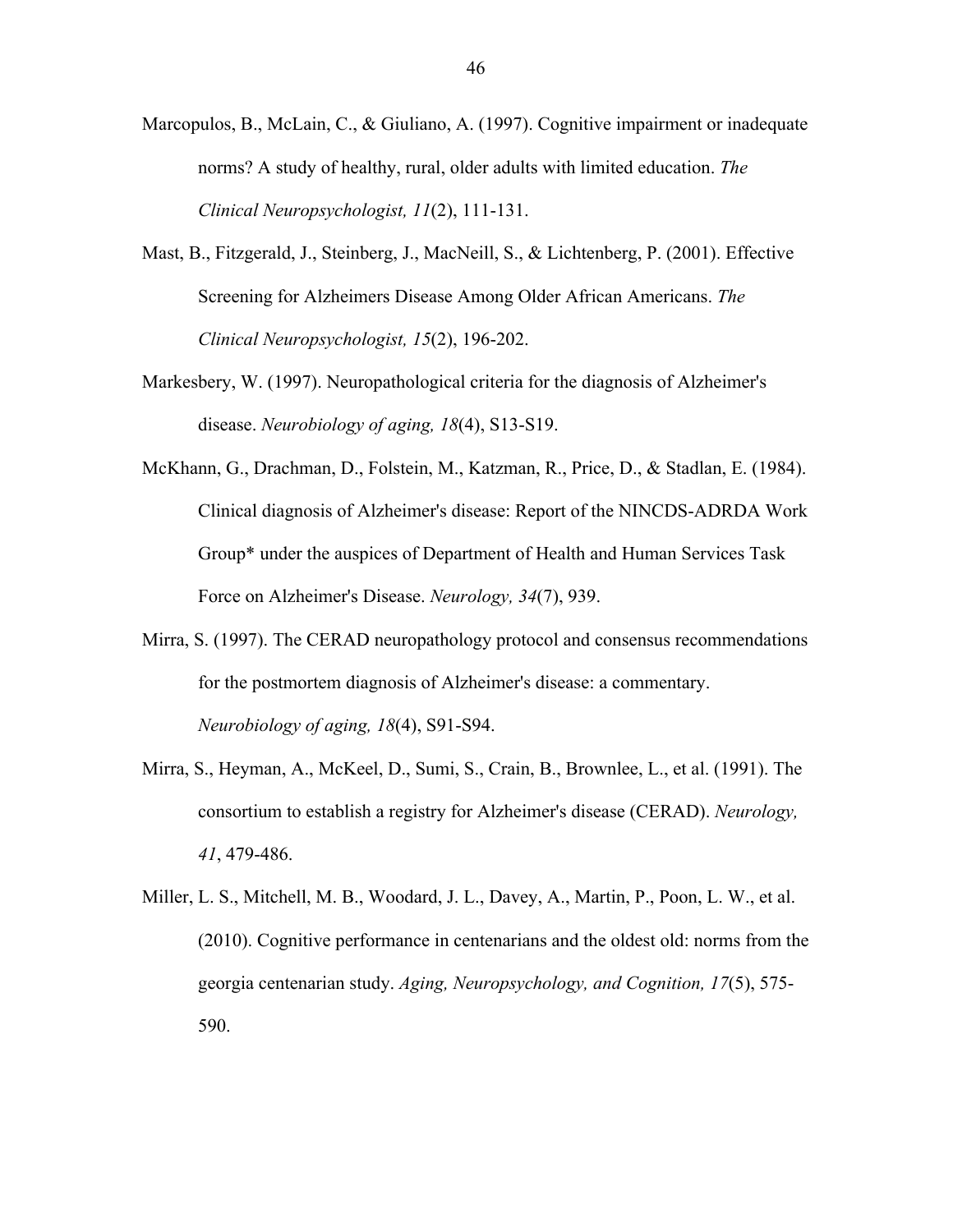- Mitchell, M., & Miller, L. (2008). Executive functioning and observed versus selfreported measures of functional ability. *The Clinical Neuropsychologist, 22*(3), 471-479.
- Morris, M. (2009). The role of nutrition in Alzheimer,  $\angle A$  os disease: epidemiological evidence. *European Journal of Neurology, 16*, 1-7.
- Newell, K., Hyman, B., Growdon, J., & Hedley-Whyte, E. (1999). Application of the National Institute on Aging (NIA)-Reagan Institute criteria for the neuropathological diagnosis of Alzheimer disease. *Journal of Neuropathology & Experimental Neurology, 58*(11), 1147.
- Nelson, P., Jicha, G., Schmitt, F., Liu, H., Davis, D., Mendiondo, M., et al. (2007). Clinicopathologic correlations in a large Alzheimer disease center autopsy cohort: neuritic plaques and neurofibrillary tangles" do count" when staging disease severity. *Journal of Neuropathology & Experimental Neurology, 66*(12), 1136.
- Nelson, P., Braak, H., & Markesbery, W. (2009). Neuropathology and cognitive impairment in Alzheimer disease: a complex but coherent relationship. *Journal of neuropathology and experimental neurology, 68*(1), 1.
- Nelson, P. T., Schmitt, F. A., Lin, Y., Abner, E. L., Jicha, G. A., Patel, E., et al. (2011). Hippocampal sclerosis in advanced age: clinical and pathological features. *Brain, 134*(5), 1506.
- Ng'walali, P., Yonemitsu, K., Kibayashi, K., & Tsunenari, S. (2002). Neuropathological diagnosis of Alzheimer's disease in forensic autopsy of elderly persons with fatal accident. *Legal medicine (Tokyo, Japan), 4*(4), 223.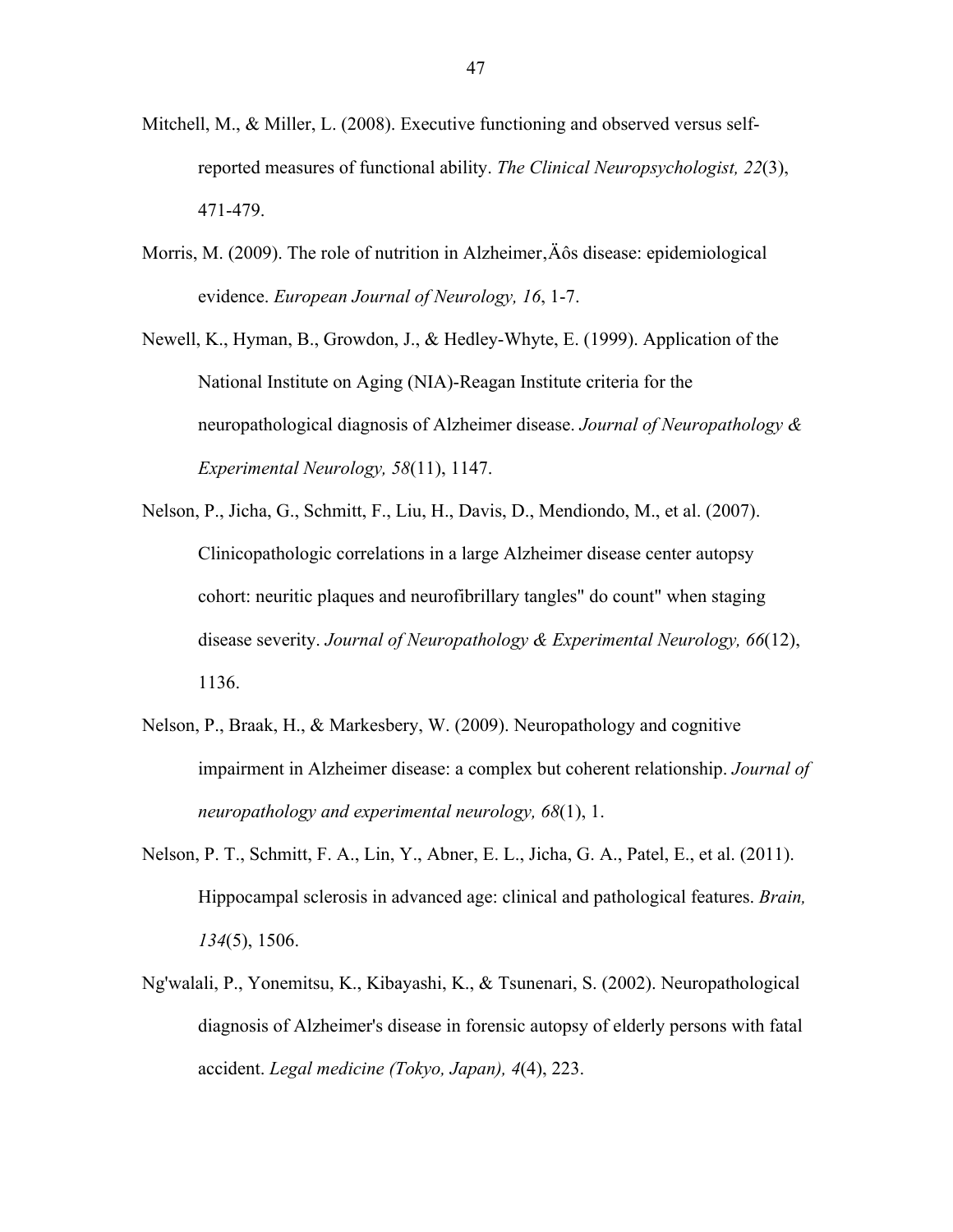- Park, D., Lautenschlager, G., Hedden, T., Davidson, N., Smith, A., & Smith, P. (2002). Models of visuospatial and verbal memory across the adult life span. *Psychology and aging, 17*(2), 299-320.
- Park, D., & Reuter-Lorenz, P. (2009). The adaptive brain: aging and neurocognitive scaffolding. *Psychology, 60*.
- Poon, L. W., Jazwinski, M., Green, R. C., Woodard, J. L., Martin, P., Rodgers, W. L., et al. (2007). Methodological considerations in studying centenarians: lessons learned from the Georgia centenarian studies. *Annual review of gerontology & geriatrics, 27*(1), 231.
- Price, J., McKeel Jr, D., Buckles, V., Roe, C., Xiong, C., Grundman, M., et al. (2009). Neuropathology of nondemented aging: presumptive evidence for preclinical Alzheimer disease. *Neurobiology of aging, 30*(7), 1026-1036.
- Prohovnik, I., Perl, D., Davis, K., Libow, L., Lesser, G., & Haroutunian, V. (2006). Dissociation of neuropathology from severity of dementia in late-onset Alzheimer disease. *Neurology, 66*(1), 49.
- Reddy, P. H., & Beal, M. F. (2008). Amyloid beta, mitochondrial dysfunction and synaptic damage: implications for cognitive decline in aging and Alzheimer's disease. *Trends in molecular medicine, 14*(2), 45-53.
- Reynish, W., Andrieu, S., Nourhashemi, F., & Vellas, B. (2001). Nutritional factors and Alzheimer's disease. *The Journals of Gerontology Series A: Biological Sciences and Medical Sciences, 56*(11), M675.
- Salthouse, T. (1996). The processing-speed theory of adult age differences in cognition. *Psychological review, 103*(3), 403-427.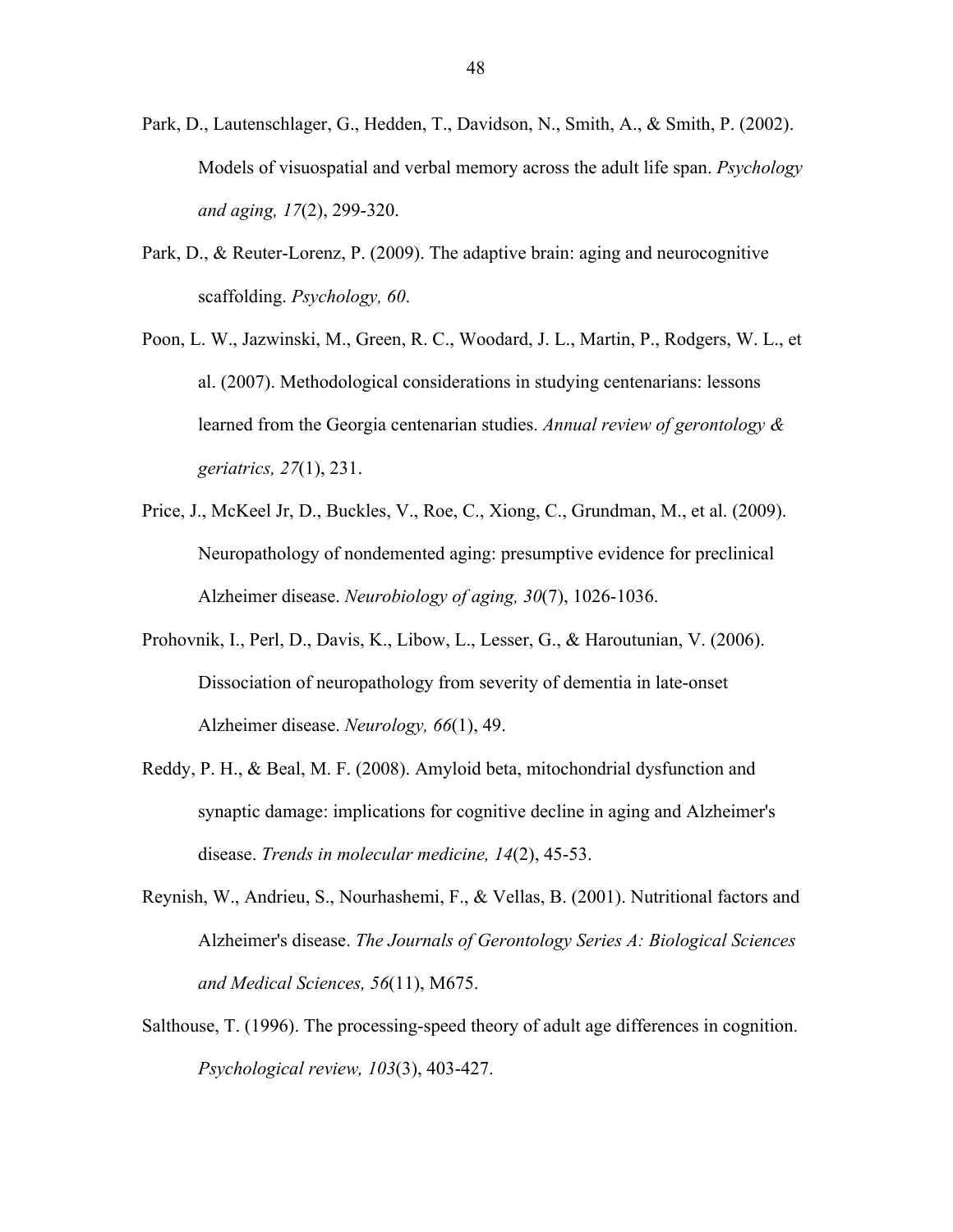- Savva, G., Wharton, S., Ince, P., Forster, G., Matthews, F., & Brayne, C. (2009). Age, neuropathology, and dementia. *New England Journal of Medicine, 360*(22), 2302.
- Schindowski, K., Belarbi, K., & BuÈe, L. (2008). Neurotrophic factors in Alzheimer's disease: role of axonal transport. *Genes, brain and behavior, 7*(s1), 43-56.
- Schmitt, F., Davis, D., Wekstein, D., Smith, C., Ashford, J., & Markesbery, W. (2000). Preclinical. *AD revisited: neuropathology of cognitively normal older adults. Neurology, 55*(3), 370-376.
- Selkoe, D. (2001). Alzheimer's disease is a synaptic failure. *J. Immunol, 166*, 4278.
- Silver, M., Newell, K., Brady, C., Hedley-White, E., & Perls, T. (2002). Distinguishing between neurodegenerative disease and disease-free aging: correlating neuropsychological evaluations and neuropathological studies in centenarians. *Psychosomatic medicine, 64*(3), 493.
- Skoog, I., Nilsson, L., Palmertz, B., Andreasson, L., & Svanborg, A. (1993). A population-based study of dementia in 85-year-olds. *New England Journal of Medicine, 328*(3), 153.
- Sonnen, J. A., Larson, E. B., Crane, P. K., Haneuse, S., Li, G., Schellenberg, G. D., et al.  $(2007)$ . Pathological correlates of dementia in a longitudinal, population,  $\AA$ êbased sample of aging. *Annals of neurology, 62*(4), 406-413.
- StataCorp. 2007. *Stata Statistical Software: Release 10*. College Station, TX: StataCorp LP
- Sung, S., Yao, Y., Uryu, K., Yang, H., LEE, V. M. Y., Trojanowski, J. Q., et al. (2004). Early vitamin E supplementation in young but not aged mice reduces A√ü levels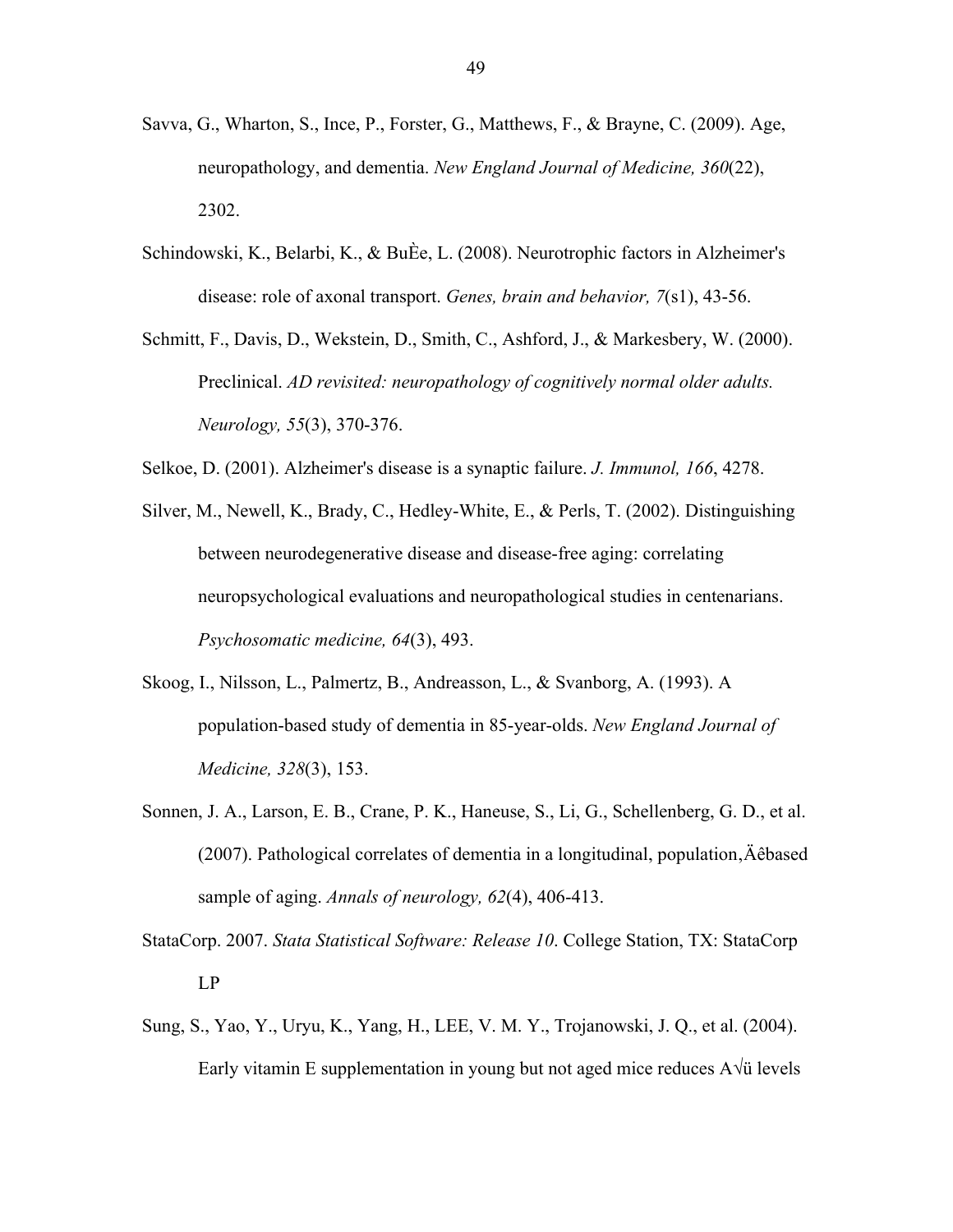and amyloid deposition in a transgenic model of Alzheimer,  $\ddot{A}$  os disease. *The FASEB journal, 18*(2), 323-325.

- Swerdlow, R., & Khan, S. (2009). The Alzheimer's disease mitochondrial cascade hypothesis: An update. *Experimental neurology, 218*(2), 308-315.
- Tombaugh, T., McDowell, I., Kristjansson, B., & Hubley, A. (1996). Mini-Mental State Examination (MMSE) and the Modified MMSE (3MS): A psychometric comparison and normative data. *Psychological Assessment, 8*(1), 48-59.
- Weingarten, M., Lockwood, A., Hwo, S., & Kirschner, M. (1975). A protein factor essential for microtubule assembly. *Proceedings of the National Academy of Sciences of the United States of America, 72*(5), 1858.
- West, R. (1996). An application of prefrontal cortex function theory to cognitive aging. *Psychological Bulletin, 120*(2), 272.
- Wisniewski, H., & Silverman, W. (1997). Diagnostic criteria for the neuropathological assessment of Alzheimer's disease: current status and major issues. *Neurobiology of aging, 18*(4), S43-S50.
- Wilson, R. S. (2008). Advancing age, impending death, and declining cognition. *Neurology, 71*(12), 874-875.
- Wilson, R. S., Beck, T. L., Bienias, J. L., & Bennett, D. A. (2007). Terminal cognitive decline: Accelerated loss of cognition in the last years of life. *Psychosomatic medicine, 69*(2), 131-137.
- Young, K., & Bennett, J. (2010). The Mitochondrial Secret (ase) of Alzheimer's Disease. *Journal of Alzheimer's Disease, 20*, 381-400.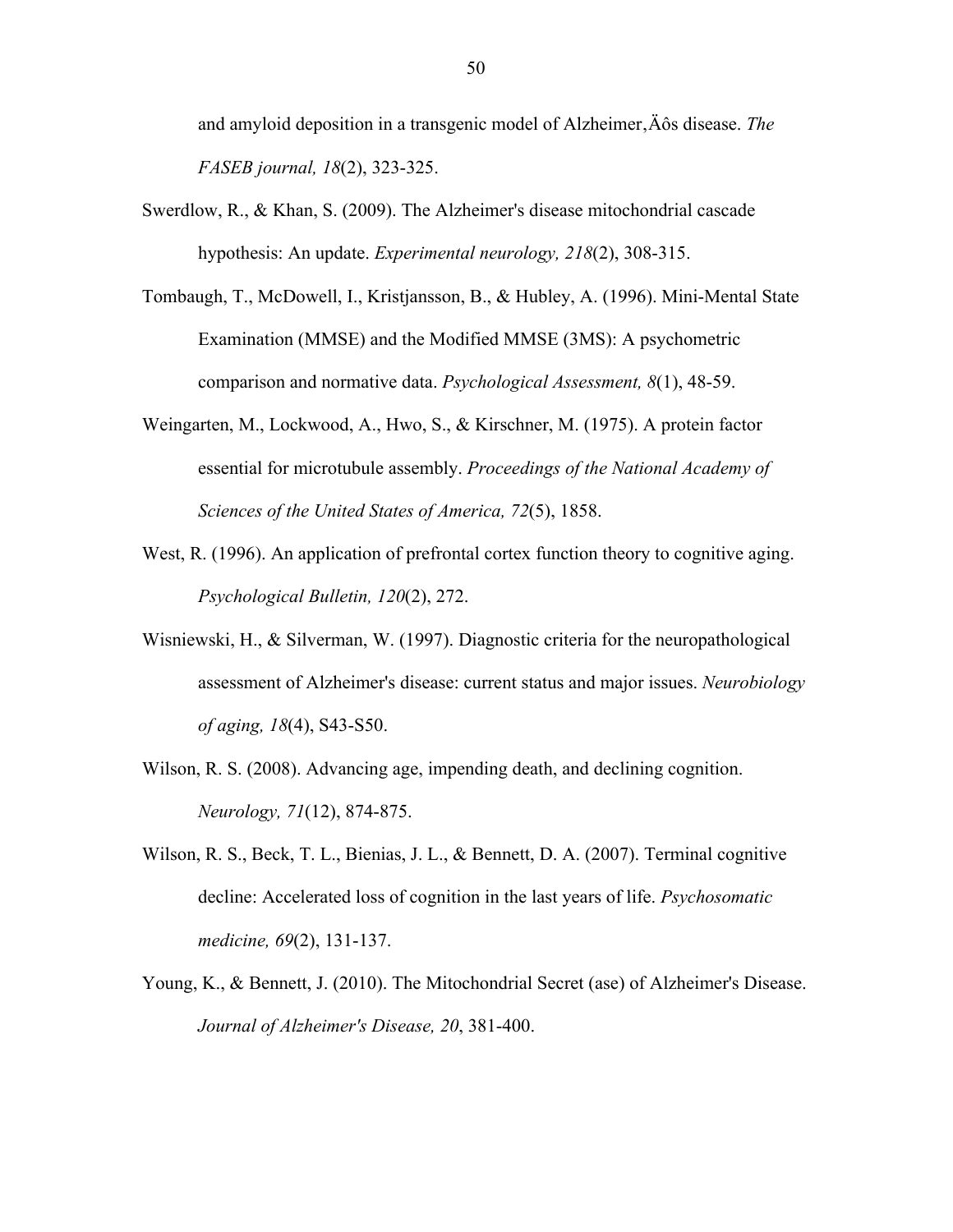- Zarow, C., Sitzer, T. E., & Chui, H. C. (2008). Understanding hippocampal sclerosis in the elderly: epidemiology, characterization, and diagnostic issues. *Current neurology and neuroscience reports, 8*(5), 363-370.
- Zec, R. (1995). The neuropsychology of aging. *Experimental Gerontology, 30*(3-4), 431- 442.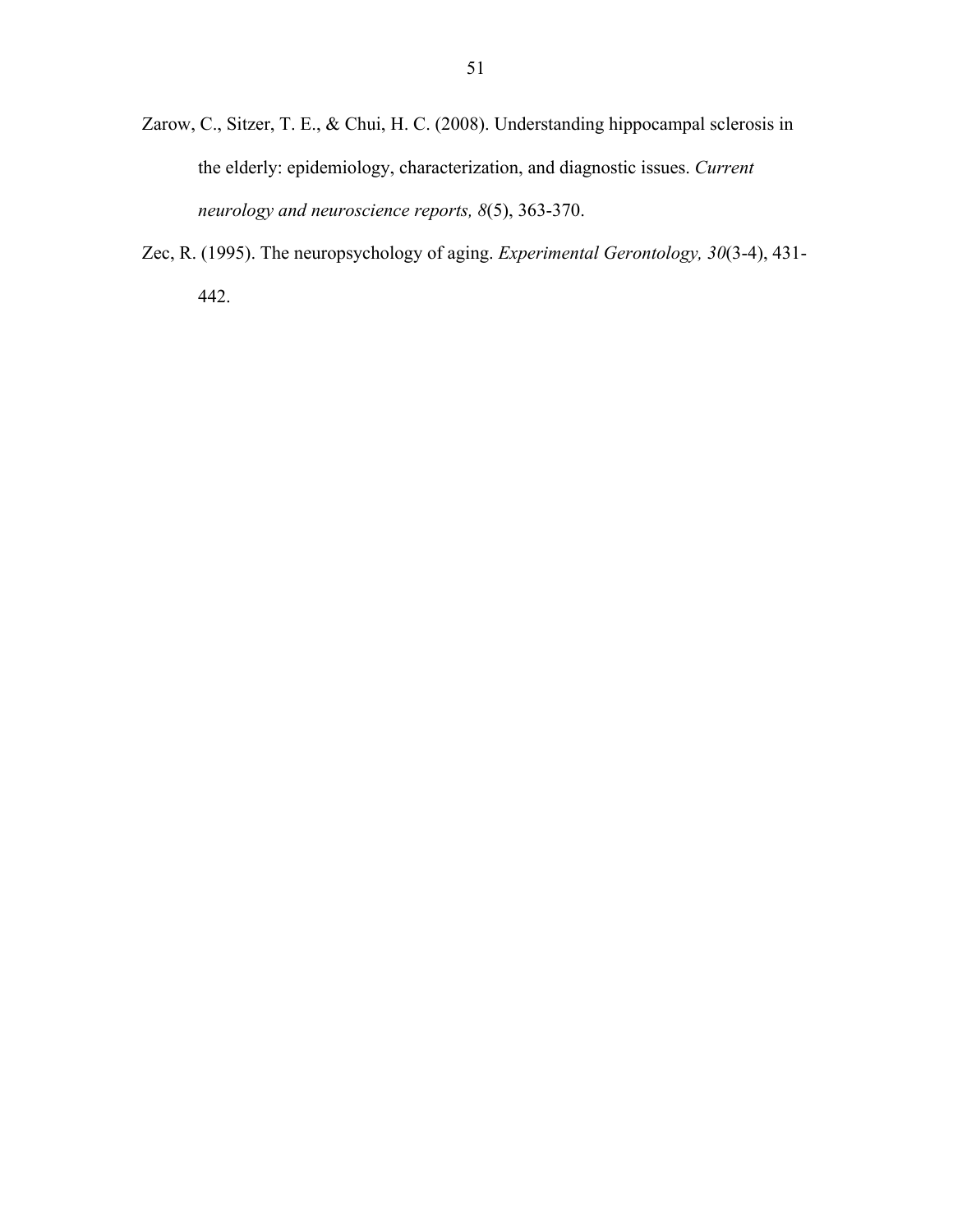#### **ABSTRACT**

### **NEUROPATHOLOGICAL DIAGNOSIS OF ALZHEIMER'S DISEASE: THE RELATIONSHIP BETWEEN POSTMORTEM ASSESSMENT, COGNITIVE FUNCTION AND FUNCTIONAL STATUS IN CENTENARIANS.**

#### by

#### **EMILY RICHARDSON**

#### **December 2011**

**Advisor:** Dr. John L. Woodard

**Major:** Psychology (Clinical)

**Degree:** Master of Arts

Several sets of neuropathological criteria have been used for the postmortem diagnosis of Alzheimer's Disease (AD), but few studies have examined these criteria in the oldest old. For this study, we examined a sample of centenarians, all of whom received AD assessments using four different neuropathological criteria: Khachaturian, Braak and Braak, CERAD, and NIA-R. Findings indicate that NIA-R criteria differed significantly from CERAD and Khachaturian criteria. In addition, NIA-R and CERAD criteria predicted performance on the MMSE and three FOME indices; Braak and Braak criteria predicted performance on the MMSE and one FOME index. Finally, we examined the relationship between NIA-R severity rating and the presence or absence of neuropsychological impairment. We found that neuropathological severity was not significantly related to impairment for any neuropsychological or functional measure.